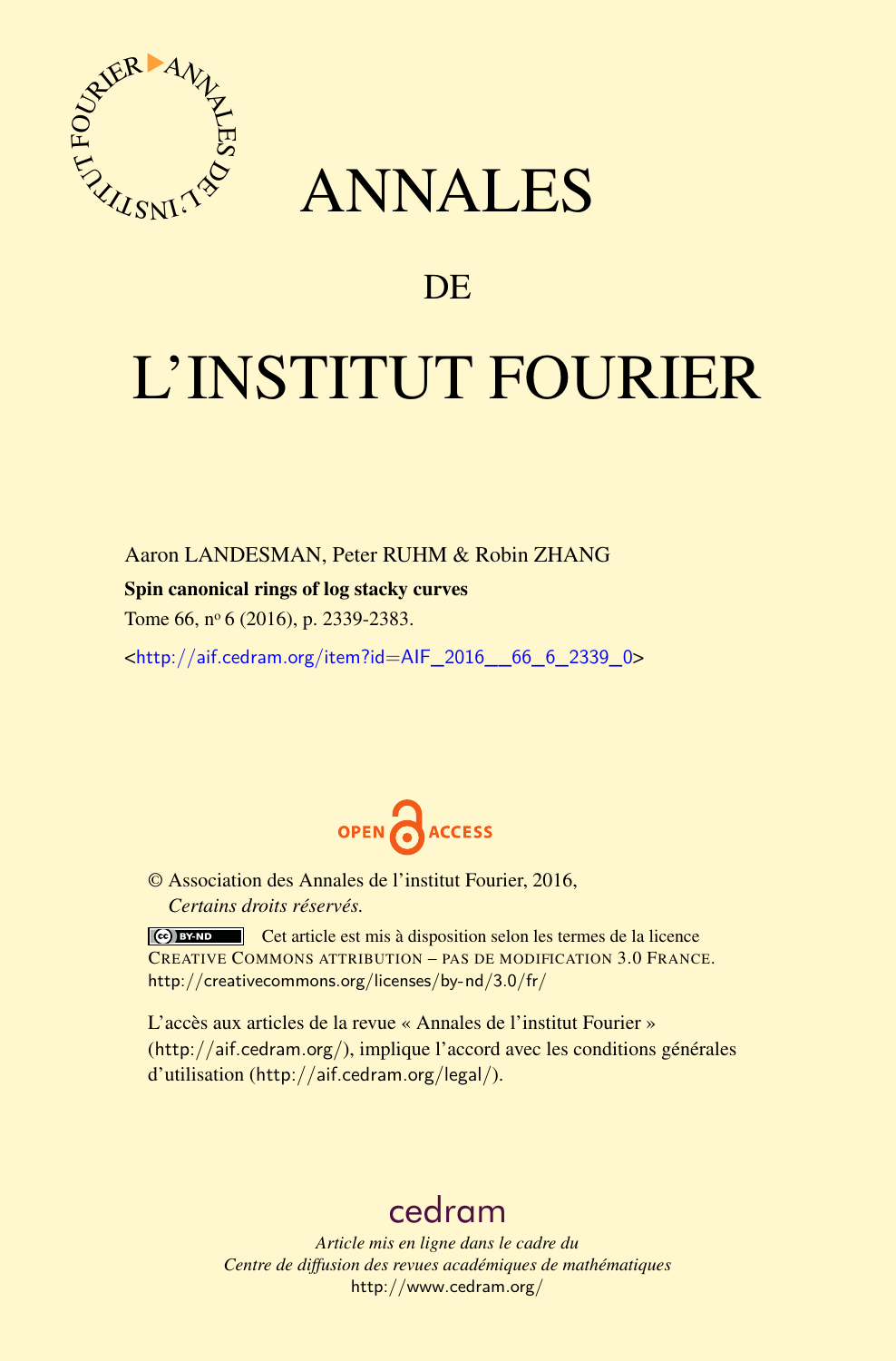#### SPIN CANONICAL RINGS OF LOG STACKY CURVES

#### **by Aaron LANDESMAN, Peter RUHM & Robin ZHANG**

Abstract. — Consider modular forms arising from a finite-area quotient of the upper-half plane by a Fuchsian group. By the classical results of Kodaira– Spencer, this ring of modular forms may be viewed as the log spin canonical ring of a stacky curve. In this paper, we tightly bound the degrees of minimal generators and relations of log spin canonical rings. As a consequence, we obtain a tight bound on the degrees of minimal generators and relations for rings of modular forms of arbitrary integral weight.

Résumé. — Considérons les formes modulaires d'un quotient d'aire finie du demi-plan de Poincaré par un groupe fuchsien. D'après un résultat classique de Kodaira–Spencer, cet anneau de formes modulaires peut être considéré comme l'anneau log-canonique à spin d'une courbe champêtre. Dans cet article, nous obtenons une borne optimale pour les degrés des générateurs minimaux et des relations minimales d'un tel anneau, et donc des anneaux de formes modulaires de poids entier arbitraire.

#### **1. Introduction**

Let  $\Gamma$  be a Fuchsian group, i.e. a discrete subgroup of  $PSL_2(\mathbb{R})$  acting on the upper half plane H by fractional linear transformations, such that  $\Gamma \backslash \mathbb{H}$  has finite area. We consider the graded *ring of modular forms*  $M(\Gamma)$  =  $\bigoplus_{k=0}^{\infty} M_k(\Gamma)$ . One of the best ways to describe the ring  $M(\Gamma)$  is to write down a presentation. To do so, it is useful to have a bound on the degrees in which the generators and relations can occur. In the special case that Γ has no odd weight modular forms, Voight and Zureick-Brown give tight bounds [\[15,](#page-45-0) Chapters 7–9]. The main theorem of this work extends their result to all Fuchsian groups Γ.

We can now consider the orbifold  $\Gamma \backslash \mathbb{H}$  over  $\mathbb{C}$ . For example, in the case Γ acts freely on H, Γ\H is a Riemann surface over C. Although Γ\H may

Keywords: Modular forms, canonical rings, theta characteristic, Petri's theorem, stacks, Groebner basis.

Math. classification: 14Q05, 11F11.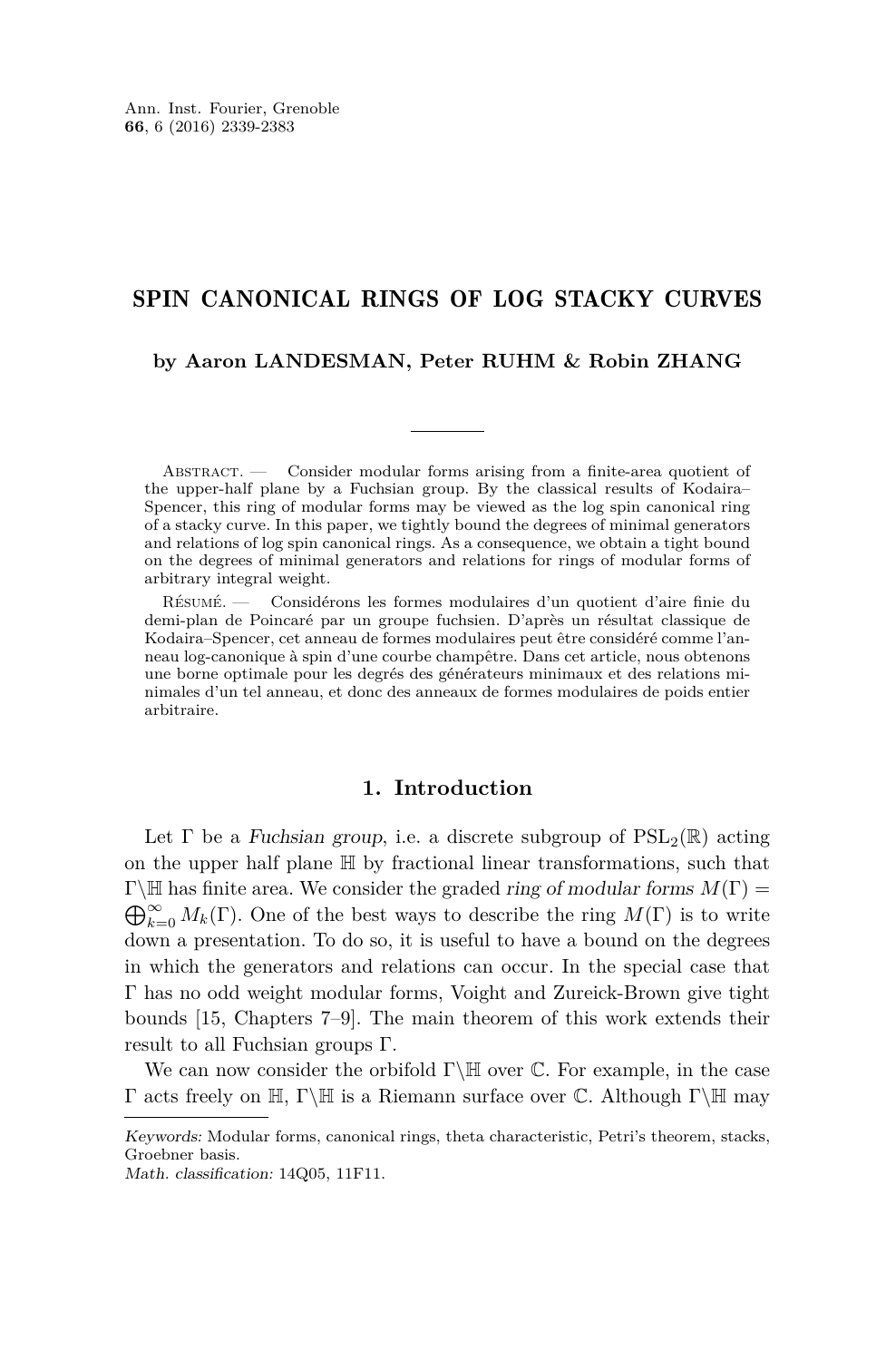be non-compact, we can form a compact Riemann surface  $\Gamma\backslash\mathbb{H}^*$  by adding in cusps (with associated divisor of cusps  $\Delta$ ).

In order to find generators and relations for *M*(Γ), we translate the seemingly analytic question of understanding the ring of modular forms into the algebraic category, using a generalization of the GAGA principle. As shown by Voight and Zureick-Brown [\[15,](#page-45-0) Proposition 6.1.5], there is an equivalence of categories between orbifold curves and log stacky curves over C. For the remainder of the paper, we will work in the algebraic category.

Let *X* be a smooth proper geometrically-connected algebraic curve of genus *g* over a field k. It is well known that the canonical sheaf  $\Omega_X$ , with associated canonical divisor  $K_X$ , determines the canonical map  $\pi : X \rightarrow$  $\mathbb{P}_{\mathbb{k}}^{g-1}$ . Then, the canonical ring is defined to be

$$
R(X, K_X) := \bigoplus_{d \geq 0} H^0(X, dK_X),
$$

with multiplication structure corresponding to tensor product of sections. In the case that  $g \ge 2$ ,  $\Omega_X$  is ample and therefore  $X \cong \text{Proj } R$ . When  $g \geqslant 2$ , Petri's theorem shows that, in most cases,  $R(X, K_X)$  is generated in degree 1 with relations in degree 2 (see Saint-Donat [\[14,](#page-45-1) p. 157] and Arbarello–Cornalba–Griffiths–Harris [\[3,](#page-44-0) Section 3.3]). This has the pleasant geometric consequence that canonically embedded curves of genus  $\geq 4$ which are not hyperelliptic curves, trigonal curves, or plane quintics are scheme-theoretically cut out by degree 2 equations.

Following Voight and Zureick-Brown [\[15\]](#page-45-0), we generalize Petri's theorem in the direction of stacky curves equipped with log spin canonical divisors. For a stacky curve  $\mathscr X$  with coarse space X and stacky points (also called "fractional points")  $P_1, \ldots, P_r$  with stabilizer orders  $e_1, \ldots, e_r \in \mathbb{Z}_{\geqslant 2}$ , we define

$$
\text{Div }\mathscr{X} = \left(\bigoplus_{P \notin \{P_1, \dots, P_r\}} \langle P \rangle \right) \oplus \left(\bigoplus_{i=1}^r \left\langle \frac{1}{e_i} P_i \right\rangle \right) \subseteq \mathbb{Q} \otimes \text{Div } X.
$$

Then, a log spin curve is a triple  $(\mathscr{X}, \Delta, L)$  where  $\Delta \in \text{Div } X$  is a log divisor and *L* ∈ Div  $\mathscr X$  is a log spin canonical divisor, meaning 2*L* ∼  $K_X + \Delta + \sum_{i=1}^r \frac{e_i-1}{e_i} P_i$ . The central object of study in this paper is the log spin canonical ring of  $(\mathscr{X}, \Delta, L)$ , defined as

$$
R(\mathcal{X}, \Delta, L) := \bigoplus_{k \geq 0} H^0(X, \lfloor kL \rfloor).
$$

A brief overview of stacky curves, log divisors, and log spin canonical rings is given in Subsection [2.1.](#page-6-0)

ANNALES DE L'INSTITUT FOURIER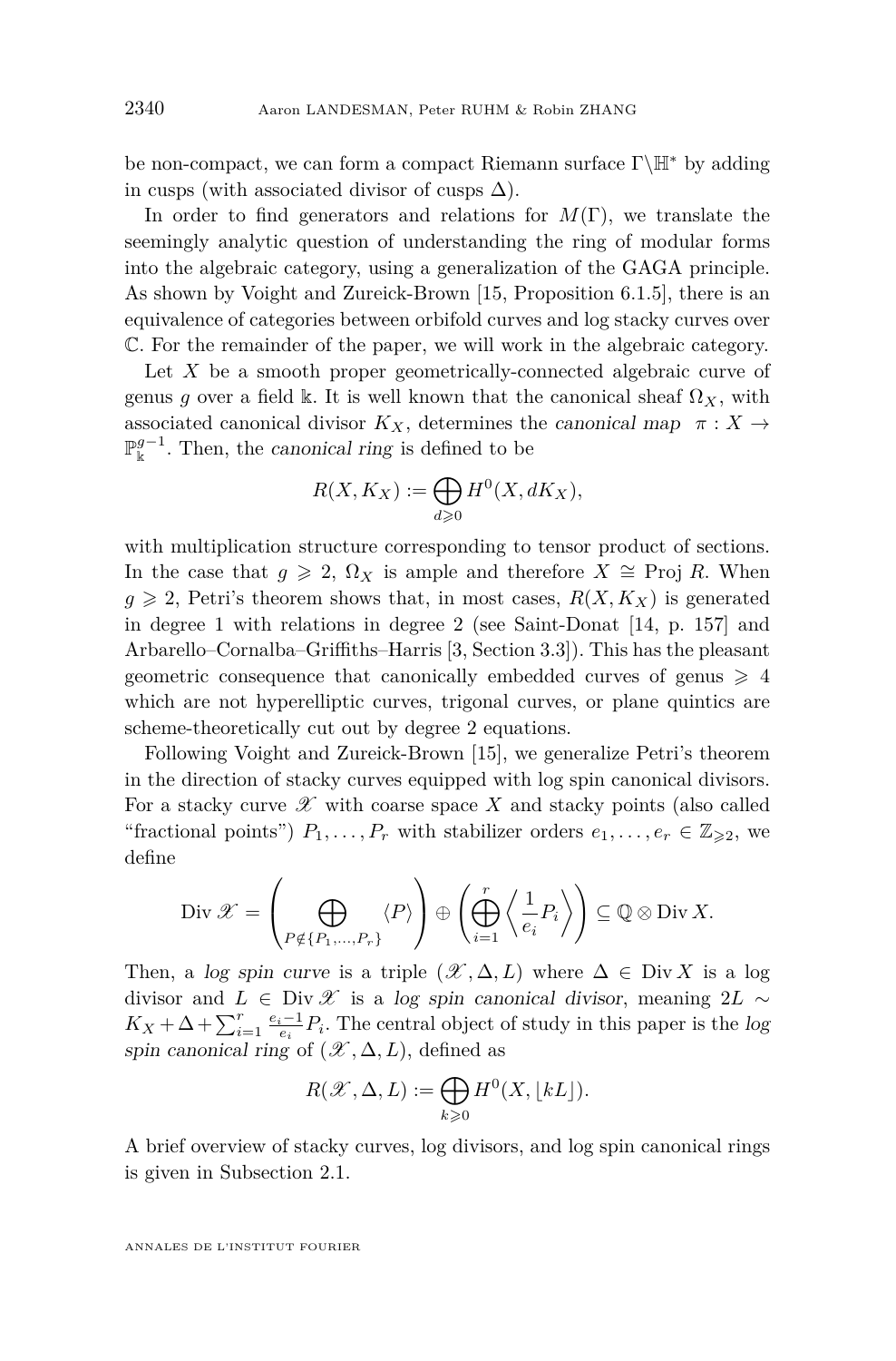Our main theorem is to bound the degrees of generators and relations of a log spin canonical ring. Let  $\mathscr X$  be a stacky curve with signature  $\sigma :=$  $(g; e_1, \ldots, e_r; \delta)$ . The application of O'Dorney's work [\[11,](#page-45-2) Chapter 5] to log spin canonical rings gives a weak bound in the case  $q = 0$  in terms of the least common multiples of the  $e_i$ 's. In their treatment of log spin canonical rings, Voight and Zureick-Brown [\[15,](#page-45-0) Corollary 10.4.6] bounded generator degrees by  $6 \cdot \max(e_1, \ldots, e_r)$  and relation degrees by  $12 \cdot \max(e_1, \ldots, e_r)$ when *L* is effective. Note that the bounds we deduce differ from those stated in Voight and Zureick-Brown [\[15,](#page-45-0) Corollary 10.4.6] by a factor of 2 because their grading convention differs from ours by a factor of 2.

These bounds are far from tight and do not collectively cover all cases in all genera. The main theorem of this paper gives significantly tighter bounds for the log spin canonical ring of any log spin curve.

<span id="page-3-0"></span>THEOREM 1.1. — Let  $(\mathcal{X}, \Delta, L)$  be a log spin curve over a perfect field k, so that X has signature  $\sigma = (q; e_1, \ldots, e_r; \delta)$ .

Then the log spin canonical ring is generated as a  $\Bbbk$ -algebra by elements of degree at most  $e := \max(5, e_1, \ldots, e_r)$  with relations generated in degrees at most 2*e*, so long as  $\sigma$  does not lie in a finite list of exceptional cases, as given in Table [6.2](#page-34-0) for signatures with  $g = 1$  and Table [7.5](#page-40-0) for signatures with  $q=0$ .

Remark 1.2. — In fact, the proof of Theorem [1.1](#page-3-0) holds with  $\Delta$  replaced by an arbitrary effective divisor of the coarse space. Furthermore, one may relax the assumption that  $\Bbbk$  is perfect. Instead, one only need assume that the stacky curve is separably rooted, as described further in Remark [2.2.](#page-6-1)

Theorem [1.1](#page-3-0) is proven separately in the cases that the genus  $q = 0, q = 1$ , and  $q \geqslant 2$  in Theorems [7.4,](#page-40-1) [6.1,](#page-34-1) and [5.6,](#page-32-0) respectively. In each of these proofs, we follow a similar inductive process utilizing the lemmas of Section [4;](#page-14-0) however, in the first two cases we explicitly construct specific base cases and present a finite list of exceptional cases, whereas in the genus  $g \geq 2$ case we deduce base cases from more general arguments.

<span id="page-3-1"></span>Remark  $1.3.$  — In addition to providing bounds on the degrees of generators and relations of log spin canonical rings, the proof of the genus one and genus zero cases of our main theorem also yield explicit systems of generators and initial ideals of relations, as described in Remarks [6.2](#page-36-0) and [7.5.](#page-41-0) Furthermore, our proof of the genus  $q \geqslant 2$  case provides an inductive procedure for explicitly determining the generators and initial ideal of relations of a log spin canonical ring given a presentation of the corresponding ring on the coarse space, but actually computing such a presentation of log spin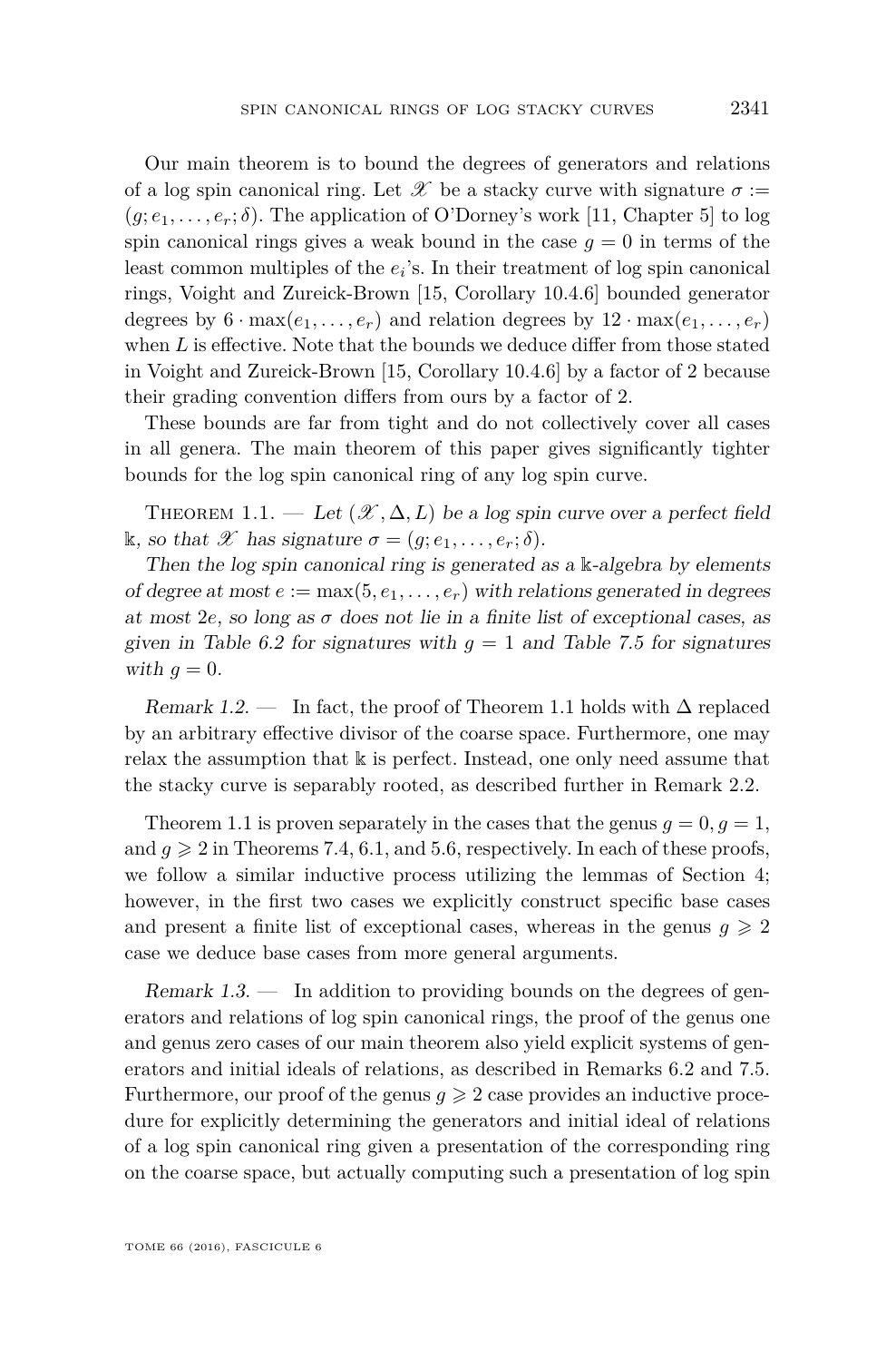canonical on the coarse space can be difficult. Many explicit systems of generators and relations for curves of genus  $2 \leq g \leq 15$  are detailed in interesting examples by Neves [\[10,](#page-45-3) Section III.4].

Remark 1.4. — The explicit construction described in Remark [1.3](#page-3-1) also reveals that the bounds given in Theorem [1.1](#page-3-0) are tight. In almost all cases, the log spin canonical ring requires a generator in degree  $e =$  $\max(5, e_1, \ldots, e_r)$  and a relation in degree at least  $2e - 4$ . Furthermore, there are many infinite families of cases which require a generator in degree  $e = \max(5, e_1, \ldots, e_r)$  and a relation in degree exactly 2*e*. For further detail, see Remarks [7.5,](#page-41-0) [6.2,](#page-36-0) and [5.7](#page-32-1) in the cases that the genus is 0*,* 1, or  $\geqslant$  2 respectively.

Combining the main theorem of this paper, Theorem [1.1](#page-3-0) with the main theorem from Voight and Zureick-Brown [\[15,](#page-45-0) Theorem 1.4] and a minor Lemma [\[15,](#page-45-0) Lemma 10.2.1] we have the following application to rings of modular forms.

<span id="page-4-0"></span>COROLLARY 1.5. — Let  $\Gamma$  be a Fuchsian group and  $\mathscr X$  the stacky curve associated to  $\Gamma \backslash \mathbb{H}$  with signature  $\sigma = (g; e_1, \ldots, e_r; \delta)$ .

If  $M_k(\Gamma) = 0$  for all odd k, then the ring of modular forms  $M(\Gamma)$  is generated as a  $\mathbb{C}$ -algebra by elements of degree at most  $6 \cdot \max(3, e_1, \ldots, e_r)$ with relations generated in degrees at most  $12 \cdot \max(3, e_1, \ldots, e_r)$ .

If there is some odd *k* for which  $M_k(\Gamma) \neq 0$ , then the ring of modular forms  $M(\Gamma)$  is generated as a C-algebra by elements of degree at most max $(5, e_1, \ldots, e_r)$  with relations generated in degree at most  $2 \cdot$  $\max(5, e_1, \ldots, e_r)$  so long as  $\sigma$  does not lie in a finite list of exceptional cases which are listed and described in Table [6.2](#page-34-0) for signatures with  $q = 1$ and in Table [7.5](#page-40-0) for signatures with  $q = 0$ .

Remark 1.6. — If *M*(Γ) has some odd weight modular form, then it has an odd weight modular form in weight 3. When  $q \geq 2$ , we see that this is true because  $\dim_k H^0(\mathcal{X}, 3L) > 0$  by Riemann–Roch and the fact that deg $|3L| > 2g - 1$ . When the genus is zero or one, we see that there is a generator in weight 1 or weight 3 in the base cases given in Table [6.1](#page-33-0) and Table [7.2.](#page-38-0) Hence, there is an odd weight modular form in weight 3 in general. A consequence of this observation is that the bound on the degree of generators and relations when  $M(\Gamma)$  has some odd weight modular form, as given in Corollary [1.5,](#page-4-0) is closely related to the degree of the minimal odd weight modular form.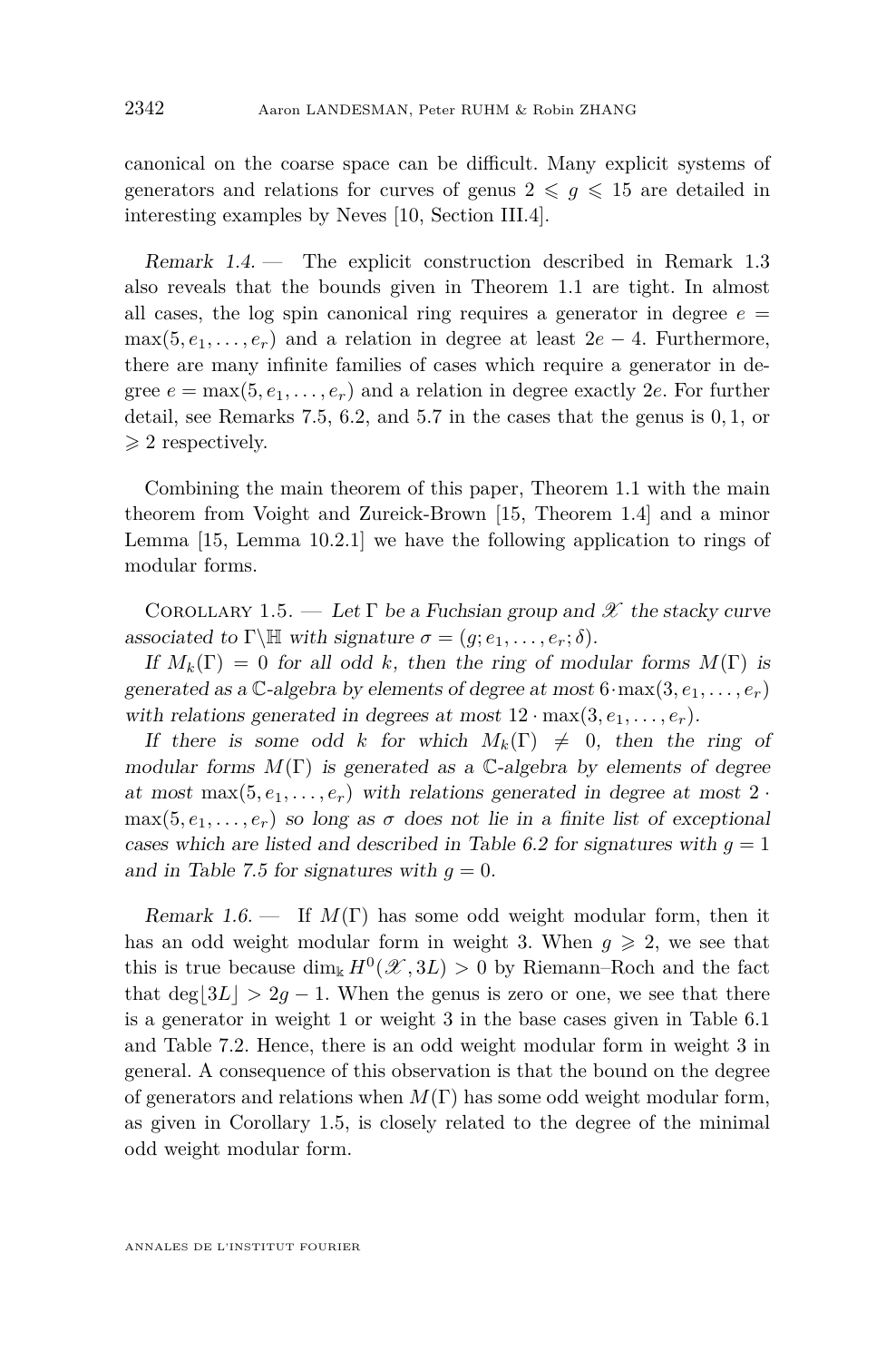<span id="page-5-1"></span>Example  $1.7.$  In this example, we deduce bounds on the weight of generators and relations of the ring of modular forms associated to any congruence subgroup  $\Gamma \subset SL_2(\mathbb{Z})$ . Since the action of  $SL_2(\mathbb{Z})$  on H only has points with stabilizer order 1, 2 and 3, and has at least one cusp, the action of  $\Gamma$  on  $\mathbb H$  can only have points with stabilizer order 1, 2 and 3, and has at least one cusp.

If  $\Gamma$  has no nonzero odd weight modular forms, then  $\Gamma$  is generated in weight at most 6 with relations in weight at most 12. This follows from work by Voight and Zureick-Brown [\[15,](#page-45-0) Theorem 1.4 and Theorem 9.3.1]. Note that the exceptional cases of their result [\[15,](#page-45-0) Theorem 9.3.1], which happen when the genus is zero, do not occur because  $\delta > 0$ .

If Γ has some nonzero odd weight modular form, then it must have no points with stabilizer order 2 by Remark [2.10.](#page-8-0) Therefore, by Corollary [1.5,](#page-4-0)  $M(\Gamma)$  is generated in weight at most 5 with relations in weight at most 10. Furthermore, it is not difficult to show that *M*(Γ) is generated in weight at most 4 with relations in weight at most 8 when the genus of the stacky curve associated to  $\Gamma\backslash\mathbb{H}^*$  is 0 or 1, as noted in Remark [7.6.](#page-42-0) Note that the exceptional cases in Tables [6.2](#page-34-0) and [7.5](#page-40-0) do not occur because  $\Gamma$  has a cusp, so  $\delta > 0$ .

Remark 1.8. — In the case that  $M_k(\Gamma) = 0$  for all odd k, the generation bound of  $6 \cdot \max(3, e_1, \ldots, e_r)$  and relation bound of  $12 \cdot \max(3, e_1, \ldots, e_r)$ can be reduced to  $2 \cdot max(3, e_1, \ldots, e_r)$  and  $4 \cdot max(3, e_1, \ldots, e_r)$ , apart from several small families of cases. See [\[15,](#page-45-0) Theorem 9.3.1] and [\[15,](#page-45-0) Theorem 8.7.1] for a more precise statement of these bounds in the cases that  $g = 0$  and  $g > 0$  respectively. Note that we multiply all bounds given in Voight and Zureick-Brown [\[15\]](#page-45-0) by a factor of two. Our grading convention for log spin canonical rings uses weight *k* for the degree whereas Voight and Zureick-Brown  $d = 2k$  for degree.

<span id="page-5-0"></span>The remainder of the paper will be primarily devoted to proving Theorem [1.1.](#page-3-0) The idea of the proof will be to induct first on the number of stacky points and then on the stabilizer order of those points. To this end, we first review important background in Section [2;](#page-5-0) provide essential examples in Section [3;](#page-10-0) develop various inductive tools in Section [4;](#page-14-0) and prove Theorem [1.1](#page-3-0) in genus  $g \ge 2$ , genus  $g = 1$ , and genus  $g = 0$  in Sections [5,](#page-29-0) [6,](#page-33-1) and [7](#page-36-1) respectively. Finally, in Section [8,](#page-42-1) we pose several questions for future research.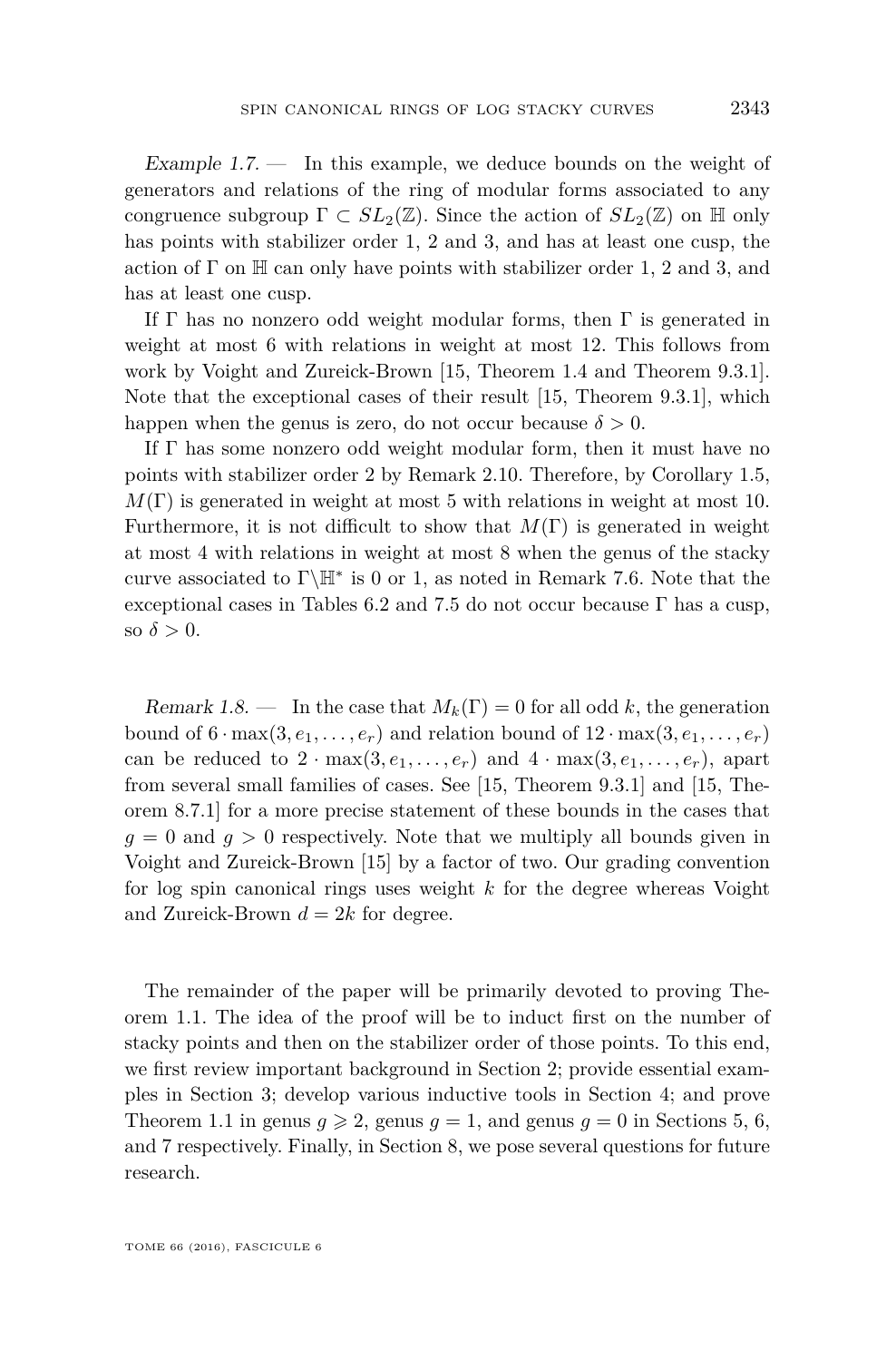#### **2. Background**

Here we collect various definitions and notation that will be used throughout the paper. For basic references on the statements and definitions used below, see Hartshorne [\[8,](#page-45-4) Chapter IV], Saint-Donat [\[14\]](#page-45-1), Arbarello–Cornalba–Griffiths–Harris [\[3,](#page-44-0) Section III.2], and Voight–Zureick-Brown [\[15,](#page-45-0) Chapter 2, Chapter 5].

For the remainder of this paper, fix an algebraically closed field k. This is no restriction on generality, as generator and relation degrees are preserved under base change to the algebraic closure.

<span id="page-6-0"></span>**2.1. Stacky Curves and Log Spin Canonical Rings.** We begin by setting up the notation for stacky curves and canonical rings. Wherever possible, we opt for a more elementary scheme-theoretic approach, instead of a stack-theoretic one. See Remark [2.2](#page-6-1) for more details.

DEFINITION 2.1. — A stacky curve  $\mathscr X$  over an algebraically closed field  $\&$  is the datum of a smooth proper integral scheme *X* of dimension 1, together with a finite number of closed points of  $X, P_1, \ldots, P_r$ , called stacky points, with stabilizer orders  $e_1, \ldots, e_r \in \mathbb{Z}_{\geq 2}$ . The scheme *X* associated to a stacky curve  $\mathscr X$  is called the coarse space of  $\mathscr X$ .

<span id="page-6-1"></span>Remark  $2.2.$  — Stacky curves may be formally defined in the language of stacks, as is done in the works of Voight and Zureick-Brown [\[15\]](#page-45-0), Abramovich and Vistoli [\[1\]](#page-44-1), and Behrend and Noohi [\[4\]](#page-44-2).

The results of this paper can be easily phrased in terms of the language of stacks. If one works over an arbitrary field  $\&$  (which need not be algebraically closed) one can extend Theorem [1.1](#page-3-0) to hold in the case that the stacky curve  $\mathscr X$  is tame and separably rooted, i.e. the residue field of each of the stacky points is separable.

With this stack-theoretic description in mind, the remainder of this paper is primarily phrased using the language of schemes.

DEFINITION 2.3. — Let  $\mathscr X$  be a stacky curve over k with coarse space *X* of genus *g* and stacky points  $P_1, \ldots, P_r$  with stabilizer orders  $e_1, \ldots, e_r \in$  $\mathbb{Z}_{\geqslant2}$ . Then, we notate

$$
\operatorname{Div} \mathscr{X} := \left(\bigoplus_{P \notin \{P_1, \dots, P_r\}} \langle P \rangle \right) \oplus \left(\bigoplus_{i=1}^r \left\langle \frac{1}{e_i} P_i \right\rangle \right) \subseteq \mathbb{Q} \otimes \operatorname{Div} X.
$$

We can equip stacky curves with a log divisor  $\Delta$  that is a sum of distinct points each with trivial stabilizer. A divisor  $\Delta$  of this form is called a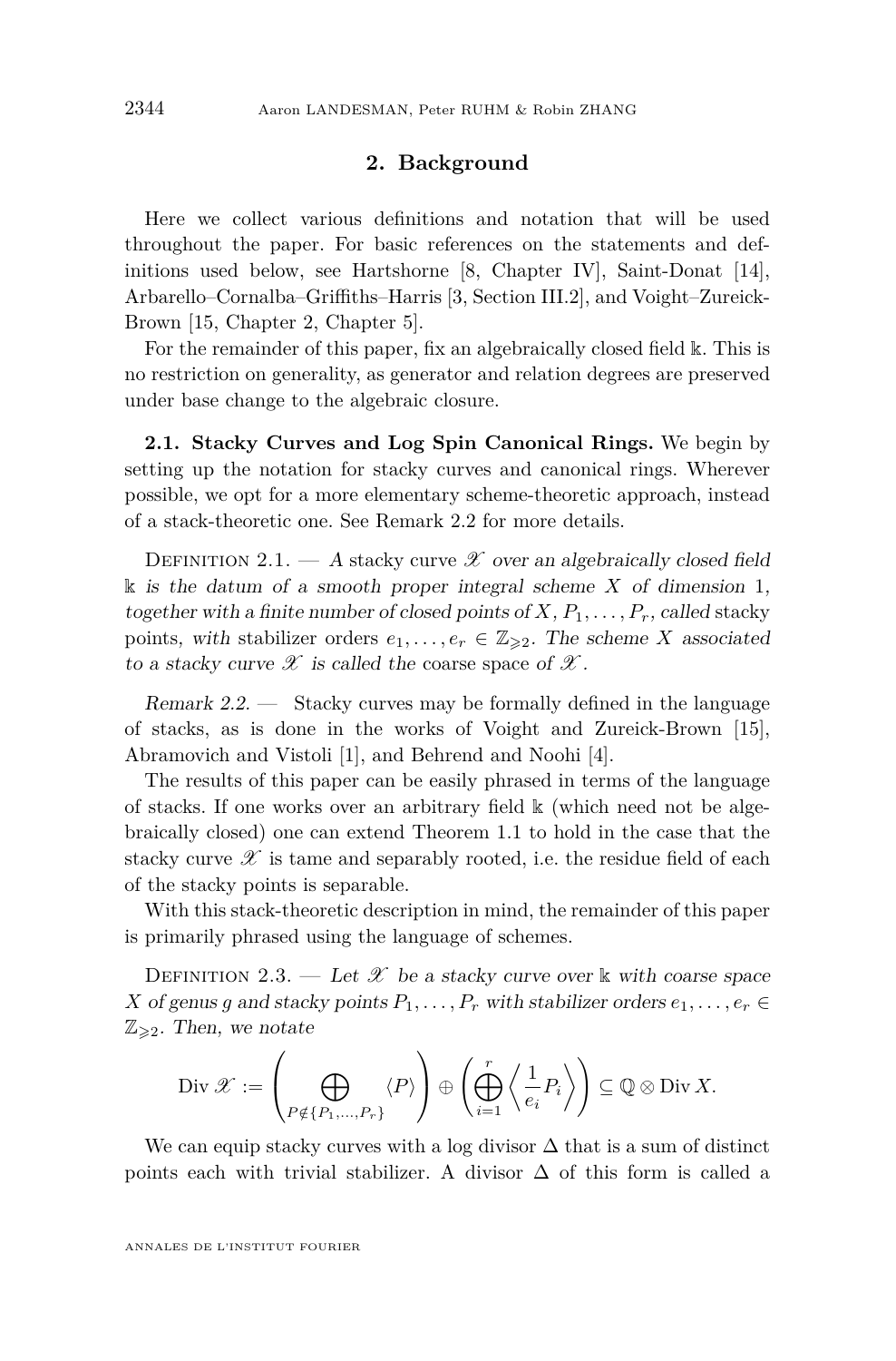log divisor. We use  $\delta := \deg \Delta$  to refer to the degree of the log divisor. If X has coarse space X of genus g, then we say X has signature  $\sigma =$  $(g; e_1, \ldots, e_r; \delta).$ 

DEFINITION 2.4. — If divisor  $D \in Div \mathscr{X}$  and  $D = \sum_{i=1}^{n} \alpha_i P_i$  with  $\alpha_i \in \mathbb{Q}$ , the floor of a divisor  $[D]$  is defined to be  $[D] := \sum_{i=1}^n [\alpha_i] P_i$ .

A pair of a stacky curve and a log divisor  $(\mathscr{X}, \Delta)$  is called a log stacky curve and the study of their canonical rings is the main focus of the work by Voight and Zureick-Brown [\[15\]](#page-45-0). For this paper, we consider log spin curves which are triples  $(\mathscr{X}, \Delta, L)$  where  $\mathscr{X}$  is a stacky curve,  $\Delta$  is a log divisor, and *L* ∈ Div  $\mathscr X$  satisfies  $2L \sim K_X + \Delta + \sum_{i=1}^r \frac{e_i - 1}{e_i} P_i$ . Such a divisor *L* is called a log spin canonical divisor on  $(\mathscr{X}, \Delta)$ . Throughout the paper, we use the notation  $L_X := |L|$  to refer to the log spin canonical divisor (also known as the half-canonical divisor, semi-canonical divisor, or theta characteristic) associated to the coarse space *X* of  $\mathscr{X}$ . (i.e.  $L_X$  is a divisor such that  $2L_X \sim K_X + \Delta$ ). We define  $H^0$  of a stacky divisor as follows.

<span id="page-7-0"></span>DEFINITION  $2.5.$  — Recall the standard notation for the line bundle  $\mathcal{O}(D)$  on an integral normal scheme *X* associated to a divisor  $D \in \text{Div } X$ :

 $\Gamma(U, \mathcal{O}(D)) := \{ f \in \mathbb{k}(X)^\times : \text{Div} |_{U} f + D|_{U} \geqslant 0 \} \cup \{ 0 \}.$ 

Let X be a stacky curve with coarse space X. If  $D \in \text{Div } \mathscr{X}$  is a Weil divisor, then we define

$$
H^{0}(\mathcal{X}, D) := H^{0}(X, [D])
$$
  

$$
H^{0}(\mathcal{X}, \mathcal{O}(D)) := H^{0}(\mathcal{X}, D)
$$
  

$$
h^{0}(\mathcal{X}, \mathcal{O}(D)) := \dim_{\mathbb{k}} H^{0}(\mathcal{X}, \mathcal{O}(D))
$$

If *R* is a graded ring, then we let  $(R)_k$  refer to the  $k^{\text{th}}$  graded component of *R*.

Remark  $2.6.$  — The log canonical ring, defined to be the direct sum of the even graded pieces of the log spin canonical ring, is Gorenstein. It is Cohen–Macaulay from [\[16,](#page-45-5) Example  $2.5(a)$ ] and then Gorenstein by [16, Corollary 2.9]. In particular, this tells us that a log spin canonical curve, the projectivization of a log spin canonical ring, is projectively Gorenstein.

Remark 2.7. — Although Definition [2.5](#page-7-0) may seem fairly ad hoc, it is naturally motivated in the context of stacks. See Voight and Zureick-Brown [\[15,](#page-45-0) Lemma 5.4.7] for a proof that Definition [2.5](#page-7-0) is equivalent to the stack-theoretic description.

TOME 66 (2016), FASCICULE 6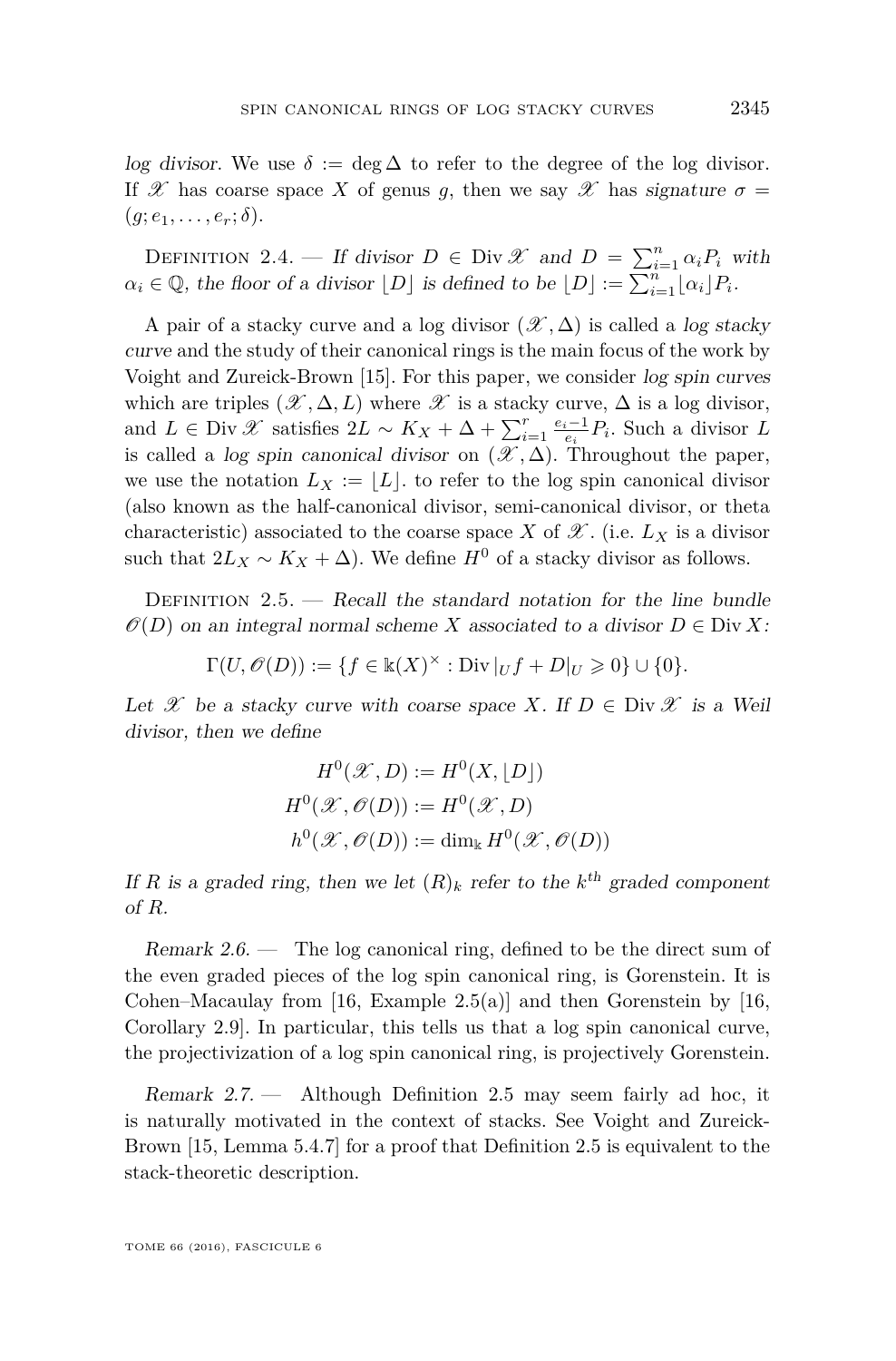<span id="page-8-2"></span>DEFINITION 2.8. — Let  $D \in \text{Div } \mathscr{X}$ . If  $z \neq 0$  is a rational section of  $\mathscr{O}(D)$  denote the order of zero of *z* at *P* by ord $_P^D(z)$ .

DEFINITION 2.9. — The log spin canonical ring of  $(\mathcal{X}, \Delta, L)$  is

$$
R(\mathscr{X}, \Delta, L) := \bigoplus_{k \geqslant 0} H^0(\mathscr{X}, kL).
$$

When the log spin curve is fixed, we usually use  $R$  or  $R_L$  to represent  $R(\mathscr{X}, \Delta, L)$ .

<span id="page-8-0"></span>Remark 2.10. — Suppose  $(\mathcal{X}, \Delta, L)$  is a log spin curve. Note that L is of the form

$$
L = \sum_{i=1}^{r} \frac{e_i - 1}{2e_i} P_i + \sum_{i=1}^{s} a_i Q_i
$$

where  $a_i \in \mathbb{Z}$  and  $e_i$  are odd. This is due to the fact that  $L \in \text{Div } \mathscr{X}$ : if some  $e_i$  were even, then  $\frac{e_i-1}{2e_i}$  would be in reduced form implying  $L \notin \text{Div } \mathcal{X}$ .

 $Remark 2.11.$  — Except in degenerate cases, such as when the signature is  $(0, 3, 3, 3, 0)$  as covered in the first line of Table [7.5,](#page-40-0) we have the following important restriction on the generators of  $R_L$ . For each  $e_i$  in the signature of  $\mathscr{X}$ , there will be at least one generator with degree 0 mod  $e_i$  and at least one generator with degree −2 mod *e<sup>i</sup>* . Although this is an important restriction on the generators, we will not use this in the remainder of the paper.

<span id="page-8-3"></span>Remark 2.12. — Suppose  $(\mathscr{X}, \Delta, L)$  is a log spin curve. Note that deg  $\Delta$ is even. because  $2 \cdot \deg L = \deg \Delta + \deg |K| = \deg \Delta + 2(g-1)$ . In particular, we shall often use deg  $\Delta \neq 1$ .

**2.2. Saturation.** We define the notion of the saturation of a divisor, as can be found in Voight and Zureick-Brown [\[15,](#page-45-0) Section 7.2]. The classification of the saturations of log spin canonical divisors are used in the proof of the main theorem and the various lemmas in Section [4.](#page-14-0)

DEFINITION 2.13. — Let *D* be a divisor on  $\mathscr X$ . The effective monoid of *D* is the monoid

$$
\text{Eff}(D) := \{ k \in \mathbb{Z}_{\geqslant 0} : \deg \lfloor kD \rfloor \geqslant 0 \}.
$$

<span id="page-8-1"></span>DEFINITION 2.14. — The saturation of a monoid  $M \subseteq \mathbb{Z}_{\geqslant 0}$ , denoted sat(*M*), is the smallest integer *s* such that  $M \supseteq \mathbb{Z}_{\geq s}$ , if such an integer exists.

Remark 2.15. — For  $D \in Div \mathscr{X}$ , we will often call sat $(Eff(D))$  the saturation of a divisor *D*. For examples, see Subsection [7.1.](#page-37-0)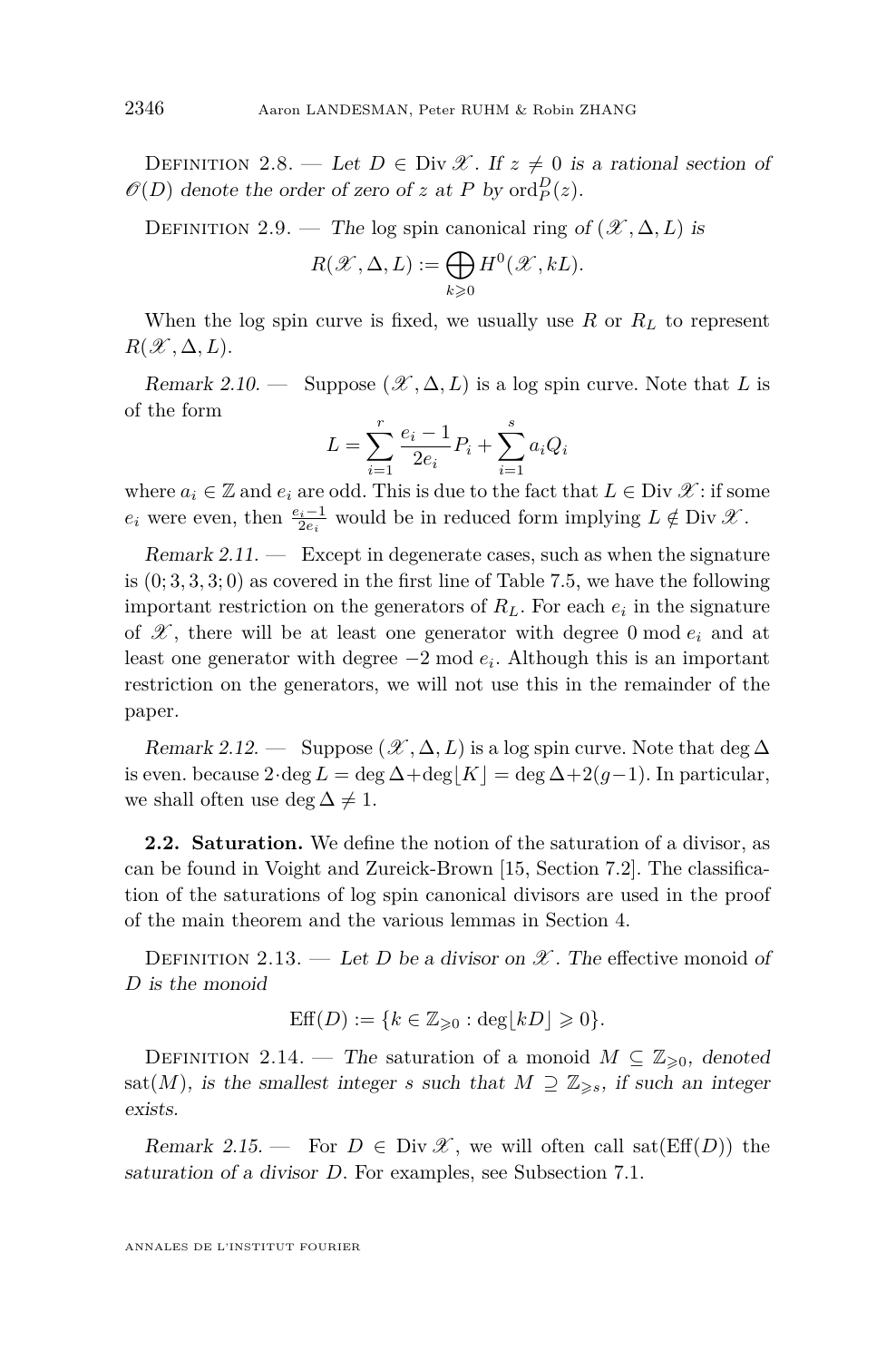**2.3. Monomial Ordering.** Here we give a brief overview of the three monomial orderings that we use. For further reference on monomial orderings, initial ideals, and Gröbner bases, see Eisenbud [\[7,](#page-44-3) Section 15.9] and Cox–Little–O'Shea [\[6,](#page-44-4) Chapter 2].

DEFINITION 2.16. — Let  $\mathbb{K}[x_1, \ldots, x_n]$  be a graded polynomial ring with deg  $x_i = k_i$  and let  $\alpha := \prod_{i=1}^n x_i^{f_i} \in \mathbb{k}[x_1, \ldots, x_n]$  be a monomial. Then we define the degree of *α* to be

$$
\deg \alpha := \sum_{i=1}^n k_i f_i.
$$

DEFINITION  $2.17.$  — The graded reverse lexicographic order, or grevlex  $\prec_{\text{grevlex}}$  is defined as follows. If  $\alpha := \prod_{i=1}^n x_i^{f_i}$  and  $\beta := \prod_{i=1}^n x_i^{f_i'}$  are monomials in  $\mathbb{K}[x_1, \ldots, x_n]$ , then  $\alpha \succ_{\text{grevlex}} \beta$  if either

(2.1) 
$$
\deg \alpha = \sum_{i=1}^{n} k_i f_i > \sum_{i=1}^{n} k_i f'_i = \deg \beta
$$

or

<span id="page-9-0"></span>(2.2) deg  $\alpha = \deg \beta$  and  $f_i < f'_i$  for the largest *i* such that  $f_i \neq f'_i$ .

Remark  $2.18$ .  $-$  Note that the ordering of the variables matters in Equation [\(2.2\)](#page-9-0).

Our inductive arguments in Section [4](#page-14-0) will usually have an inclusion *R* ⊇  $R'$  of log spin canonical rings such that  $R_L$  is generated by elements  $x_i$ and *R* is generated over  $R_{L}$  by elements  $y_j$ . In these cases, it is natural to consider term orders which treat these sets of variables separately.

DEFINITION  $2.19.$  — The block term order is defined as follows. Let  $\mathbb{K}[y_1, \ldots, y_m]$  and  $\mathbb{K}[x_1, \ldots, x_n]$  be weighted polynomial rings with deg  $y_i =$  $c_i$ , deg  $x_i = k_i$ . Further assume we are given existing term orders  $\prec_y$  and  $\prec_x$ . Let  $\alpha := \prod_{j=1}^m y_j^{h_i} \prod_{i=1}^n x_i^{f_i}$  and  $\beta := \prod_{j=1}^m y_j^{h'_i} \prod_{i=1}^n x_i^{f'_i}$  be monomials in  $\mathbb{K}[y_1,\ldots,y_m] \otimes \mathbb{K}[x_1,\ldots,x_n]$ . Let  $\alpha_y := \prod_{j=1}^m y_j^{h_i}$  be the part of  $\alpha$  in  $\mathbb{K}[y_1, \ldots, y_m]$  and likewise with  $\alpha_x, \beta_y$ , and  $\beta_x$ .

In the (graded) block (or elimination) term ordering on  $\mathbb{K}[y_{k'_1,1},\ldots,$  $y_{k'_m,m}$ ] ⊗ k[ $x_{k_1,1},\ldots,x_{k_n,n}$ ], we define  $\alpha \succ \beta$  if

(i) deg  $\alpha > \text{deg }\beta$  or

(ii) deg  $\alpha = \text{deg }\beta$  and  $\alpha_y \succ_y \beta_y$  or

(iii) deg  $\alpha = \text{deg }\beta$  and  $\alpha_y = \beta_y$  and  $\alpha_x \succ_x \beta_x$ .

Now we give brief definitions of initial terms and Gröbner bases. These will be used in the proofs of the inductive lemmas in Section [4](#page-14-0) as well as in the proof of Theorem [1.1.](#page-3-0)

TOME 66 (2016), FASCICULE 6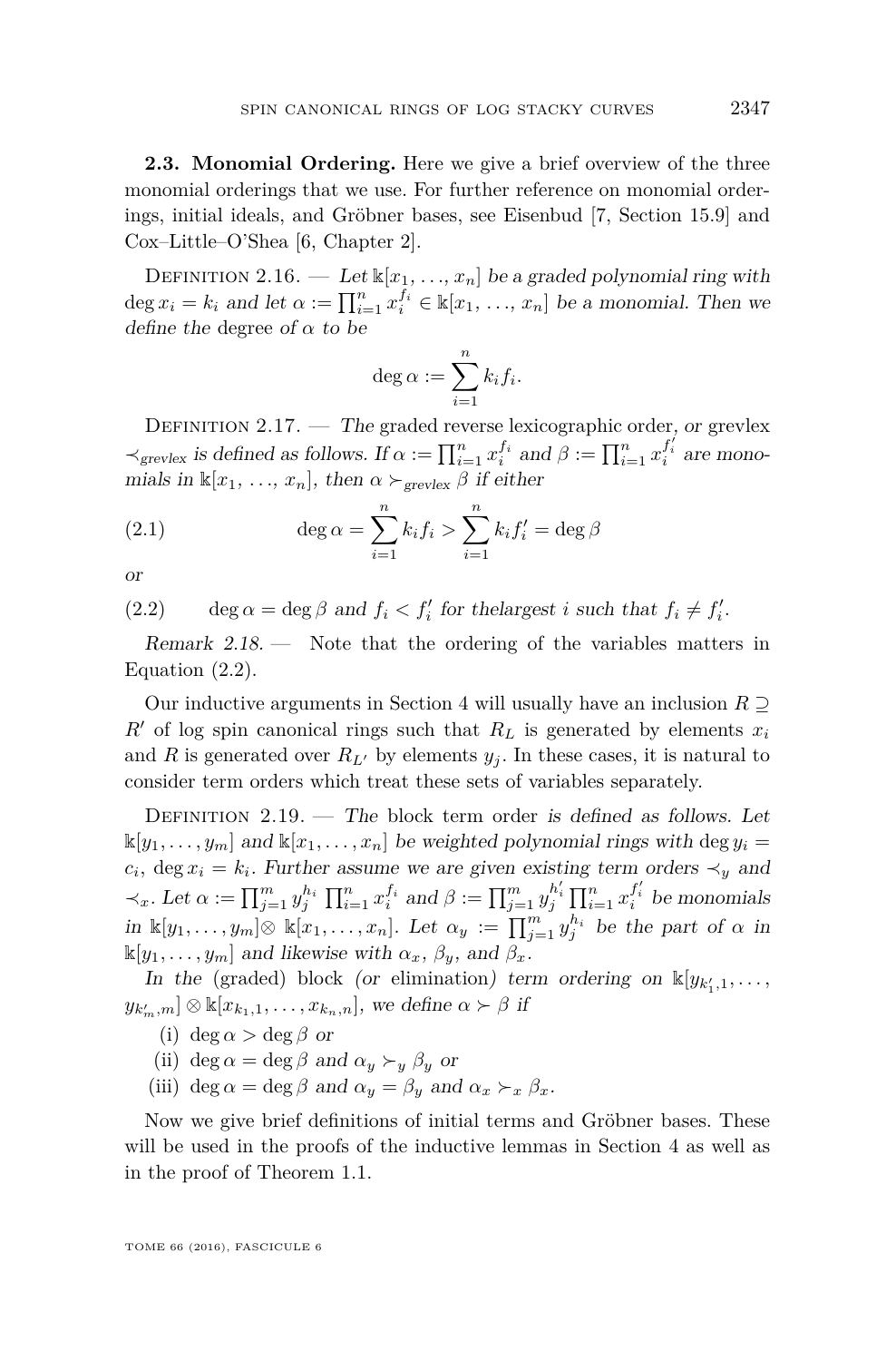DEFINITION 2.20. — Let  $\prec$  be an ordering on  $\mathbb{k}[x_1, \ldots, x_n]$ , with deg  $x_i = k_i$ , and let  $f \in \mathbb{k}[x_1, \ldots, x_n]$  be a homogeneous polynomial. The initial term in $\chi(f)$  of *f* is the largest monomial in the support of *f* with respect to the ordering  $\prec$ . Furthermore, we set in<sub> $\prec$ </sub>(0) := 0.

DEFINITION 2.21. — Let *I* be a homogeneous ideal of  $\mathbb{K}[x_1, \ldots, x_n]$ . Then the initial ideal in<sub> $\prec$ </sub>(*I*) of *I* is the ideal generated by the initial terms of homogeneous polynomials in *I*:

$$
\operatorname{in}_{\prec}(I) := \langle \operatorname{in}_{\prec}(f) \rangle_{f \in I}
$$

DEFINITION 2.22. — Let *I* be a homogeneous ideal of  $\mathbb{K}[x_1, \ldots, x_n]$ . A Gröbner basis for *I*, also known as a standard basis for *I*, is a set of elements in *I* such that their initial terms generate the initial ideal of *I*.

#### **3. Examples**

<span id="page-10-0"></span>In this section, we work out several examples of computing presentations for spin canonical rings. In addition to providing intuition for the lemmas of Section [4,](#page-14-0) these examples also serve as useful base cases for our inductive proof of Theorem [1.1.](#page-3-0)

<span id="page-10-1"></span>Example 3.1. — Let  $(\mathcal{X}', 0, L')$  be a log spin curve of genus  $g = 1$ , with  $L' = 0$ . Counting dimensions, we see  $h^0(\mathcal{X}, kL') = 1$  for all  $k \in \mathbb{Z}_{\geqslant 0}$  so it is immediately clear that  $R_{L'} \cong \mathbb{k}[x]$  with *x* a generator in degree 1.

Remark 3.2. — In the following examples, in order to find the Hilbert series of a stacky curve, we will cite  $[17,$  Theorem 4.2.1]. Note that  $[5,$ Theorem 3.1] restates [\[17,](#page-45-6) Theorem 4.2.1] with the restriction that the dimension of the orbifold (which is the same as a stacky curve in dimension 1, by  $[15,$  Proposition 6.1.5], is strictly more than 1. The statement holds equally well when the dimension is 1, but this restriction is included in [\[5,](#page-44-5) Theorem 3.1] because in birational geometry "orbifolds" usually refer to a normal variety ramified only in codimension at least 2, while the stacky points we are dealing with appear in codimension 1.

Example 3.3. — Let  $(\mathcal{X}, 3 \cdot \infty, L)$  be a stacky curve with coarse space X and signature  $(0,3,3)$ . Let  $P_1$  denote the lone stacky point which has stabilizer order 3 and suppose  $\infty$  is a fixed closed point of X that is not equal to  $P_1$ .

Recall the notation  $L_X = |L| \in Div X$  (i.e. the divisor without any stacky points). We will deduce the structure of the log spin canonical ring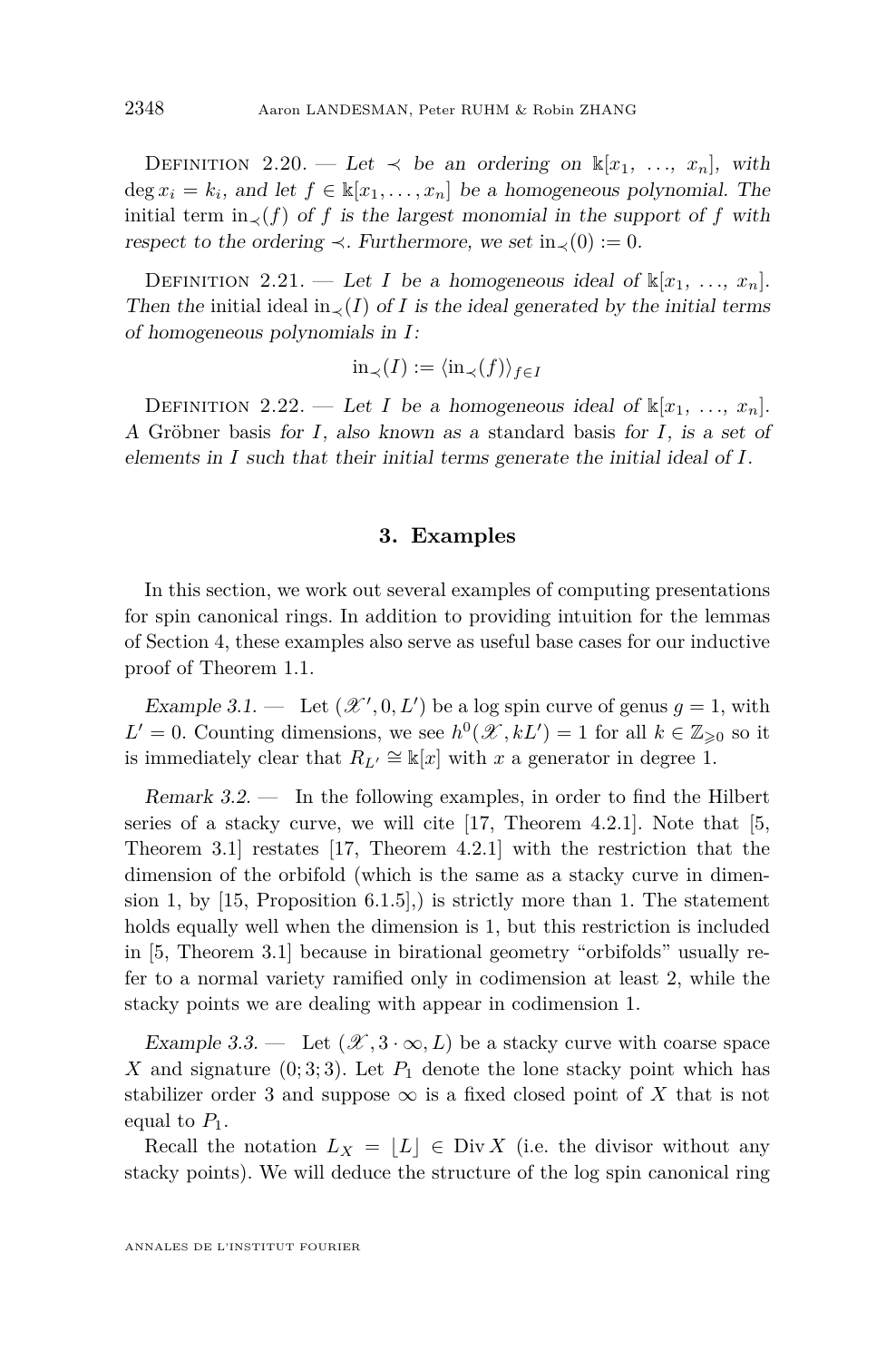*R*<sub>*L*</sub> from the structure of the spin canonical ring  $R_{L_x} := R(X, 3 \cdot \infty, L_X)$ . This technique will later be generalized in Lemma [4.4.](#page-16-0)

Note that  $R_{L_X} \cong \mathbbk[x_1, x_2]$  where  $\deg x_1 = \deg x_2 = 1$ . To see this, observe that we will need two generators in degree 1 because  $h^0(X, L_X)$  = 2 by Riemann–Roch. Because  $L_X$  is very ample, we have that  $R_{L_X}$  is generated in degree 1. To conclude, note that  $R_{L_X}$  does not have any relations. If there exists some relation, then dim Proj  $R_{L_X}$  < 1. This would contradict the fact that  $L_X$  is very ample. Thus, Proj  $R_{L_X} \cong X$  which has dimension 1.

Next, we construct generators and relations for  $R_L$  using those of  $R_{L_X}$ . Note that we have a natural inclusion  $\iota : R_{L_X} \hookrightarrow R_L$  induced by the inclusions  $H^0(\mathcal{X}, kL_X) \hookrightarrow H^0(\mathcal{X}, kL)$  for each  $k \geqslant 0$ . By Riemann–Roch, we see there is some element  $y_{1,3} \in (R_L)_{3}$  with  $\text{ord}_{P_1}(y_{1,3}) = -1$ , not in the image of the inclusion *ι*. We claim that there exist  $a_1, a_2 \in \mathbb{k}$  and a degree 4 polynomial  $f(x_1, x_2) \in \mathbb{k}[x_1, x_2]$  such that

$$
R_L \cong \mathbb{k}[x_1, x_2, y_{1,3}]/(a_1x_1y_{1,3} + a_2x_2y_{1,3} + f(x_1, x_2))
$$

First, note that  $x_1, x_2, y_{1,3}$  generate all of  $R_L$  from the Generalized Max Noether Theorem for genus zero curves from Voight and Zureick-Brown [\[15,](#page-45-0) Lemma 3.1.1]. That is, the maps

$$
H^0(\mathcal{X}, 3L) \otimes H^0(\mathcal{X}, (k-3)L) \to H^0(\mathcal{X}, kL)
$$

are surjective for  $k \ge 4$ . A relation of the form  $a_1x_1y_{1,3} + a_2x_2y_{1,3} +$  $f(x_1, x_2) = 0$  must exist because  $h^0(\mathcal{X}, 4L) - h^0(\mathcal{X}, 4L_X) = 1$ , but  $x_1y_{1,3}$ and  $x_2y_{1,3}$  define two linearly independent elements with nontrivial image in the 1-dimensional vector space  $H^0(\mathcal{X}, 4L)/H^0(\mathcal{X}, 4L_X)$ . So, we obtain a surjection

<span id="page-11-0"></span>(3.1) k[*x*1*, x*2*, y*1*,*3]*/*(*a*1*x*1*y*1*,*<sup>3</sup> + *a*2*x*2*y*1*,*<sup>3</sup> + *f*(*x*1*, x*2)) → *RL.*

To complete the example, it suffices to show there are no additional relations. One method would be to use [\[17,](#page-45-6) Theorem 4.2.1] to write down the Hilbert series and then check this agrees with the Hilbert series of the ring we constructed above. Here is an alternative method: First, note that  $a_1x_1y_{1,3} + a_2x_2y_{1,3} + f(x_1, x_2)$  is irreducible because there are no relations among  $x_1, x_2$  and  $y_{1,3}$  in lower degrees. Hence,  $\frac{k[x_1, x_2, y_{1,3}]}{(a_1x_1y_{1,3} + a_2x_2y_{1,3})}$  $a_2x_2y_{1,3} + f(x_1, x_2)$  is integral and is 2-dimensional. Thus, the map [\(3.1\)](#page-11-0) defines a surjection from an integral 2-dimensional ring to a 2-dimensional ring. Therefore, it is an isomorphism.

<span id="page-11-1"></span>Example 3.4. — Let  $(\mathcal{X}', 0, L')$  be a log spin curve with signature  $\sigma =$  $(0; 3, 7, 7; 0)$  and  $L' \sim -\infty + \frac{1}{3}P_1 + \frac{3}{7}P_2 + \frac{3}{7}P_3$ , where  $P_1, P_2$ , and  $P_3$  are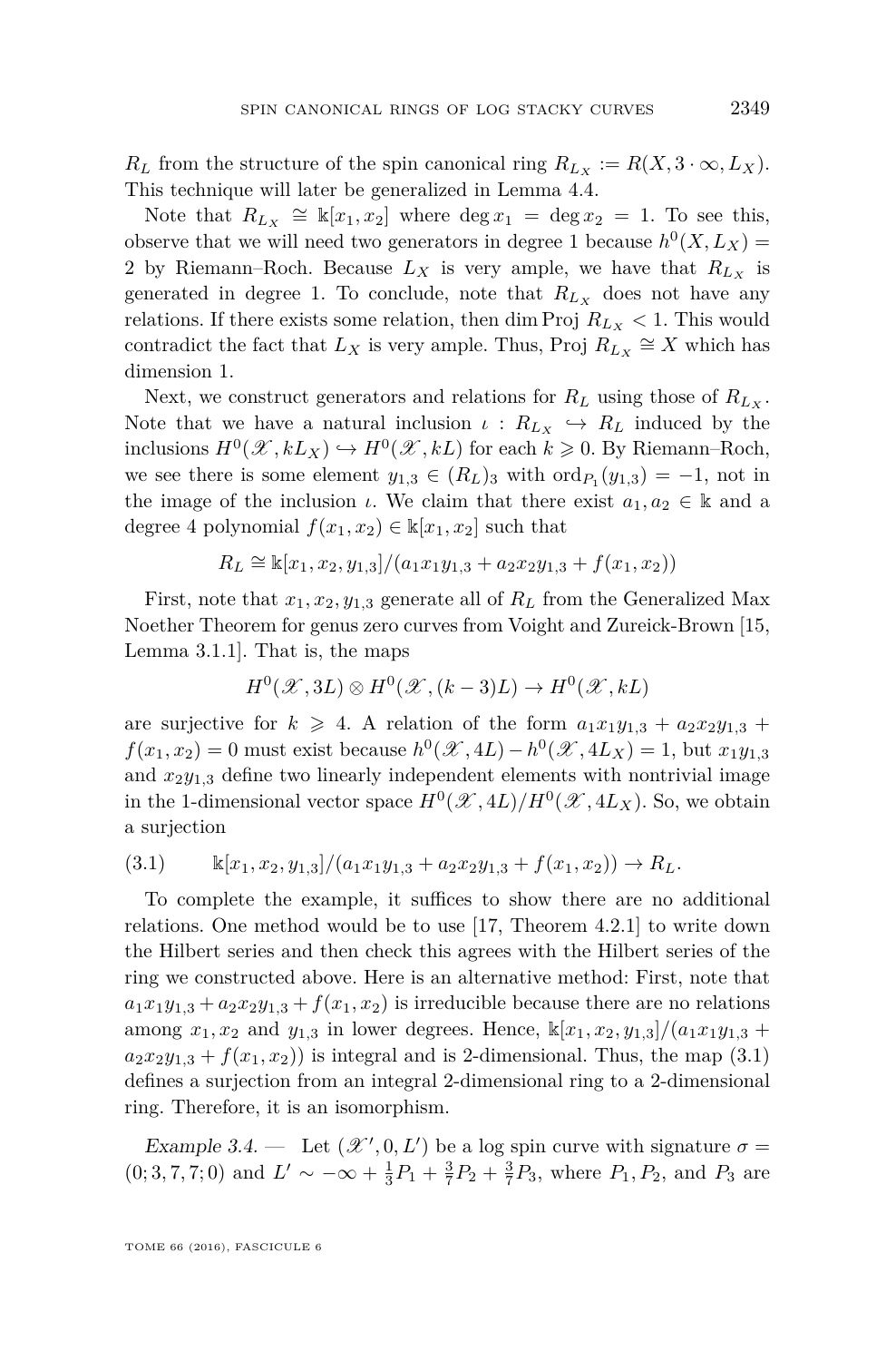distinct points. In this example, we will exhibit a minimal presentation for  $R' = R(\mathcal{X}', 0, L')$  and show that  $R'$  is generated as a k-algebra in degrees up to  $e := \max(5, 3, 7, 7) = 7$  with relations generated in degrees up to  $2e = 14$ . Notice that  $\deg\left[kK_{\mathscr{X}'}\right] = -k + \left\lfloor \frac{k}{3} \right\rfloor + 2\left\lfloor \frac{3k}{7} \right\rfloor$ .

First, by [\[17,](#page-45-6) Theorem 4.2.1], the Hilbert series of this log spin curve is

$$
P_{(\mathcal{X}',0,L')}(k) = \frac{1 - 2k + k^2 - 2k^3 + k^4}{(1 - k)^2} + \frac{k^3}{(1 - k)(1 - k^3)} + 2\frac{k^3 + k^5 + k^7}{(1 - k)(1 - k^7)}.
$$

For  $k = 0, 1, 2, ...$  we have

 $P_{(\mathscr{X}',0,L')}(k) = 1, 0, 0, 1, 0, 1, 1, 2, 1, 1, 2, 1, 3, 2, 3, \ldots$ 

so *R*<sup>*t*</sup> must have some generators  $x_{3,1}, x_{5,1}, x_{7,1}, x_{7,2}$  with  $x_{i,j} \in H^0(\mathcal{X}', iL').$ 

By the Generalized Max Noether Theorem for genus 0 curves (see Voight and Zureick-Brown [\[15,](#page-45-0) Lemma 3.1.1]),

<span id="page-12-0"></span>(3.2) 
$$
H^{0}(\mathscr{X}', 21 \cdot L') \otimes H^{0}(\mathscr{X}', (k-21)L') \to H^{0}(\mathscr{X}', kL')
$$

is surjective whenever  $\deg((k-21)L') \geq 0$ . It is fairly easy to see, by use of Riemann–Roch, that the saturation of  $L'$  is 5 (see Definition [2.14\)](#page-8-1). Then the map in [\(3.2\)](#page-12-0) is surjective when  $k \ge 21 + s = 26$  (i.e. *R'* is generated up to degree 25).

To show that these generate all of  $R'$ , we need to show that all  $H^0(\mathcal{X}', kL')$  are generated by lower degrees for  $k = 6$  and  $7 < k \leq 25$ . This can be seen by checking these remaining cases via pole degree considerations or using the generalized Max Noether's theorem. Thus,  $R'$  is generated in degrees  $\{3, 5, 7, 7\}.$ 

By relabelling the variables if necessary, we can assume that  $x_{7,1}$  corresponds to the generator with maximal pole order at  $P_2$  and  $x_{7,2}$  correspond to the generator with maximal pole order at  $P_3$ . We then have two relations

$$
a_1x_{5,1}^2 + a_2x_{7,2}x_{3,1} + a_3x_{7,1}x_{3,1} = 0
$$
 in degree 10  

$$
b_1x_{7,2}^2 + b_2x_{7,2}x_{7,1} + b_3x_{7,1}^2 + b_4x_{5,1}x_{3,1}^3 = 0
$$
 in degree 14.

Note that  $a_1$  and  $b_1$  are both nonzero. For example, if  $a_1 = 0$ , we would have

$$
a_2 x_{7,2} x_{3,1} = -a_3 x_{7,1} x_{3,1}
$$

implying that  $a_2 = a_3 = 0$ , which would mean there is no relation at all. A similar pole order consideration in forcing  $b_1$  to be nonzero.

Let *I* be the ideal generated by these relations in  $\mathbb{k}[x_{7,2}, x_{7,1}, x_{5,1}, x_{3,1}].$ Under grevlex with  $x_{3,1} \prec x_{5,1} \prec x_{7,1} \prec x_{7,2}$ , the initial ideal of *I* is

$$
in_{\prec}(I) = \langle x_{7,2}^2, x_{5,1}^2 \rangle
$$

ANNALES DE L'INSTITUT FOURIER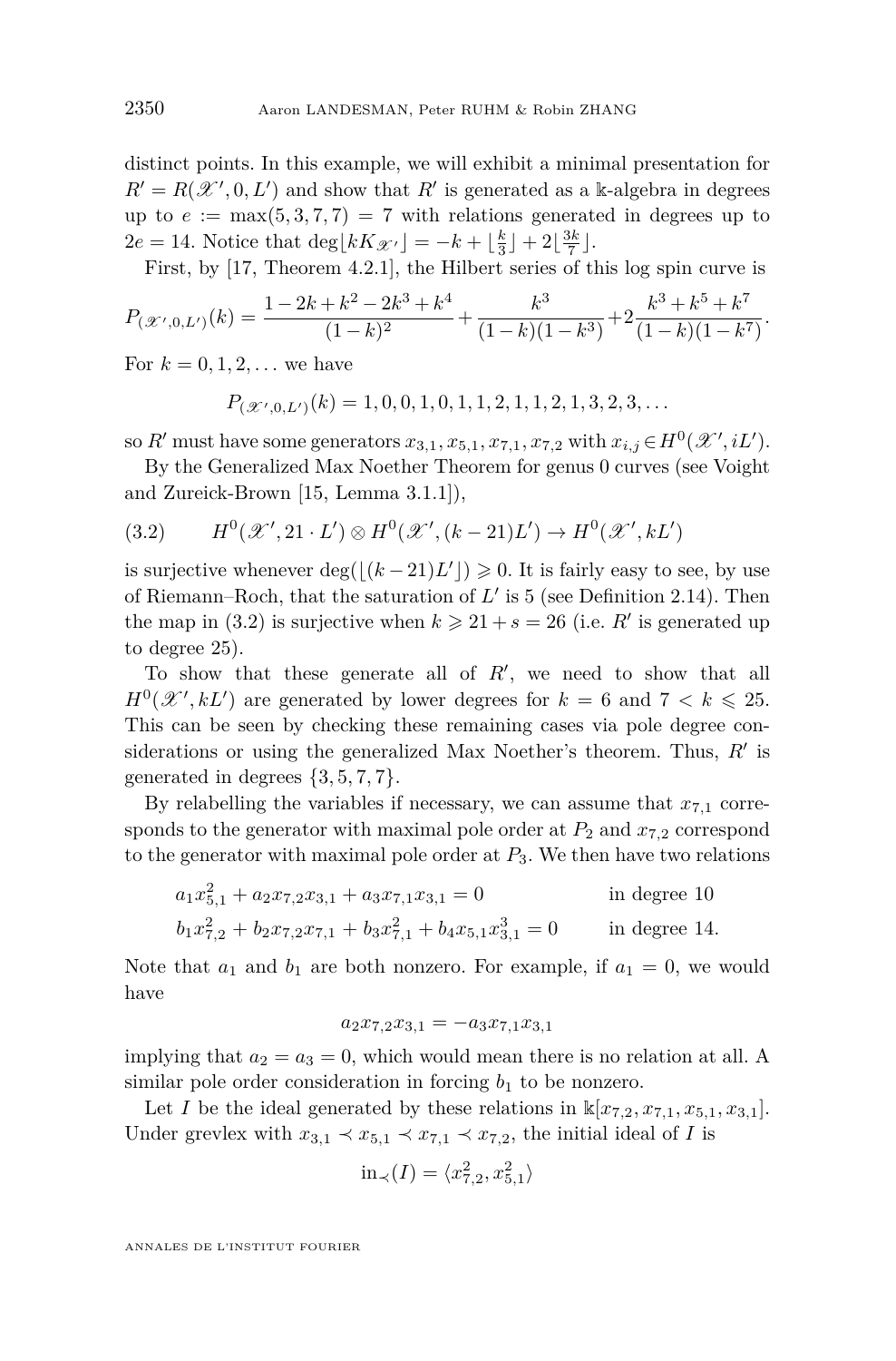since  $a_1$  and  $b_1$  are nonzero. Since this ring has Hilbert series equal to  $P_{(\mathcal{X}',0,L')}(k)$ , we have found all the relations.

Therefore, the canonical ring *R*<sup> $\prime$ </sup> has presentation  $R' = \mathbb{k}[x_{7,2}, x_{7,1}, x_{5,1},$  $x_{3,1}/I$  with initial ideal in $\langle I \rangle$  generated by quadratics under grevlex with  $x_{3,1} \prec x_{5,1} \prec x_{7,1} \prec x_{7,2}$ . Thus, *R*<sup>*i*</sup> is generated up to degree  $e = 7$  with relations up to degree  $2e = 14$ , as desired.

<span id="page-13-0"></span>Example 3.5.  $\qquad$  Let  $(\mathcal{X}', 0, L')$  be a log spin curve of genus 1 with  $L' = P - Q + \frac{1}{3}P_1 + \frac{1}{3}P_2$ . In this example, we show that

$$
R_{L'} \cong \mathbb{k}[u, x_3, y_3, y_4]/(x_3y_3 - \alpha uy_4, y_4^2 - \beta x_3^2 u - \gamma y_3^2 u).
$$

Let  $u \in H^0(\mathcal{X}, 2L')$  be any nonzero element, let  $x_3 \in H^0(\mathcal{X}, 3L')$  be an element with a pole at  $P_1$  but not at  $P_2$  and  $y_3 \in H^0(\mathscr{X}, 3L')$  be an element with a pole at  $P_2$  but not at  $P_1$ . Let  $y_4 \in H^0(\mathcal{X}, 4L')$  be an element with a pole of order 1 at both  $P_1$  and  $P_2$ . Note that  $x_3$  and  $y_3$  exist because the linear systems  $3P - 3Q \sim P - Q$ ,  $3P - 3Q + P_1$ , and  $3P - 3Q + P_1 + P_2$ are 0, 1, and 2 dimensional respectively.

Then, there exist constants  $\alpha, \beta, \gamma \in \mathbb{k}$  so that  $R_{L'} \cong \mathbb{k}[u, x, y_3, y_4]/(xyz \alpha u y_4, y_4^2 - \beta x^2 u - \gamma y^2 u$ ). The proof of this is fairly algorithmic: We may first write down the Hilbert series of  $(R_{L})_n$  over k using [\[17,](#page-45-6) Theorem 4.2.1], then verify that these generators and relations produce the correct number of independent functions via an analysis of zero and pole order. The details are omitted as it is analogous to Example [3.4.](#page-11-1)

<span id="page-13-1"></span>Example 3.6.  $\qquad$  Let  $(\mathcal{X}', 0, L')$  be a log spin curve of genus 1 with  $L' = P - Q + \frac{2}{5}P_1$ . Let  $x_2 \in (R_L)_2$  be any nonzero element. We obtain Div  $x_2|_{P_1} = 0$ , since  $2P - 2Q \sim 0$  and by Riemann–Roch,  $\dim_k(P_L)_2 = 1$ . Let  $y_3 \in (R_L)_3$  be any nonzero element. We obtain Div  $y_3|_{P_1} = -P_1$ , by Riemann–Roch, since if  $y_3$  did not have a pole at  $R$ , we would obtain  $y_3 \in H^0(\mathcal{X}, 3P - 3Q) \cong H^0(\mathcal{X}, P - Q) \cong 0$  as  $P \neq Q$ . Finally, let  $y_5 \in (R_L)$ <sub>5</sub> be an element with  $y_5|_{P_1} = -P_1$ . Then, we claim there is some  $\alpha \in \mathbb{k}$  so that

$$
R_L \cong \mathbb{k}[x_2, y_3, y_5]/(y_3^4 - \alpha x_2 y_5^2).
$$

In order to show this is an isomorphism, one can write down the Hilbert series using [\[17,](#page-45-6) Theorem 4.2.1] and then use pole order considerations at  $P_1$  to check the above relation exists. One can then check that the generators and relation determine a ring with the desired Hilbert series. The verification is analogous to Example [3.4](#page-11-1) and is omitted.

TOME 66 (2016), FASCICULE 6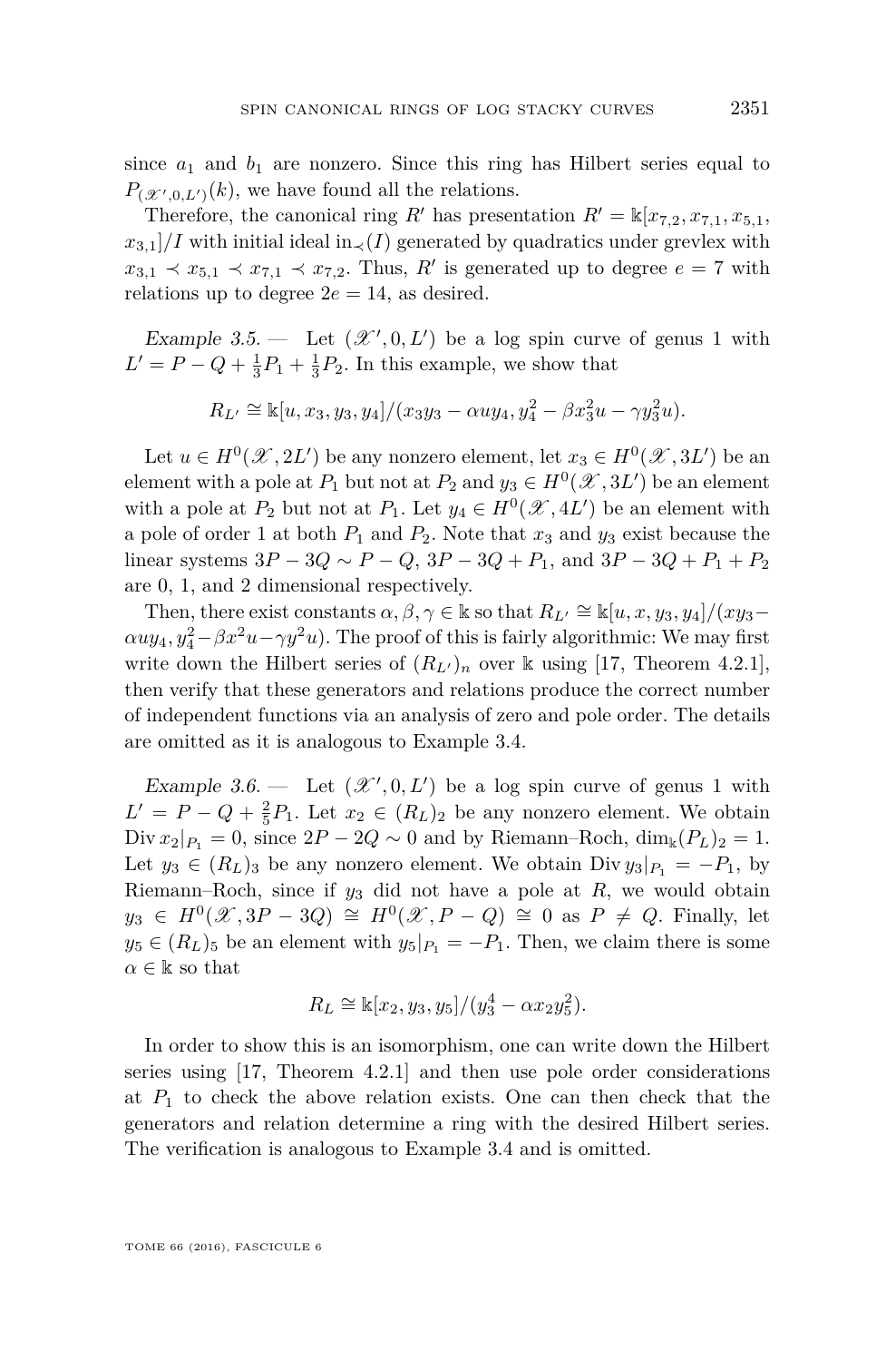Remark 3.7. — Examples [3.4,](#page-11-1) [3.5,](#page-13-0) and [3.6](#page-13-1) are used as inductive base cases in the genus 0 and genus 1 sections (see Tables [7.2](#page-38-0) and [6.1\)](#page-33-0).

We will come back to Examples [3.4](#page-11-1) and [3.5](#page-13-0) in Examples [4.10](#page-23-0) and [4.11,](#page-24-0) respectively, when checking an admissibility condition that will be defined when introducing the lemmas used in Subsection [4.2](#page-22-0) (see Definition [4.9\)](#page-22-1).

#### **4. Inductive Lemmas**

<span id="page-14-0"></span>First we present several lemmas which provide the inductive steps for the proof of the main theorem (Theorem [1.1\)](#page-3-0). In Subsection [4.1](#page-14-1) we prove three lemmas which determine the generators and relations of  $R_L = R_{L' + \frac{\alpha}{\beta}} p$ from those of  $R_{L'}$ , where  $L' \in \mathbb{Q} \otimes \text{Div } X$  and  $\frac{\alpha}{\beta} \in \mathbb{Q}$ . In Subsection [4.2,](#page-22-0) we prove an inductive lemma allowing us to transfer information about the log spin canonical ring of a stacky curve to those of stacky curves with stabilizer orders incremented by 2 and fixed log divisor and stacky points.

<span id="page-14-1"></span>**4.1. Adding Points.** First, we give a criterion to determine if a set of monomials generates the initial ideal of relations of  $\mathbb{k}[x_1, \ldots, x_m] \to R_D$ . This criterion will be used repeatedly to show that a given homogeneous ideal is in fact the ideal of relations.

<span id="page-14-5"></span>LEMMA 4.1. — Suppose  $L, L' \in \mathbb{Q} \otimes \text{Div } X$  with  $L = L' + \frac{\alpha}{\beta}P$ , such that  $R_L$ <sup>*r*</sup> generated by  $x_1, \ldots, x_m$  and  $R_L$  is minimally generated by  $y_1, \ldots, y_n$ over  $R_{L'}$ . Let *I'* and *I* be the ideals of relations of  $\phi' : \mathbb{k}[x_1, \ldots, x_m] \to R_{L'}$ and  $\phi$  :  $\mathbb{K}[x_1,\ldots,x_m,y_1,\ldots,y_n] \to R_L$  respectively. Suppose there are sets of monomials  $S \subseteq R_L - R_{L'}$  and  $T \subseteq R_L - (S \cup R'_L)$ , and a monomial ordering  $\prec$  such

- <span id="page-14-2"></span>(1) *S* forms a k-basis for  $R_L$  over  $R'_L$
- <span id="page-14-3"></span>(2)  $T > S > \mathbb{k}[x_1, \ldots, x_n]$  (meaning all monomials in *T* are bigger than all monomials in *S* which are bigger than all monomials in  $\mathbb{K}[x_1,\ldots,x_n]$
- <span id="page-14-4"></span>(3) All monomials in  $\mathbb{K}[x_1, \ldots, x_m, y_1, \ldots, y_n]$  lie in

$$
S \cup \langle T \rangle \cup \mathrm{in}_{\prec}(I') \mathbb{k}[x_1,\ldots,x_m,y_1,\ldots,y_n] \cup \mathbb{k}[x_1,\ldots,x_m]
$$

Then,

$$
\mathrm{in}_{\prec}(I) = \mathrm{in}_{\prec}(I') \mathbb{k}[x_1, \ldots, x_m, y_1, \ldots, y_n] + \langle T \rangle.
$$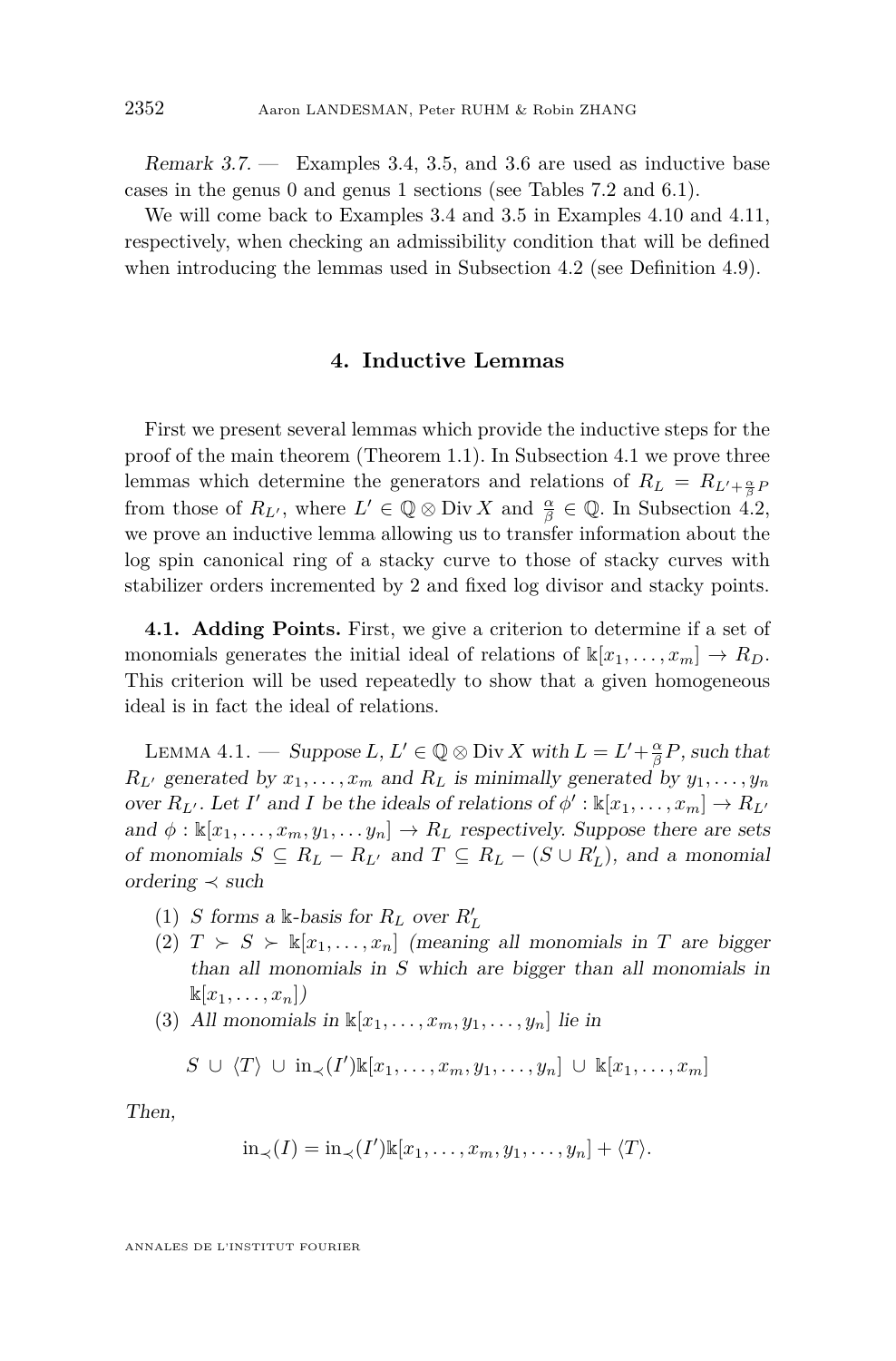Idea of Proof. — To show  $\supseteq$ , we show that  $T \subseteq in_{\prec}(I)$ , which fol-lows immediately from [\(1\)](#page-14-2) and [\(2\)](#page-14-3). We deduce  $\subseteq$  by noting that we can reduce any monomial in  $k[x_1, \ldots, x_m, y_1, \ldots, y_n]$  to a monomial in the basis *S* via a set of relations whose initial terms include each monomial in  $\text{in∠(I')\&[*x*<sub>1</sub>,..., *x*<sub>m</sub>, *y*<sub>1</sub>,..., *y*<sub>n</sub>] +  $\langle T \rangle$ .$ 

Proof. — First, notice that  $I' \subseteq I$  so

$$
\mathrm{in}_{\prec}(I) \supseteq \mathrm{in}_{\prec}(I')\Bbbk[x_1,\ldots,x_m,y_1,\ldots,y_n].
$$

Now, let  $f \in T$ . Since *S* forms a k-basis of  $R_L$  over  $R_{L'}$  by [\(1\)](#page-14-2), we can write a relation  $f - (\sum_{g \in S'} C_g g) - r = 0$  for some finite subset  $S' \subseteq S_{\deg(f)}$ ,  $C_g \in \mathbb{k}$  for all  $g \in S'$ , and  $r \in R_{L'}$ . This demonstrates that  $\text{in}_{\prec}(I) \supseteq T$ , and hence

$$
\mathrm{in}_{\prec}(I) \supseteq \mathrm{in}_{\prec}(I') \mathbb{k}[x_1,\ldots,x_m,y_1,\ldots,y_n].
$$

To complete the proof, it suffices to show the reverse inclusion holds. By [\(2\)](#page-14-3), any polynomial  $G \in \mathbb{k}[x_1, \ldots, x_m, y_1, \ldots, y_n]$  with  $\text{in}_{\prec}(\phi(G)) \in S$ cannot have a term in *T*. Furthermore, since *S* forms a k-basis for *R<sup>L</sup>* over  $R_{L'}$  by [\(1\)](#page-14-2), and  $\text{in}_{\prec}(\phi(G)) \in S$ , we obtain  $\phi(G) \notin R_{L'} \subseteq R_L$ . Thus,  $G = 0$ is not a relation, so  $f \notin in_{\prec}(I)$ . Therefore,

$$
\text{in}_{\prec}(I) \subseteq R_L - S.
$$

In particular, there are no monomials in *I* with initial terms in *S*. Finally, note that

$$
\operatorname{in}_{\prec}(I) \cap \mathbb{k}[x_1, \ldots, x_m] = \operatorname{in}_{\prec}(I').
$$

By [\(3\)](#page-14-4), every monomial of  $\mathbb{k}[x_1,\ldots,x_m,y_1,\ldots,y_n]$  is an element of either  $S, \langle T \rangle$ , or  $\text{in}_{\prec}(I') \mathbb{K}[x_1, \ldots, x_m, y_1, \ldots, y_n]$ . Therefore,

$$
\text{in}_{\prec}(I) \subseteq \text{in}_{\prec}(I') \mathbb{k}[x_1, \ldots, x_m, y_1, \ldots, y_n] + \langle T \rangle.
$$

To apply Lemma [4.1,](#page-14-5) we will need an appropriate monomial ordering. The following definition provides the necessary ordering for the Lemma [4.4.](#page-16-0)

<span id="page-15-0"></span>DEFINITION 4.2. — Suppose *L* is a divisor of *X* such that  $R_L$  is generated by  $x_1, \ldots, x_m$ . Then we have a map  $\phi : \mathbb{k}[z_1, \ldots, z_m] \to R_L, z_i \mapsto x_i$ . If *P* is a point in *X*, then  $\phi$  defines a graded-*P*-lexicographic order (shortened to graded *P*-lex) on  $\mathbb{k}[z_1, \ldots, z_m]$  as follows. If  $f = \prod_{i=1}^m z_i^{q_i}$  and  $g = \prod_{i=1}^{m} z_i^{r_i}$  with  $f \neq g$ , then  $f \prec g$  if one of the following holds:

- (1) deg(*f*) *<* deg(*g*)
- (2)  $\deg(f) = \deg(g)$  and  $-\text{ord}_P(f) < -\text{ord}_P(g)$
- (3)  $\deg(f) = \deg(g)$ ,  $-\text{ord}_P(f) = -\text{ord}_P(g)$ , and  $q_i > r_i$  for the largest *i* such that  $q_i \neq r_i$

TOME 66 (2016), FASCICULE 6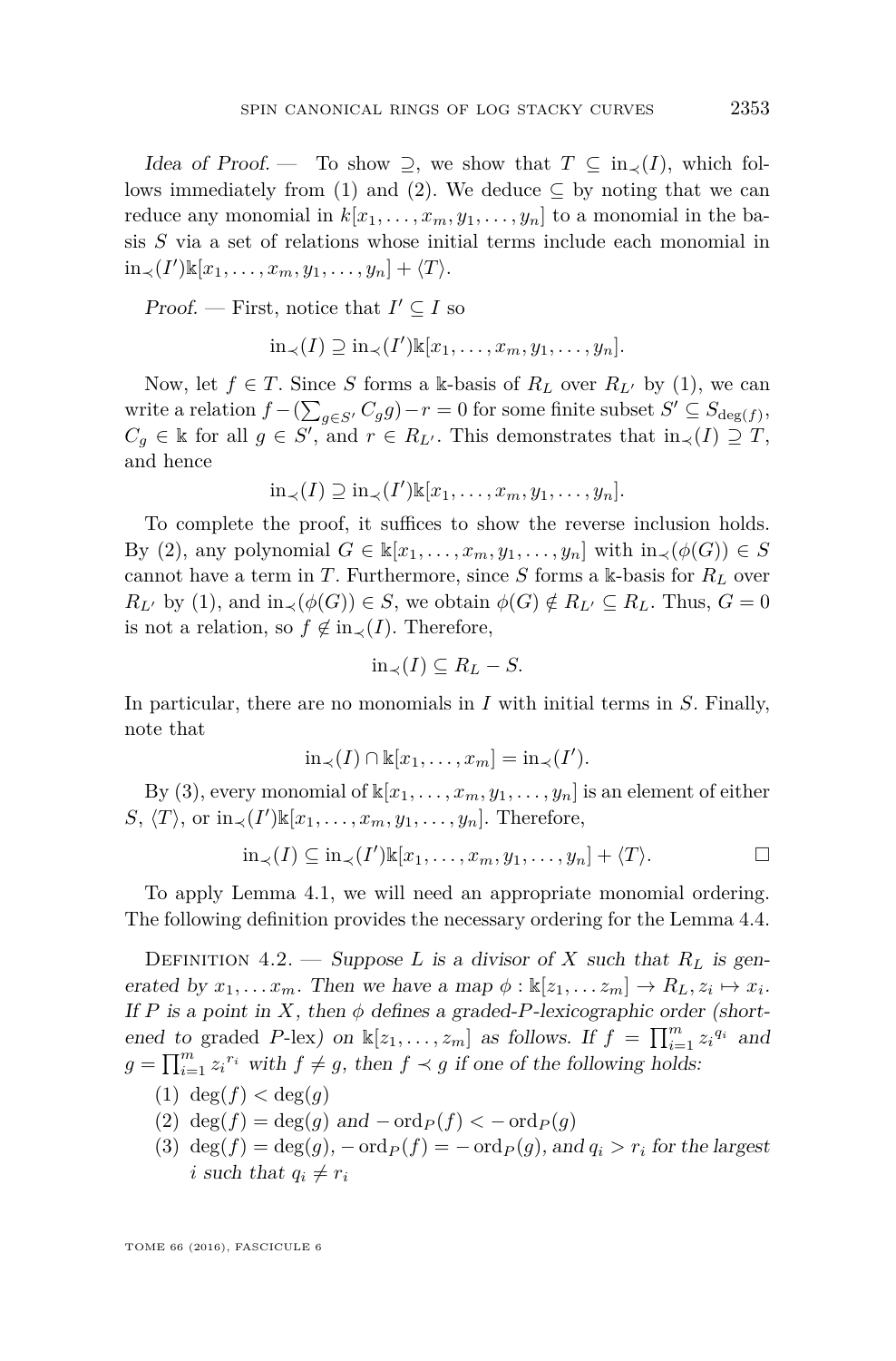Remark 4.3. — Observe that Definition [4.2](#page-15-0) remains the same if we replace  $-\operatorname{ord}_P$  with  $-\operatorname{ord}_P^{L'}$  for any divisor  $L'$  of  $X$ .

One can easily verify graded *P*-lex is a monomial ordering in the sense defined in Cox–Little–O'Shea [\[6,](#page-44-4) Chapter 2, §2, Definition 1].

We are almost ready to state Lemma [4.4,](#page-16-0) which will yield an inductive procedure for determining the generators and relations of  $R_D$ , where  $D \in Div\mathbb{P}^1$  is an effective Q-divisor. Whereas O'Dorney considers arbitrary  $\mathbb{Q}$ -divisors in  $Div(\mathbb{P}^1)$  [\[11,](#page-45-2) Theorem 8], we restrict attention to effective divisors and in Lemma [4.4](#page-16-0) we obtain much tighter bounds. Moreover, Lemma [4.4](#page-16-0) also extends to curves of genus  $q > 0$ . We next prove the first of three lemmas used to inductively add points.

<span id="page-16-0"></span>LEMMA 4.4. — Let *X* be a genus *g* curve and let  $L' \in \mathbb{Q} \otimes \text{Div } X$  satisfy  $h^0(X, \lfloor L' \rfloor) \geq 1$ . Suppose *P* is not a base-point of *kL'* for all  $k \in \mathbb{N}$ , meaning we can choose generators  $u, x_1, \ldots, x_m$  of  $R_{L'}$  in degree at most  $\tau$  for some  $\tau \in \mathbb{N}$ , with deg  $u = 1$ , ord $_{P}^{L'}(x_i) = 0$  for all  $1 \leq i \leq m$ , and ord $_{P}^{L'}(u) = 0$ . Suppose  $L = L' + \frac{\alpha}{\beta}P$  for some  $\alpha, \beta \in \mathbb{N}$  such that  $\frac{\alpha}{\beta}$  is reduced and

<span id="page-16-1"></span>(4.1) 
$$
h^{0}(X, \lfloor kL \rfloor) = h^{0}(X, \lfloor kL' \rfloor) + \lfloor k \frac{\alpha}{\beta} \rfloor \quad \text{for all } k \in \mathbb{N}.
$$

Then,

- (a)  $R_L$  is generated over  $R_{L'}$  by elements  $y_1, \ldots, y_n$  where  $\deg(y_i) =$  $k_i < \beta$ ,  $-\text{ord}_P^{L'}(y_i) = c_i$  for some  $k_i$ 's and  $c_i$ 's such that  $c_i < c_{i+1} \leq$  $\alpha$  and  $k_i \leq k_{i+1} \leq \beta$  for all *i*.
- (b) Choose an ordering  $\prec$  on  $\mathbb{k}[u, x_1, \ldots, x_m]$  such that

$$
\mathrm{ord}_u(f) < \mathrm{ord}_u(h) \implies f \prec h.
$$

Equip  $\mathbb{K}[y_1, \ldots, y_n]$  with graded *P*-lex, as defined in Definition [4.2,](#page-15-0) and equip  $\mathbb{K}[y_1, \ldots, y_n] \otimes \mathbb{K}[u, x_1, \ldots, x_m]$  with block order. If *I'* is the ideal of relations of  $\mathbb{k}[u, x_1, \dots, x_m] \to R_{L'}$  and *I* is the ideal of relations of  $\mathbb{K}[u, x_1, \ldots, x_m, y_1, \ldots, y_n] \to R_L$ , then

$$
\text{in}_{\prec}(I) = \text{in}_{\prec}(I') \mathbb{k}[u, x_1, \dots, x_m, y_1, \dots, y_n] + \langle U_i : 1 \leq i \leq n-1 \rangle + \langle V \rangle
$$

where  $V = \{x_i y_j : 1 \leq i \leq m, 1 \leq j \leq n\}$  and  $U_i$  is the set of monomials of the form  $\prod_{j=1}^{i} y_j^{a_j}$  with  $a_j \in \mathbb{N}_{\geqslant 0}$  such that

- $(U-1)$   $\sum_{j=1}^{i} a_j c_j \geq c_{i+1},$
- <span id="page-16-3"></span><span id="page-16-2"></span> $(U-2)$  there does not exist  $(b_1, \ldots, b_i) \neq (a_1, \ldots, a_i)$  with all  $b_i \leq a_j$ and  $\sum_{j=1}^{i} b_j c_j \geq c_{i+1}$ ,
- <span id="page-16-4"></span>(U-3) there does not exist  $r < i$  such that  $\sum_{j=1}^{r} a_j c_j > c_{r+1}$ .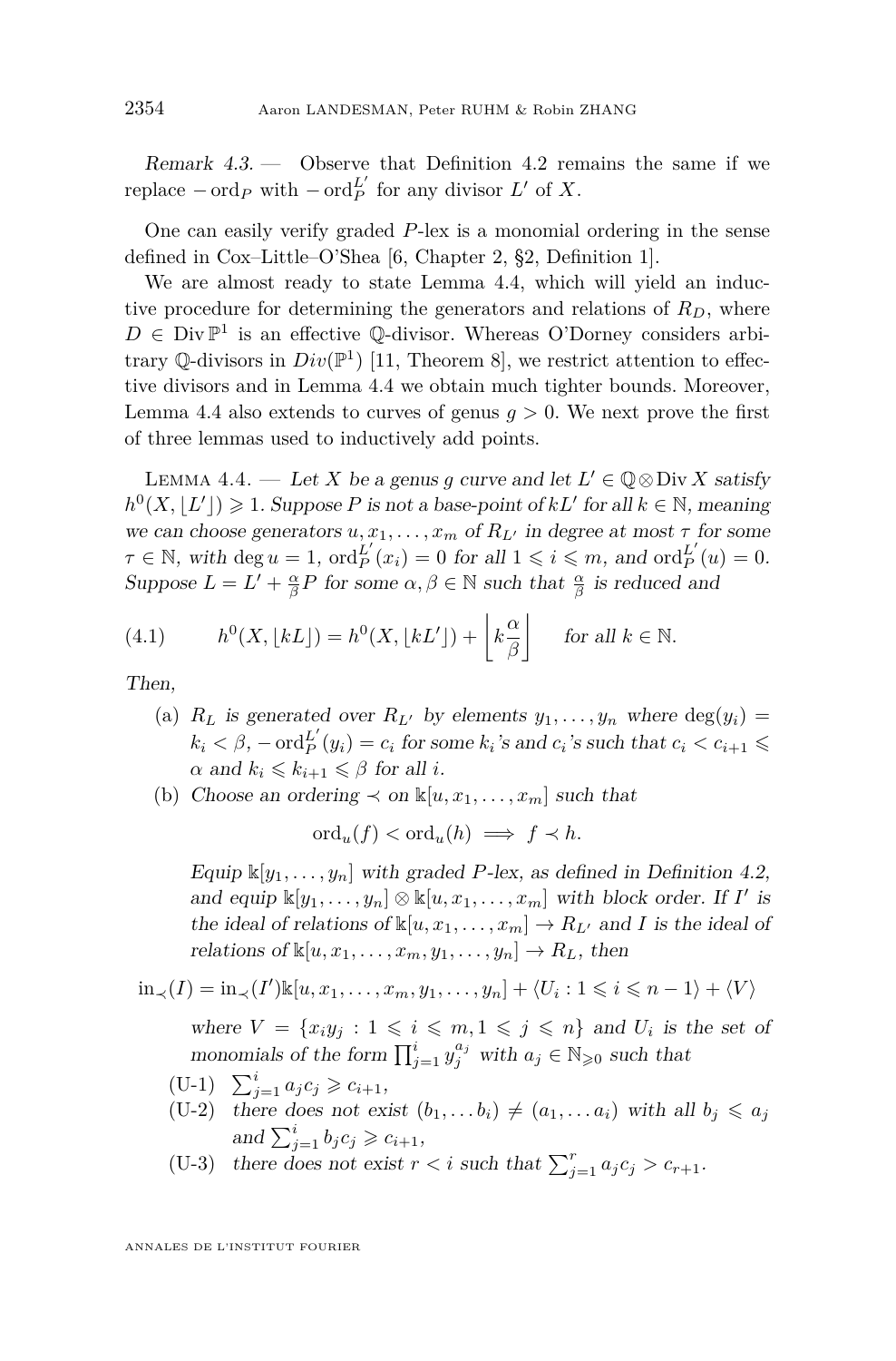(c) Let  $\tau = \max(1, \max_{1 \leq i \leq m}(\deg(x_i)))$ . Then,  $R_L$  is generated over  $R'_L$  in degrees up to *β* with *I* generated over *I*' in degrees up to  $\max(2\beta, \beta + \tau).$ 

Idea of proof. — The proof will be fairly involved. To show part  $(a)$ , we use Riemann–Roch to reduce the problem to one of finding primitives of cones; we then apply previous work on continued fractions to deduce these primitives. To conclude this part of the problem, we show by dimension count that these primitives induce all the generators of  $R_L$  over  $R_L$ .

First define a set of generators of  $R_L$  over  $R_{L}$ . We then use Riemann– Roch to count the dimension of  $R_L$  over  $R_{L'}$  and show that the set of elements we produce forms a basis.

Next, part (b) immediately follows from the conclusion of Lemma [4.1,](#page-14-5) reducing the proof to verifying the hypotheses of that lemma. The first two hypotheses follow immediately from the definition of block order. Checking the third condition is quite technical, but follows from the construction of *V* and the  $U_i$ 's.

Proof.

Part (a). — By Equation [\(4.1\)](#page-16-1), for any  $k \in \mathbb{N}$  such that  $\lfloor k \frac{\alpha}{\beta} \rfloor > 0$ ,

$$
h^{0}(X,kL) = h^{0}(X,kL') + \left\lfloor k \frac{\alpha}{\beta} \right\rfloor.
$$

Thus, there exist rational sections  $t_i$  of  $\mathcal{O}(|kL|)$  with  $\text{ord}_P^{L'}(t_i) = i$  for any  $i \in \{0, \ldots, \lfloor k \frac{\alpha}{\beta} \rfloor\}$ . This reduces the problem at hand to finding the primitives of the cone in  $\mathbb{Z} \times \mathbb{Z}$  with x and y coordinates, bounded by the lines  $y = 0$  and  $y = \frac{\alpha}{\beta}x$ .

Cohn's geometric interpretation of Hirzebruch–Jung fractions, as described in [\[12\]](#page-45-7) yields an explicit formula for these primitives, as given in [\[12,](#page-45-7) Proposition 4.3]. All primitives lie in degrees at most  $\beta$  (since points in degree  $\gamma = \beta + \omega$  can be written as a sum of points in degree  $\beta$  with those in degree  $\omega$ ). Note that if two primitives had the same *y* coordinate, then they would differ by a multiple of  $(1,0)$  and thus could not both be generators. So, all the  $c_i$ 's (the *y*-coordinates of the primitives) are distinct, and we may assume  $c_i < c_{i+1}$  for all *i*. Furthermore, note that in any degree *k* greater than 1, there can be at most one primitive, since we can construct points with *y* coordinates between 0 and  $\lfloor k \frac{\alpha}{\beta} \rfloor$  as a sum of elements in degree 1 and degree  $k - 1$ , and these new primitives have pole order greater than all primitives of smaller *x*-coordinate. Therefore, the ordering of primitives with  $c_i < c_{i+1}$  for all *i* also ensures that the *x*-values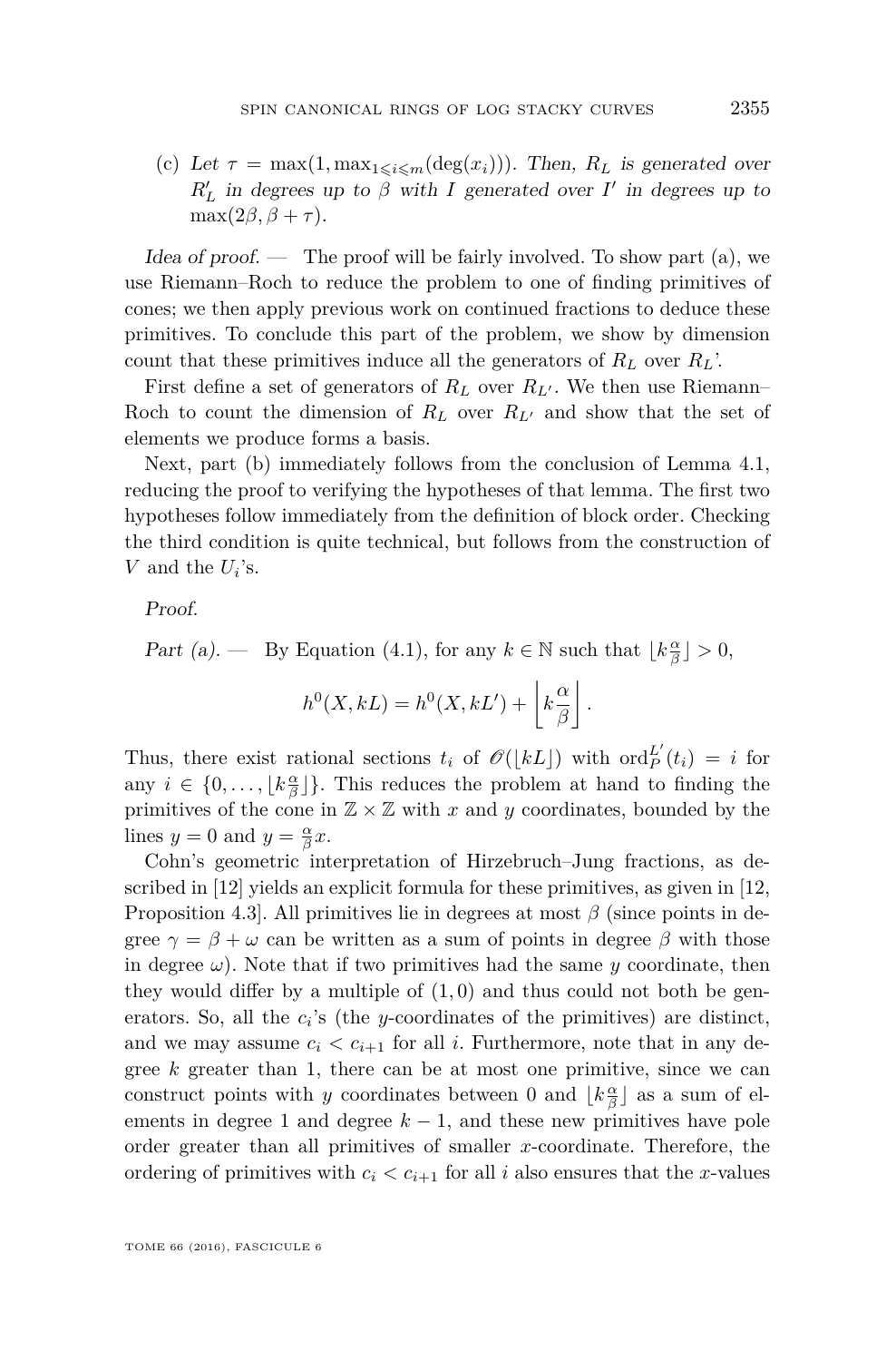$k_i$  are in weakly increasing order. Finally, let  $y_1, \ldots, y_n$  be elements of  $R_L$ with pole orders given by  $c_1, \ldots, c_n$  and degrees given by the *x* coordinates of the corresponding primitives.

We now recursively define a k-basis for  $R_L$  over  $R_{L'}$ . Define

$$
S_0 = \{u^l : l \in \mathbb{N}_{\geqslant 0}\}
$$

and for each  $i \in \mathbb{N}$ , suppose  $c_j$  is the maximal element of  $c_1, \ldots, c_n$  such that  $c_i \leq i$ . Note that such a  $c_j$  exists because  $1 = c_1 \leq i$ . Define

$$
S_i = y_j \cdot S_{i-j}.
$$

Since each  $y_j$  has pole order  $c_j$ , this recursive construction ensures that

<span id="page-18-0"></span>
$$
z \in S_i \implies -\operatorname{ord}_P^{L'}(z) = i.
$$

Then define

(4.2) 
$$
S = \bigcup_{i=1}^{\infty} S_i.
$$

Note that  $S_0$  is not part of this union and in fact  $S \cap S_0 = \emptyset$  by pole order considerations.

By Equation [\(4.1\)](#page-16-1) for  $k \in \mathbb{N}$ ,

$$
h^{0}(X, \lfloor kL \rfloor) = h^{0}(X, \lfloor kL' \rfloor) + \left\lfloor k \frac{\alpha}{\beta} \right\rfloor,
$$

so *S* contains elements in degree  $k \in \mathbb{N}$  with each pole order in  $\{1 \ldots, \lfloor k \frac{\alpha}{\beta} \rfloor\}.$ Thus, by dimension counting, *S* forms a k-basis for  $R_L$  over  $R_{L'}$ , and we have proven part (a).

Part  $(b)$ . — Let *S* be as defined in Equation [\(4.2\)](#page-18-0), define  $U_i$  and *V* as in the lemma's statement, and set

$$
T = \left(\bigcup_{i=1}^{n-1} U_i\right) \cup V.
$$

We check that *S*, *T*, and  $\prec$  meet the hypothesis of Lemma [4.1.](#page-14-5) In part (a), we showed that *S* forms a k-basis for  $R_L$  over  $R_{L'}$  giving condition [\(1\)](#page-14-2) of Lemma [4.1.](#page-14-5) Our choice of monomial order in  $\mathbb{K}[y_1, \ldots, y_n]$  and block order for  $\mathbb{k}[y_1,\ldots,y_n] \otimes \mathbb{k}[u,x_1,\ldots,x_m,y_1,\ldots,y_n]$  implies that  $T \succ S \succ$  $\mathbb{k}[u, x_1, \ldots, x_m]$ , giving condition [\(2\)](#page-14-3) of Lemma [4.1.](#page-14-5)

It only remains to check condition [\(3\)](#page-14-4) of Lemma [4.1.](#page-14-5) To do this, suppose  $f \in \mathbb{k}[u, x_1, \ldots, x_m, y_1, \ldots, y_n]$  is a monomial not contained in  $\mathbb{K}[u, x_1, \ldots, x_m]$ , meaning there is some *j* such that  $y_j | f$ . Further suppose  $f \notin \langle V \rangle$ , meaning that for each  $i \in \{1, \ldots m\}$ ,  $x_i y_j \nmid f$ . Since  $y_j \mid f$  but  $x_i y_j \nmid f$ , we obtain  $x_i \nmid f$ . Therefore,  $f \in \mathbb{K}[u, y_1, \ldots, y_n]$ . We note that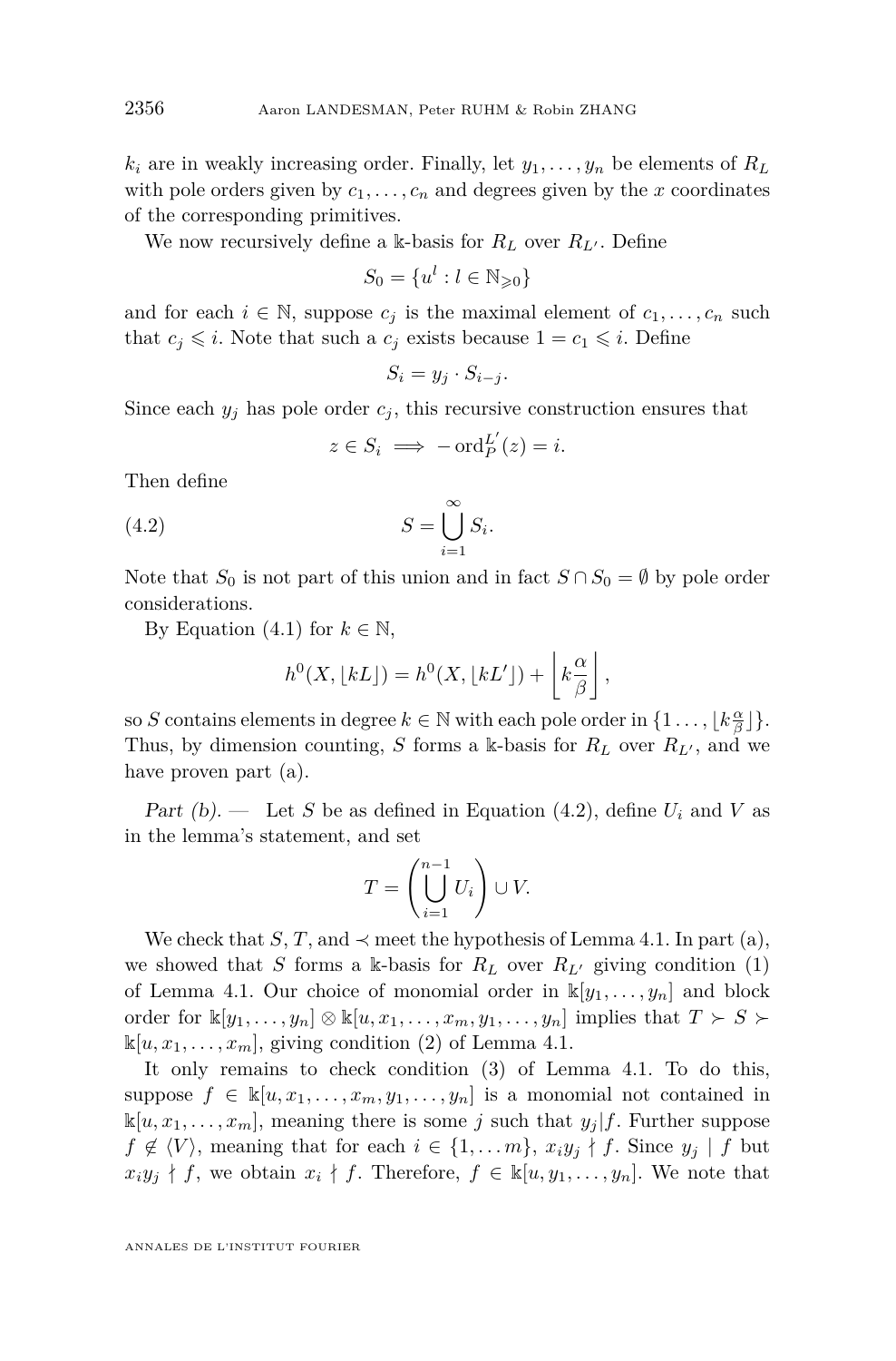*S* generates  $y_j \cdot (\mathbb{K}[u, y_1, \dots, y_n])$  as a k-algebra. That is, all monomials of  $\mathbb{K}[u, x_1, \ldots, x_m, y_1, \ldots, y_n]$  are contained in

$$
\mathbb{k}[u,x_1,\ldots,x_m]\cup V\cup\left(\bigcup_{i=1}^n y_i\cdot\mathbb{k}[u,y_1,\ldots,y_n]\right).
$$

Notice that *S* generates the ideal  $(y_1, \ldots, y_n)$  considered as an ideal of the subring  $\mathbb{K}[u, y_1, \dots, y_n]$ . If  $f \in S$ , then  $f = u^b \prod_{j=1}^n y_j^{a_j}$ . Let *l* be maximal such that  $a_l \neq 0$ . Fix  $i \in \{1, \ldots, n\}$ . If  $y_i \cdot f \notin S$ , define

$$
b_j = \begin{cases} a_j & \text{if } j \neq i \\ a_j + 1 & \text{if } j = i. \end{cases}
$$

Then, there is some  $h \in \mathbb{N}$  such that  $i \leqslant h \leqslant \max(i, l)$  satisfying  $\prod_{j=1}^{h} y_j^{b_j} \notin$ *S*∪ *S*<sub>0</sub>, and for all *r* < *h* we have  $\prod_{j=1}^{r} y_j^{b_j}$  ∈ *S* ∪ *S*<sub>0</sub>. Choose some tuple  $(\gamma_1, \ldots, \gamma_n)$  which is minimal, in the sense that we cannot decrease any  $\gamma_j$ and have the following still satisfied: each  $\gamma_j \leqslant b_j$  and  $\prod_{j=1}^h y_j^{\gamma_j} \notin S \cup S_0$ . Our recursive definition of *S* and the fact that  $\prod_{j=1}^{r} y_j^{b_j} \in S \cup S_0$  implies that for each  $1 \leq r < h$ , we have  $\prod_{j=1}^{r} y_j^{\gamma_j} \in S \cup S_0$ .

We now check that  $\prod_{j=1}^{h} y_j^{\gamma_j} \in U_h$ , by checking conditions [\(U-1\),](#page-16-2) [\(U-2\),](#page-16-3) and [\(U-3\).](#page-16-4) Notice that if  $r \leq n, \omega_1, \ldots, \omega_r \in \mathbb{Z}_{\geqslant 0}$ , and  $\prod_{j=1}^r y_j^{\omega_j} \in S$ , then our definition of *S* implies  $y_r \prod_{j=1}^r y_j^{\omega_j} \in S$  if and only if  $c_r$  is maximal among  $c_1, \ldots c_n$  not greater than than  $c_r + \sum_{j=1}^r c_j \omega_j$ . Therefore, since  $\prod_{j=1}^{h-1} y_j^{b_j} \in S$  but  $\prod_{j=1}^{h} y_j^{b_j} \notin S$ ,  $c_h$  must not be maximal (among  $c_1, \ldots, c_n$  such that  $c_h \leq \sum_{j=1}^h b_j c_j$ , which means  $c_{h+1} \leq \sum_{j=1}^h b_j c_j$ . Therefore  $\sum_{j=1}^{h} y_j^{\gamma_j}$  satisfies [\(U-1\).](#page-16-2)

Next, suppose we choose  $\omega_1, \ldots, \omega_h$  such that  $\omega_j \leq \gamma_j$  for all *j* and  $\omega_l \leq \gamma_l$ for some *l*. Then, for all  $r < h$  we have  $\prod_{j=1}^r y_j^{\gamma_j} \in S$ , implying that for all  $r < h$  we also have  $\prod_{j=1}^r y_j^{\omega_j} \in S$ . Furthermore, since  $(\gamma_1, \ldots, \gamma_h)$  was chosen to be minimal to satisfy the previous condition and that  $\prod_{j=1}^{h} y_j^{\gamma_j} \notin$ *S* ∪ *S*<sub>0</sub>, we have  $\prod_{j=1}^{h} y_j^{\omega_j} \in S$ . Therefore,  $c_h$  is minimal among  $c_1, \ldots c_n$ that is not greater than  $\sum_{j=1}^{h} c_j \omega_j$ , so in particular  $\sum_{j=1}^{h} c_j \omega_j < c_{h+1}$ ; therefore,  $\prod_{j=1}^{h} y_j^{\gamma_j}$  satisfies condition [\(U-2\).](#page-16-3) Since for each  $r < h$ , we have  $\prod_{j=1}^r y_j^{\gamma_j} \in S$  meaning that  $\sum_{j=1}^r \gamma_j c_j < c_{r+1}$ , condition [\(U-3\)](#page-16-4) holds for  $\prod_{j=1}^{h} y_j^{\gamma_j}$ . Thus  $\prod_{j=1}^{h} y_j^{\gamma_j} \in U_h$ .

Since the ideal in  $\mathbb{K}[u, y_1, \dots, y_n]$  generated by is *S* is  $(y_1, \dots, y_n) \cdot \mathbb{K}[u, y_1, \dots, y_n]$  $\dots$ ,  $y_n$  and  $\bigcup_{i=1}^{n-1} U_i$  contains every monomial in  $\bigcup_{i=1}^{n} y_i \mathbb{k}[u, y_1, \dots, y_n] - S$ ,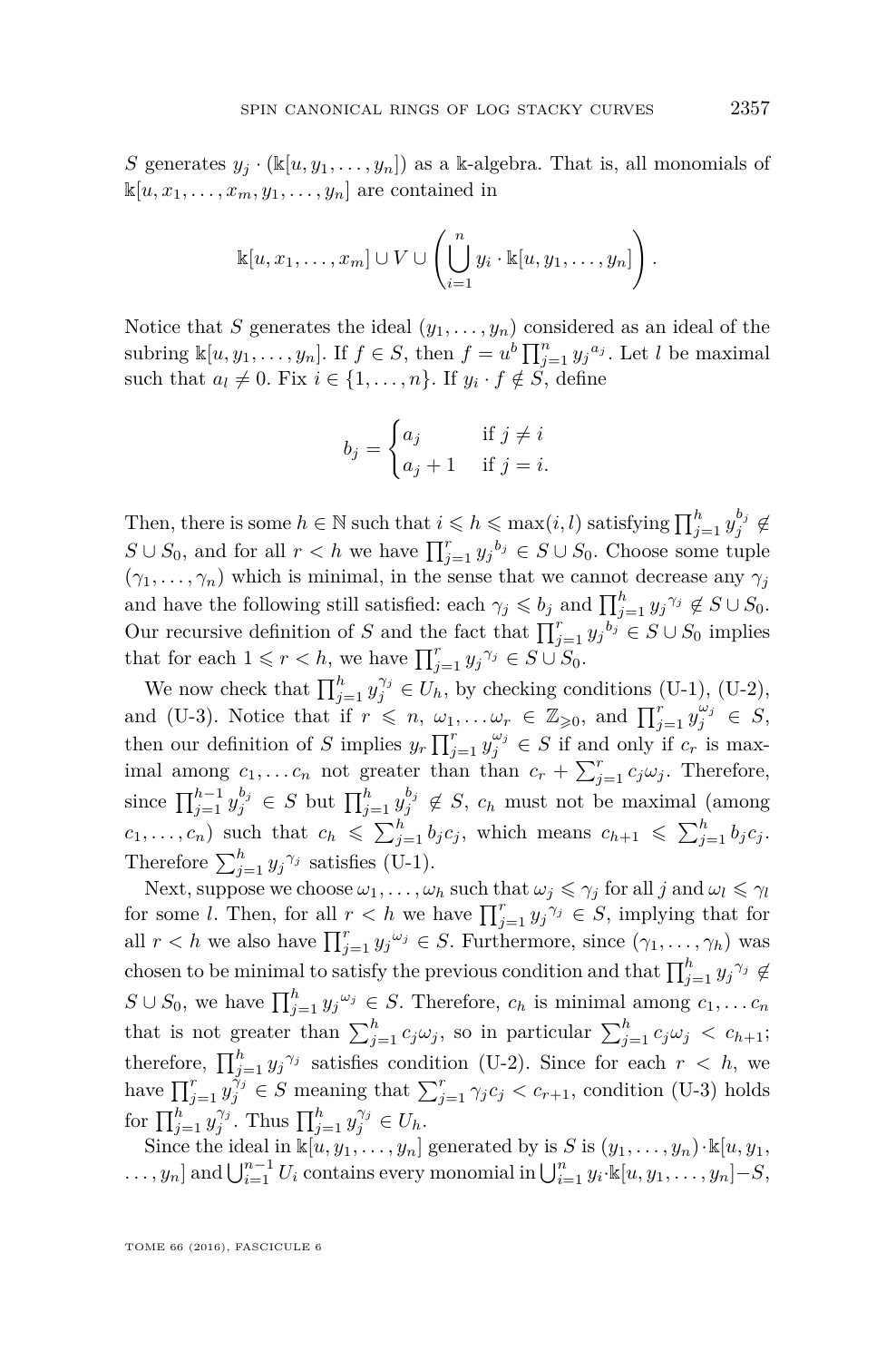we have shown that all monomials of  $\mathbb{K}[u, x_1, \ldots, x_m, y_1, \ldots, y_n]$  are contained in

$$
\mathbb{k}[u, x_1, \dots, x_m] \cup \langle V \rangle \cup S \cup \left\langle \bigcup_{i=1}^{n-1} U_i \right\rangle
$$
  
\n
$$
\subseteq S \cup \langle T \rangle \cup \text{in}_{\prec} (I') \mathbb{k}[u, x_1, \dots, x_m, y_1, \dots, y_n] \cup \mathbb{k}[u, x_1, \dots, x_m].
$$

This shows condition (3) of Lemma [4.1](#page-14-5) holds. Thus, the conditions of Lemma [4.1](#page-14-5) are met. Finally, Lemma [4.1](#page-14-5) implies part (b).

Part  $(c)$ . – Finally,  $(c)$  of this lemma follows immediately by looking at the constructions of parts (a) and (b).  $\Box$ 

Remark 4.5. — If  $\frac{\alpha}{\beta} = \frac{e_i - 1}{2e_i}$  for some odd  $e_i \in \mathbb{N}_{\geqslant 3}$ , then *T*, as defined in the beginning of the proof of (b) in Lemma [4.4](#page-16-0) consists only of terms of the form  $x_i y_j$  and  $y_i y_j$ , which are quadratic in the generators.

Remark 4.6. — The generators in Lemma [4.4](#page-16-0) are generic if  $\frac{\alpha}{\beta} \leq 1$  (since there is at most one positive  $\frac{c_i}{k_i}$  with  $k_i = 1$ ). When  $\frac{\alpha}{\beta} > 1$ , the choice of generators in degrees great than 1 is generic; furthermore, we can make the choice in degree 1 generic by choosing  $\lfloor \frac{\alpha}{\beta} \rfloor$  linearly independent elements in degree 1 with pole at *P* of order  $\lfloor \frac{\alpha}{\beta} \rfloor$  rather than elements with poles of order  $1, \ldots, \lfloor \frac{\alpha}{\beta} \rfloor$ ; this requires minor complications in the construction of generators of the ideal of relations.

We now restrict our attention to log canonical rings of stacky curves. Lemma [4.4](#page-16-0) accounts for many of the induction cases when the spin canonical ring is saturated in degree 1, as defined in Definition [2.14.](#page-8-1) We complement Lemma [4.4](#page-16-0) with the following two lemmas that allow us to inductively add points, under certain conditions when the spin canonical ring is saturated in degree two or three.

<span id="page-20-0"></span>LEMMA 4.7. — Let  $(\mathcal{X}, \Delta, L)$  and  $(\mathcal{X}', \Delta, L')$  be log spin curves with the same coarse space  $X = X'$  having signatures  $(g; e_1, \ldots, e_r; \delta)$  and  $(g, e_1, \ldots, e_{r-1}, \delta)$ , where  $e_r = 3$ . Suppose  $g > 0$ , and, if  $g = 1$ , then  $\deg 3L' \geq 2$ . Then, by Riemann–Roch  $\mathrm{sat}(Eff(L')) \leq 2$ . Furthermore, let  $R_{L'} = \mathbb{k}[x_2, x_3, x_5, \dots, x_m]/I'$  and let  $L = L' + \frac{1}{3}P$ , where  $P \in X$  is a base point of *L'* (which includes the case when  $H^0(X, |L'|) = 0$ ). Suppose for  $i \in \{2, 3\}$ , we generically choose  $x_i$  satisfying deg  $x_i = i$  and  $\text{ord}_P^{L'}(x_i) = 0$ . Choose an ordering on  $\mathbb{K}[x_2, \ldots, x_m]$  that satisfies

 $\mathrm{ord}_{x_2}(f) < \mathrm{ord}_{x_2}(h) \implies f \prec h.$ 

Then, the following statements hold: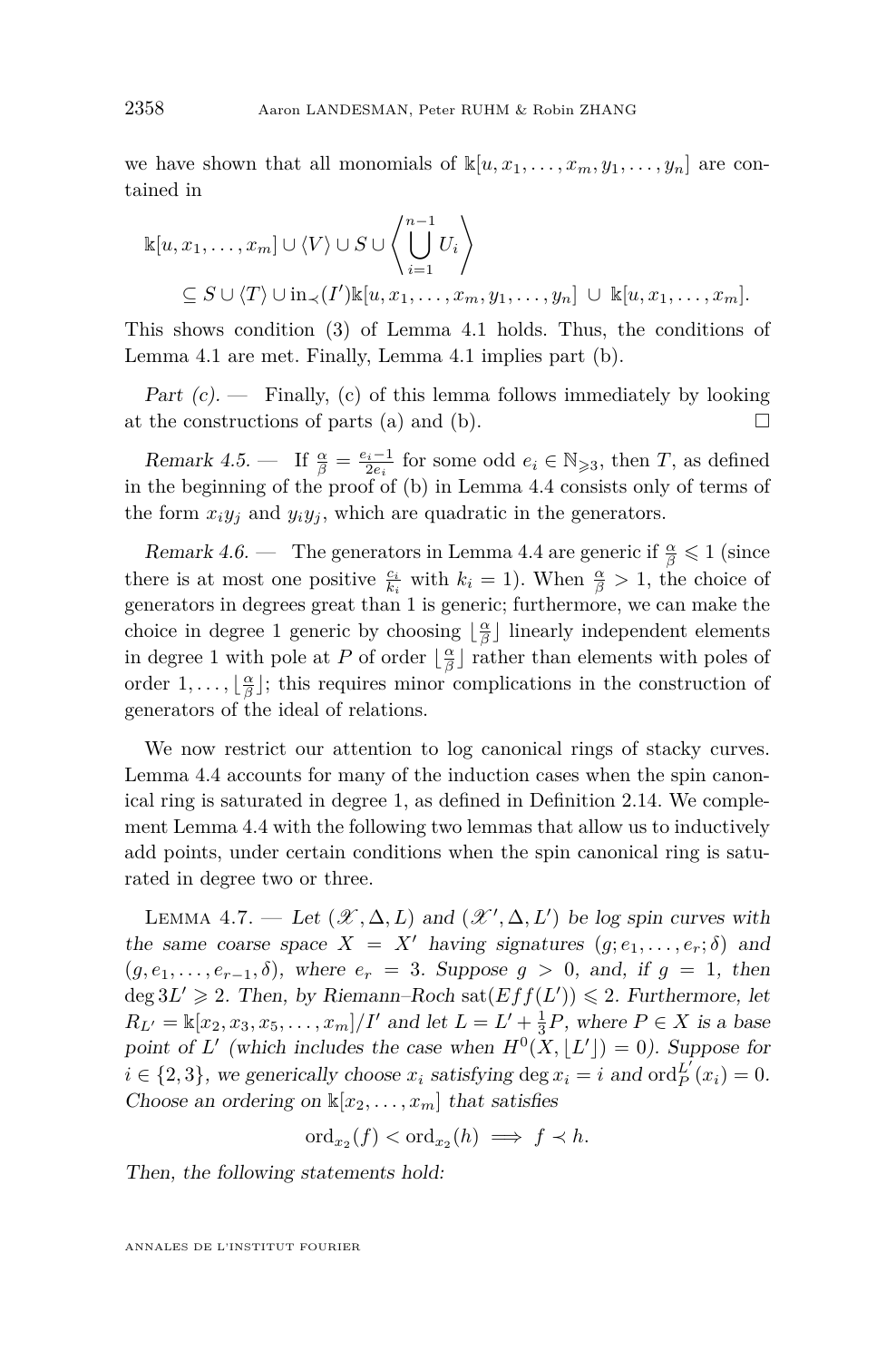- (a) General elements  $y_i \in H^0(\mathcal{X}, iL)$  for  $i \in \{3, 4\}$  satisfy  $-\text{ord}_P^{L'}(y_i) =$ 1 and any such choice of elements  $y_3, y_4$ , minimally generate  $R_L$  over  $R_{L}$ .
- (b) Equip  $\mathbb{K}[y_3, y_4]$  with grevlex so that  $y_3 \prec y_4$  and equip the ring  $\mathbb{K}[y_3, y_4] \otimes \mathbb{K}[x_2, \ldots, x_m]$  with block order. Then,  $\sin \left( \frac{I}{I} \right) = \sin \left( \frac{I'}{\kappa} \right)$  k[*x, y*<sub>3</sub>*, y*<sub>4</sub>] +  $\langle y_4 x_j | 2 \leq j \leq m \rangle + \langle y_4^2 \rangle$ .

Proof. — First, note that when genus is at least we shall show the assumptions on *g* imply  $H^0(\mathcal{X}, 3L)$ ,  $H^0(\mathcal{X}, 4L)$  are both basepoint-free: If  $g \ge 2$  then  $\deg 3L > 2g - 1$  and  $\deg 4L > 2g - 1$ , so  $H^0(\mathcal{X}, 3L)$  and  $H^0(\mathcal{X}, 4L)$  are base point free. If  $g = 1$ , we assume deg  $3L \geq 2 > 2g - 1$ , so we also have  $\deg 4L \geqslant 2 > 2g - 1$ , so again  $H^0(\mathcal{X}, 3L)$  and  $H^0(\mathcal{X}, 4L)$ are base point free.

Therefore, general elements  $y_3$  and  $y_4$  satisfy  $-\operatorname{ord}_P^{L'}(y_i) = 1$  by Riemann–Roch, proving part (a).

A quick computation checks that the set

$$
S=\{y_3^ax_2^bx_3^{\epsilon}\mid a\geqslant 0, b\geqslant 0, \epsilon\in\{0,1\}\}\cup\{y_3^ay_4\mid a\geqslant 0\}
$$

is a k basis for  $R_L$  over  $R_{L}$ , thus completing part (a).

Letting

$$
T=\{y_4x_j\mid 2\leqslant j\leqslant m\}\cup\{y_4^2\}
$$

a similar (but much easier) computation to that of lemma [4](#page-16-0)*.*4 determines that *S*, *T*, and  $\prec$ , using the ordering defined in (b), meet the conditions of Lemma [4.1.](#page-14-5) Hence, by Lemma [4.1,](#page-14-5) part (b) holds.  $\square$ 

<span id="page-21-0"></span>LEMMA 4.8. — Suppose  $L'$  is a log spin canonical divisor of  $\mathscr{X}'$  with coarse space *X* of genus 0 such that  $\text{sat}(\text{Eff}(L')) = 3$  and  $R_{L'} \cong \mathbb{k}[x_3, x_4, x_5,$  $\dots, x_m]/I'$ . Choose  $x_3, \dots, x_m$  such that  $-\text{ord}_P^{L'}(x_i) = 0$  for all *i*, which is possible as *X* has genus 0. Let  $L = L' + \frac{1}{3}P$ . Suppose deg  $x_i = i$  for  $i \in \{3, 4, 5\}$  and that the ordering on  $\mathbb{K}[x_3, \ldots, x_m]$  satisfies

$$
\mathrm{ord}_{x_3}(f) < \mathrm{ord}_{x_3}(h) \implies f \prec h.
$$

Then, the following statements hold.

- (a) General elements  $y_i \in H^0(\mathcal{X}, iL)$  for  $i \in \{3, 4, 5\}$  satisfy  $-\text{ord}_P^{L'}(y_i) =$ 1 and any such choice of elements *y*3*, y*4, and *y*<sup>5</sup> minimally generate  $R_L$  over  $R_{L}$ .
- (b) Equip  $\mathbb{K}[y_3, y_4, y_5]$  with grevlex so that  $y_3 \prec y_4 \prec y_5$  and equip the ring  $\mathbb{K}[y_3, y_4, y_5] \otimes \mathbb{K}[x_3, \ldots, x_m]$  with the block order. Then,

$$
\text{in}_{\prec}(I) = \text{in}_{\prec}(I) \mathbb{k}[y_3, y_4, y_5, x_3, \dots, x_m] + \langle y_i x_j \mid 4 \leq i \leq 5, 3 \leq j \leq m \rangle
$$

$$
+ \langle y_i y_k \mid 4 \leq i \leq j \leq 5 \rangle.
$$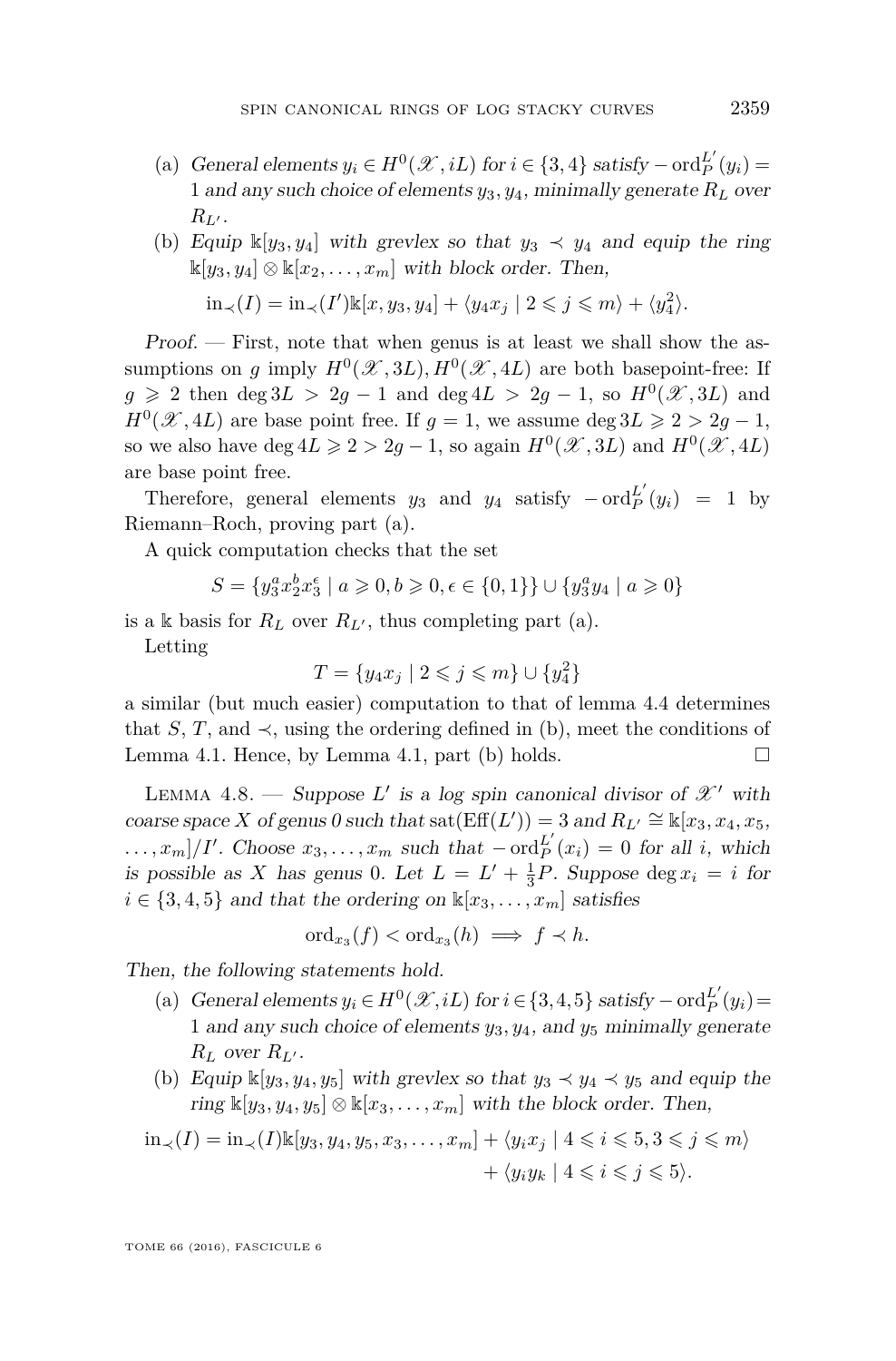Proof. — Since X has genus 0, general elements  $y_3, y_4$ , and  $y_5$  in weights 3, 4, and 5 respectively satisfy  $-\operatorname{ord}_{P}^{L'}(y_i) = 1$ . We see by pole order considerations that

(4.3) 
$$
S = \{y_3^a x_3^b x_4^c x_5^{e'} \mid a \ge 0, b \ge 0, (\epsilon, \epsilon') \in \{(0, 0), (0, 1), (1, 0)\}\}\
$$

$$
\cup \{y_3^a y_4, y_3^b y_5 \mid a \ge 0, b \ge 0\}
$$

forms a k basis for  $R_L$  over  $R_{L}$ , which concludes part (a) of the proof. Setting

$$
T = \{ y_i x_j \mid 4 \leqslant i \leqslant 5, 3 \leqslant j \leqslant m \} \cup \{ y_i y_k \mid 4 \leqslant i \leqslant j \leqslant 5 \}
$$

we can argue similarly to Lemma [4.4](#page-16-0) that *S* and *T* along with  $\prec$  satisfy the hypothesis of Lemma [4.1,](#page-14-5) concluding part (b).  $\Box$ 

One can prove similar results in cases with different conditions on saturation, base-point freeness, and the coefficients of added points, but only the cases of Lemmas [4.4,](#page-16-0) [4.7,](#page-20-0) and [4.8](#page-21-0) are needed for the remainder of this paper. We next turn to an inductive method to increment the  $e_i$ 's.

<span id="page-22-0"></span>**4.2. Raising Stabilizer Orders.** In this subsection, we present Lemma [4.15,](#page-25-0) whose proof is almost identical to one of Voight and Zureick-Brown [\[15,](#page-45-0) Theorem 8.5.7]. Lemma [4.15](#page-25-0) implies that if the main result, Theorem [1.1,](#page-3-0) holds for a curve with signature  $(g; e'_1, \ldots, e'_\ell, e'_{\ell+1}, \ldots, e'_r; \delta)$ with  $e'_{\ell+1} = \cdots = e'_{r}$  satisfying an admissibility condition (cf. Definition [4.9\)](#page-22-1), then Theorem [1.1](#page-3-0) also holds for a curve with signature  $(g; e'_1, \ldots, e'_{\ell}, e'_{\ell+1} + 2, \ldots, e'_r + 2; \delta).$ 

First, we define a notion of admissibility that is quite similar to the admissibility defined by Voight and Zureick-Brown [\[15,](#page-45-0) Definition 8.5.1]. Our notion is an adaptation the case of log spin canonical divisors.

One key difference between the notion of admissibility in Definition [4.9](#page-22-1) and that of Voight and Zureick-Brown [\[15,](#page-45-0) Definition 8.5.1] is that we cannot assume that  ${P_i} \cap \text{Supp}(L'_X) = \emptyset$ , as  $L'_X$  may have no nonzero global sections. We circumvent this issue by working with the orders of zeros and poles relative to  $L'_X$ , rather than relative to the  $\mathscr{O}_X$ , using Definition [2.8.](#page-8-2)

<span id="page-22-1"></span>DEFINITION 4.9. — Let  $(\mathcal{X}', \Delta, L')$  be a log spin curve, with coarse space *X* and stacky points  $Q_1, \ldots, Q_r$ . Let  $J \subset \{1, \ldots, r\}$ . Let  $e_i := e'_i +$  $2\chi_J(i)$  where

$$
\chi_J(i) = \begin{cases} 1 & \text{if } i \in J \\ 0 & \text{otherwise.} \end{cases}
$$

ANNALES DE L'INSTITUT FOURIER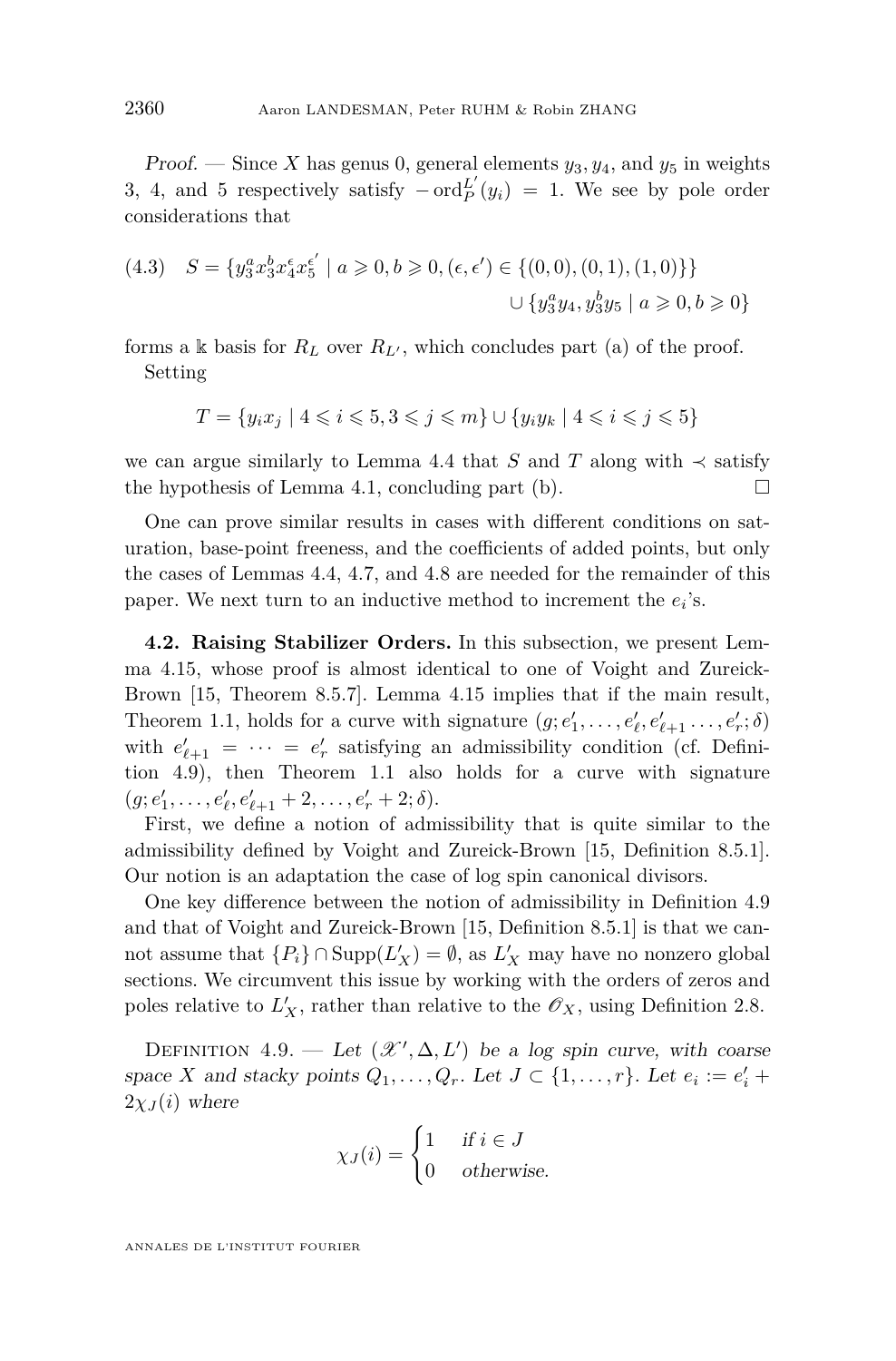Let *R'* be the canonical ring associated to  $\mathscr{X}'$ . Define  $(\mathscr{X}', L', J)$  to be admissible if  $R'$  admits a presentation

$$
R' \cong \left(\mathbb{k}[x_1,\ldots,x_m]\otimes\mathbb{k}[y_{i,e'_i}]_{i\in J}\right)/I'
$$

<span id="page-23-1"></span>with each  $y_{i,e'_i}$  viewed in  $R'$  through the image of this isomorphism and such that for each  $i \in J$  such that the following three conditions hold: (Ad-i) First,

$$
deg y_{e'_i} = e'_i
$$
 and  $-\text{ord}_{Q_i}^{L'_X}(y_{i,e'_i}) = \frac{e'_i - 1}{2}$ 

<span id="page-23-2"></span> $(Ad-ii)$  *Second, every generator*  $z \in \{x_1, ..., x_m\} \cup \{y_{j,e'_i} : j \in J - \{i\}\}\$ satisfies

$$
\frac{-\operatorname{ord}_{Q_i}^{L_X'}(z)}{\operatorname{deg} z} < \frac{e_i'-1}{2e_i'}
$$

*.*

<span id="page-23-3"></span>(Ad-iii) Third, we have

$$
\deg \lfloor e_i L' \rfloor \geqslant \max(2g-1,0) + \max_{k \geqslant 0} \#S_{\sigma,J}(i,k)
$$

where

$$
S_{\sigma,J}(i,k) := \{ j \in J : j \neq i \text{ and } e'_j + 2k \mid e_i - e'_j \}.
$$

Before using this admissibility condition in the lemmas of this section, we give a few explicit examples for which admissibility holds.

<span id="page-23-0"></span>Example  $4.10.$  — Here, we explicitly check admissibility in the context of Example [3.4.](#page-11-1) Recall that the setup is that  $(\mathcal{X}', 0, L')$  is a log spin curve with signature  $\sigma := (0; 3, 7, 7; 0)$  and  $L' \sim -\infty + \frac{1}{3}P_1 + \frac{3}{7}P_2 + \frac{3}{7}P_3$ , where  $P_1, P_2$ , and  $P_3$  are distinct points. We demonstrate that  $(\mathcal{X}', L', \{2, 3\})$  is admissible.

As shown in Example [3.4,](#page-11-1) the log spin canonical ring corresponding to  $(\mathscr{X}', 0, L')$  has a presentation  $\mathbb{K}[x_{7,2}, x_{7,1}, x_{5,1}, x_{3,1}]/I$  with  $x_{i,j} \in$  $H^0(\mathcal{X}', iL')$ . Furthermore, we were able to chose generators such that  $x_{7,1}$ has maximal pole order at  $P_2$  and  $x_{7,2}$  has maximal pole order at  $P_3$ .

Use the presentation given above with  $y_{2,e'_2} := x_{7,1}$  and  $y_{3,e'_3} := x_{7,2}$ . We see that  $(\mathcal{X}', L', \{2, 3\})$  immediately satisfies [\(Ad-i\)](#page-23-1) of Definition [4.9.](#page-22-1) Next we check [\(Ad-ii\).](#page-23-2) We may also choose pole orders of the generators such that  $y_{i,e'_i}$  is the only generator lying on the line  $-ord_{P_i}(z) = deg(\frac{3k}{7}z)$ in the  $(\deg z, -ord_{P_i}(z))$  lattice and with the other generators lying below the line as seen in Figure [4.1](#page-24-1) (e.g. the pole orders  $(-ord_{P_1}(z), -ord_{P_2}(z),$ *−ord*<sub>*P*3</sub>(*z*)) may be chosen to be (1*,* 1*,* 1*)*, (1*,* 2*,* 2*)*, (2*,* 3*,* 2*)*, and (2*,* 2*,* 3*)* for  $z = x_{3,1}, x_{5,1}, x_{7,1}, \text{ and } x_{7,2} \text{ respectively}.$ 

*.*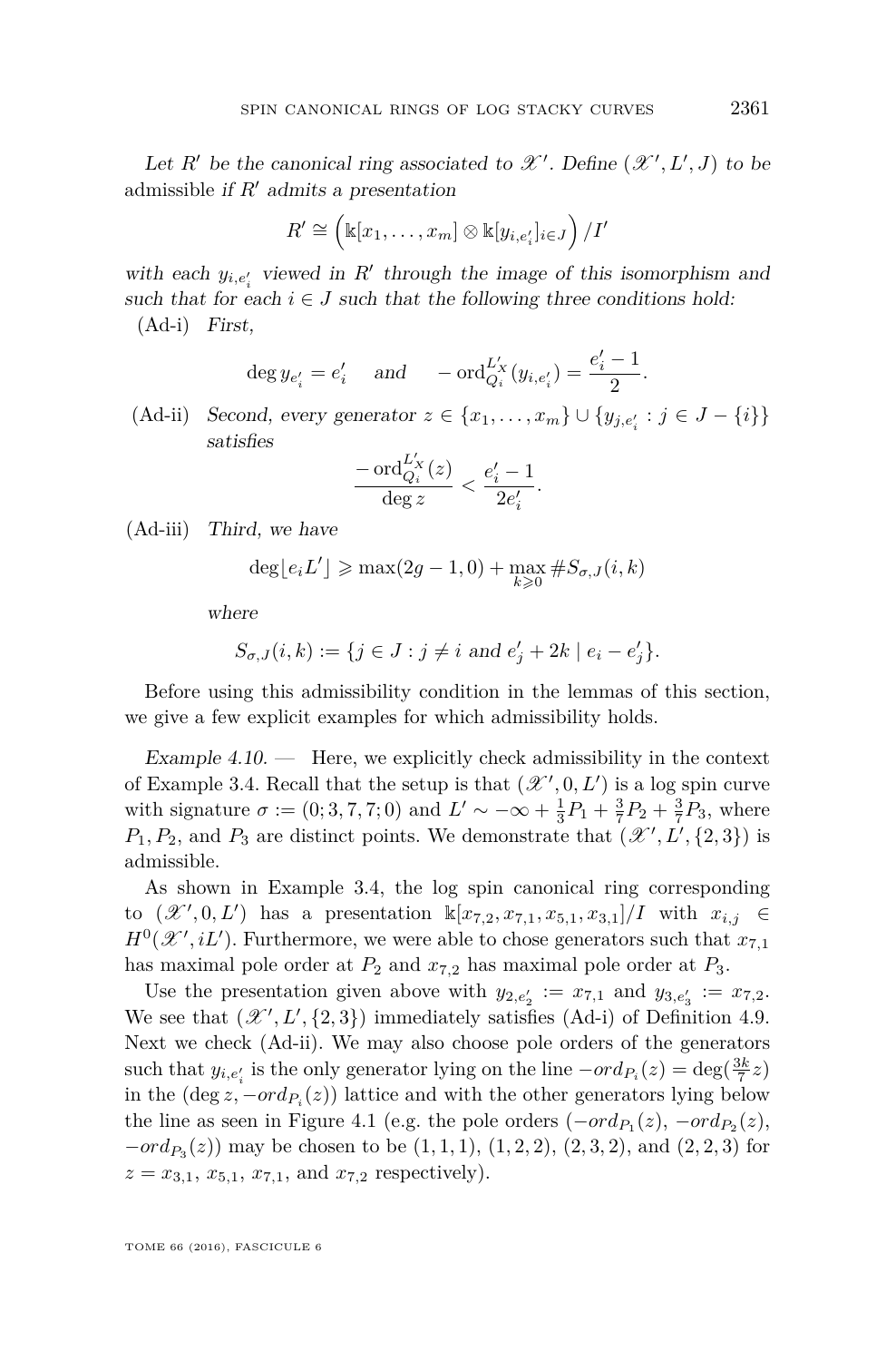

<span id="page-24-1"></span>Figure 4.1. Generators in the  $(\deg z, -ord_{P_2}(z))$  lattice

Also note that  $e'_{j} + 2k = 7 + 2k \nmid 2 = e_{i} - e'_{j}$  for all  $i, j \in J = \{2, 3\}$ such that  $j \neq i$  and for all  $k \geq 0$ . Thus,  $s_{\sigma,J}(i,k) = \emptyset$  for each  $i \in J$ . Furthermore,  $\deg\lfloor e_i L\rfloor = \deg\lfloor 9L\rfloor = 2\lfloor \frac{4\cdot 9}{9} \rfloor + \lfloor \frac{9}{3} \rfloor - 9 = 2$ , so [\(Ad-iii\)](#page-23-3) is satisfied and  $(\sigma, \mathcal{X}', \{2, 3\})$  is admissible.

<span id="page-24-0"></span>Example 4.11.  $-$  Let  $(\mathcal{X}', 0, L')$  be a log spin curve of genus 1 with  $L' =$  $P - Q + \frac{1}{3}P_1 + \frac{1}{3}P_2$ , as in Example [3.5.](#page-13-0) Here, we check that  $(\mathcal{X}', L', \{1, 2\})$ is admissible.

Recall that

$$
R_{L'} \cong \mathbb{k}[u, x_3, y_3, y_4]/(x_3y_3 - \alpha uy_4, y_4^2 - \beta x_3^2u - \gamma y_3^2u).
$$

We have two generators  $x_3$  and  $y_3$  in degree 3 with a pole of order  $1 = \frac{3-1}{2}$ by construction. Hence, [\(Ad-i\)](#page-23-1) holds. We next check [\(Ad-ii\)](#page-23-2) for the point  $P_1$ , as the case of  $P_2$  is symmetric. Here, by construction

$$
\frac{-\operatorname{ord}_{P_1}(z)}{\operatorname{ord}(z)} = \begin{cases} 0 & \text{if } z \in \{u, y_3\} \\ \frac{1}{4} & \text{if } z = y_4. \end{cases}
$$

Since  $0, \frac{1}{4} < \frac{1}{3}$ , [\(Ad-ii\)](#page-23-2) holds. Finally, to check [\(Ad-iii\),](#page-23-3) note that  $\max_{k \geq 0} \overline{S}_{\sigma,J}(i,k) = 0.$  Therefore,  $\deg[5L] = 2 > 1 = (2g-1) + 0.$ 

The following lemma will slightly strengthen condition [\(Ad-ii\)](#page-23-2) from Definition [4.9.](#page-22-1) This improvement is crucial in the proof of part (c) of Lemma [4.15.](#page-25-0)

<span id="page-24-2"></span>LEMMA  $4.12.$  – For any  $z$  as in condition  $(Ad-ii)$  of Definition [4.9](#page-22-1) the inequality [\(Ad-ii\)](#page-23-2) implies the tighter inequality that

$$
-\operatorname{ord}_{Q_i}^{L_X'}(z) \leqslant \deg(z)\frac{e_i'-1}{2e_i'}-\frac{1}{e_i'}
$$

 $Proof.$  — We know by  $(Ad-ii)$  that

$$
-\operatorname{ord}_{Q_i}^{L_X'}(z) < \deg(z)\frac{e_i'-1}{2e_i'}
$$

ANNALES DE L'INSTITUT FOURIER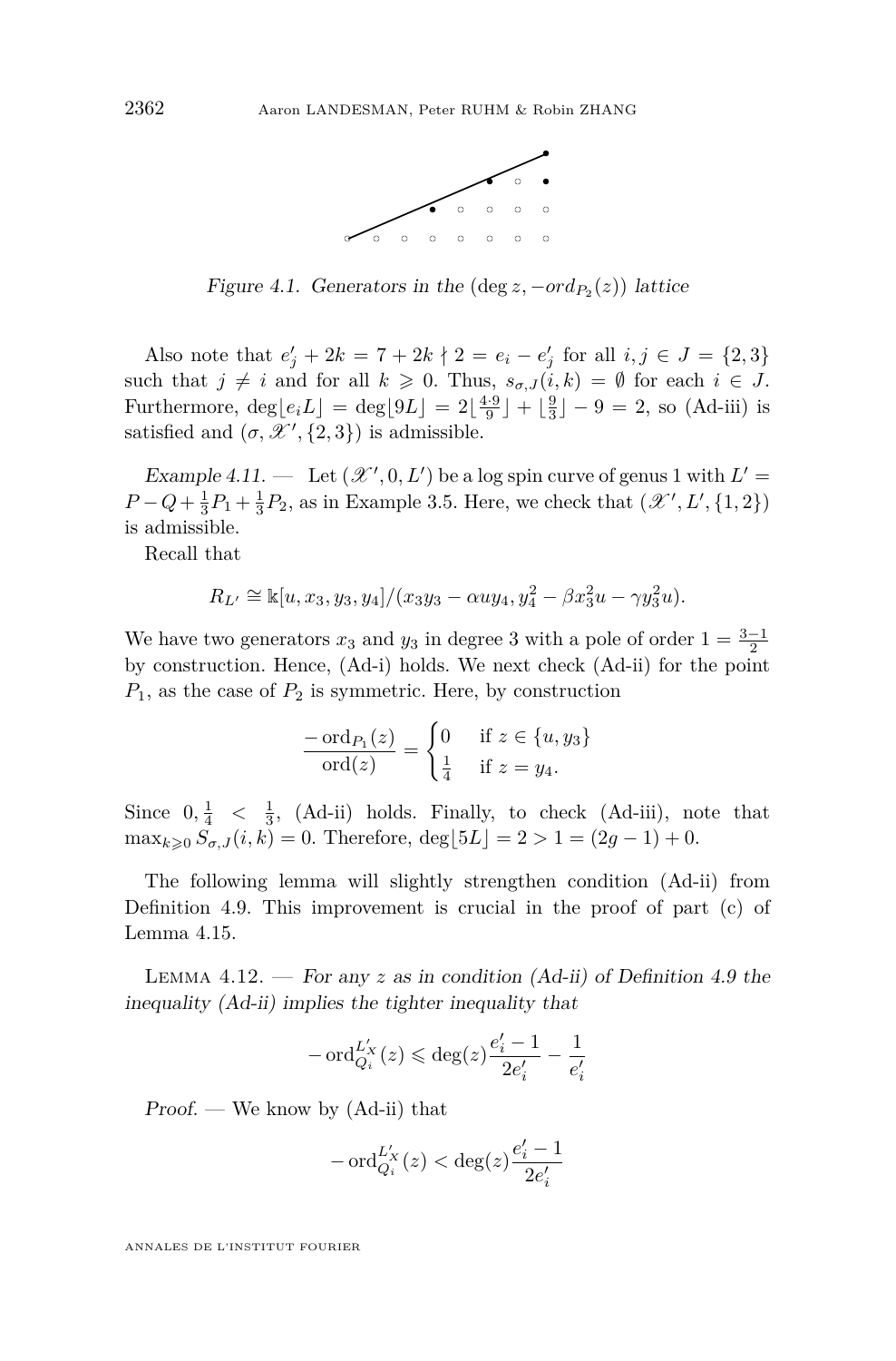If we write  $\frac{\alpha}{\beta} = \deg(z) \frac{e_i'-1}{2e_i'}$  as a fraction in lowest terms, then we see  $\beta \mid e_i'$ *i* since  $e'_i - 1$  is even. Therefore, since  $-\text{ord}_{Q_i}^{L'_X}(z)$  is an integer, we must have

$$
-\operatorname{ord}_{Q_i}^{L_X'}(z) \leqslant \deg(z) \frac{e_i'-1}{2e_i'} - \frac{1}{\beta} \leqslant \deg(z) \frac{e_i'-1}{2e_i'} - \frac{1}{e_i'}.
$$

<span id="page-25-2"></span>LEMMA 4.13. — If  $(\mathcal{X}', \Delta, L')$  is a log spin curve,  $(\mathcal{X}', L', J)$  is admissible and  $W \subseteq J$  is any subset, then  $(\mathcal{X}', L', W)$  is also admissible.

Proof. — Each of the conditions [\(Ad-i\),](#page-23-1) [\(Ad-ii\),](#page-23-2) and [\(Ad-iii\)](#page-23-3) hold for *W* if they hold for *J*.

<span id="page-25-1"></span>Remark  $4.14.$  – For our inductive arguments in Theorems [5.6,](#page-32-0) [6.1,](#page-34-1) and [7.4,](#page-40-1) we will often add in a single stacky point with stabilizer order 3. Say  $(\mathscr{X}, \Delta, L)$  is a log spin curve with signature  $\sigma := (q, e_1, \ldots, e_r; \delta)$  $(g; 3, \ldots, 3; \delta)$ , and our base cases include signatures  $\sigma$  characterized by one of the following: cases, which we will soon refer to in Lemma [4.15:](#page-25-0)

- (1)  $q = 0, e_1 = \cdots = e_r = 3, \delta = 0, \text{ and } r \geq 5$
- (2)  $g = 1, e_1 = \cdots = e_r = 3, \delta = 0, \text{ and } r \geq 2$
- (3)  $q \ge 2, e_1 = \cdots = e_r = 3, \delta$  arbitrary, and  $r \ge 1$ .

<span id="page-25-0"></span>LEMMA 4.15. — Suppose  $(\mathcal{X}', \Delta, L')$  is a log spin curve with coarse space *X*<sup>*t*</sup> and signature  $\sigma := (g; e'_1, \ldots, e'_r; \delta)$ . Define  $R' := R_{L'}$ . Further, assume either

- (1)  $(\mathcal{X}', L', J)$  is admissible with generators  $x_1, \ldots, x_m \in R'$  and  $y_{i,e'_i} \in$  $R'$  for all  $i \in J$ , as in Definition [4.9](#page-22-1) or
- (2)  $\sigma$  is one of the signatures described in Cases (1), (2) and (3) of Remark [4.14](#page-25-1) and  $y_{1,3} = y_{2,3} = \ldots = y_{r,3}$  is a rational section of  $\mathscr{O}(L_X)$  with  $\mathrm{ord}_{P_i}^{L'_X}(y_{1,3}) = 1$  for  $1 \leq i \leq r$ .

Let  $(\mathcal{X}, \Delta, L)$  be another log spin curve with coarse space X, so that  $X \cong X'$  and with signature  $(g; e_1, \ldots, e_r; \delta)$  such that  $e_i = e'_i + 2$  for all *i* ∈ *J* and  $e_j = e'_j$  for  $j \notin J$ . Define  $R := R_L$ . Then the following are true:

(a) For all  $i \in J$ , there exists  $y_{i,e_i} \in H^0(\mathcal{X}, e_i(K_{\mathcal{X}}))$  so that

$$
-\operatorname{ord}_{Q_i}^{L_X'}(y_{i,e_i}) = \frac{e_i - 1}{2}
$$

and

$$
\frac{-\operatorname{ord}_{Q_j}^{L_X'}(y_{i,e_i})}{\deg(y_{i,e_i})} \leqslant \frac{e_j'-1}{2e_j'} - \frac{1}{\deg(y_{i,e_i})e_j'}
$$

for all  $j \in J$  with  $j \neq i$ .

(b) A choice of elements  $y_{1,e_1}, \ldots, y_{r,e_r}$  as in part (a) minimally generate  $R$  over  $R'$ .

TOME 66 (2016), FASCICULE 6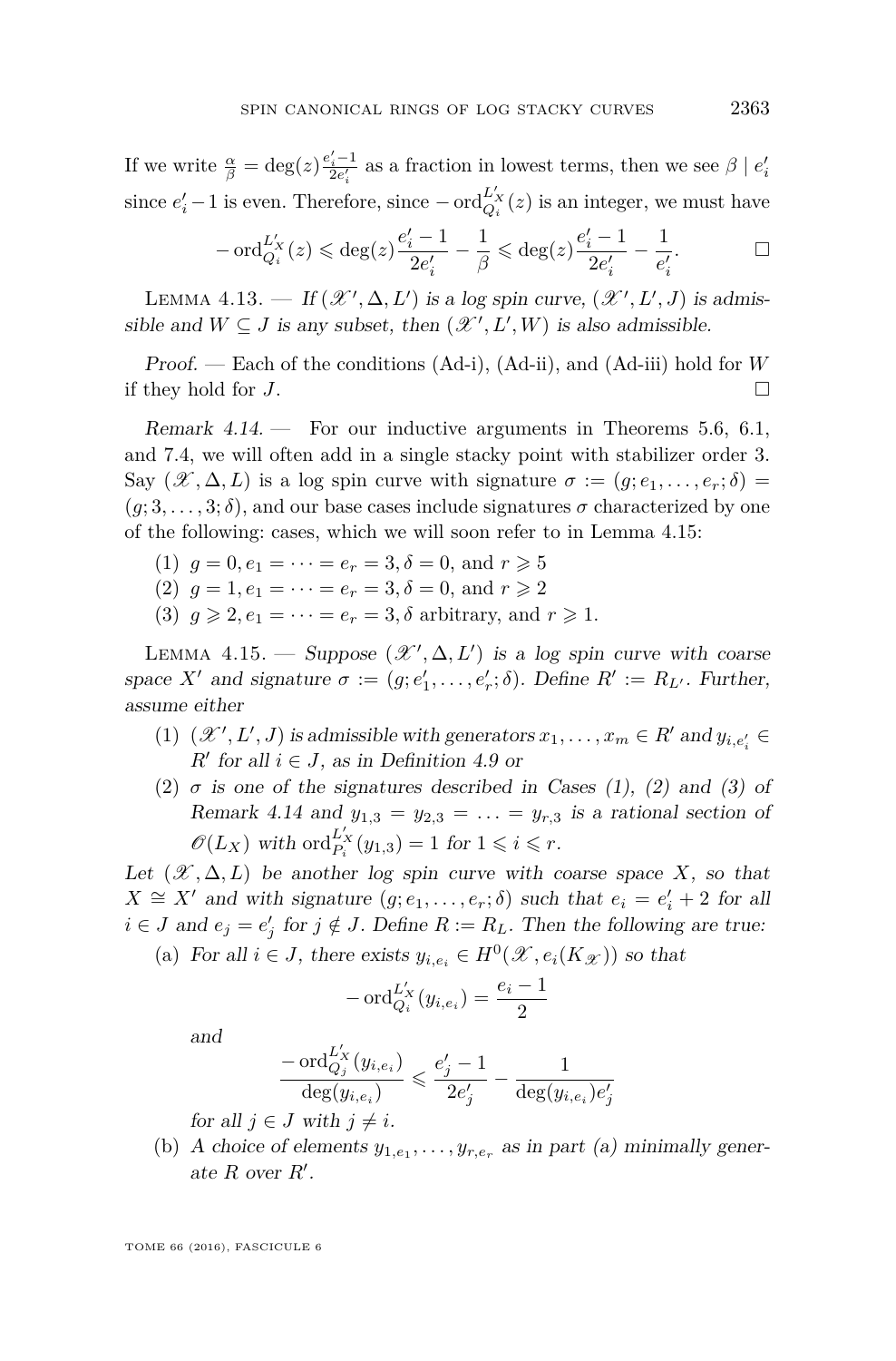(c) Endow  $\mathbb{K}[y_{i,e_i}]_{i \in J}$  and  $\mathbb{K}[x_1, \ldots, x_m, y_{i,e'_i}]_{i \in J}$  with graded monomial orders and give  $\mathbb{K}[y_{i,e_i}]_{i \in J} \otimes \mathbb{K}[x_1,\ldots,x_m,y_{i,e'_i}]_{i \in J}$  block order. Let *I* be the kernel of  $\mathbb{K}[x_1, \ldots, x_m, y_{i,e_i}, y_{i,e_i}]_{i \in J} \to R$ . Then,

$$
\begin{aligned} \text{in}_{\prec}(I) &= \text{in}_{\prec}(I') \mathbb{k}[x, y] \\ &+ \langle y_{j, e_j} x_i : 1 \leqslant i \leqslant m, j \in J \rangle \\ &+ \langle y_{j, e_j} y_{i, e'_i} : i, j \in J, i \neq j \rangle \\ &+ \langle y_{j, e_j} y_{i, e_i} : i, j \in J, i \neq j \rangle. \end{aligned}
$$

(d) The triple  $(\mathcal{X}, L', J)$  is admissible.

Idea of Proof. — The construction of the  $y_{i,e_i}$  in Part (a) uses Riemann-Roch and condition [\(Ad-iii\).](#page-23-3) The inequality in Part (a) follows from the fact that  $L$  is similar to  $L'$ , but with some of the  $e_i$  incremented by 2. Part (b) follows because the sub-lattice spanned by  $y_{i,e_i}$  and  $y_{i,e'_i}$  has determinant 1 for  $i \in J$ , so the generators in Part (a) generate all of  $R_L$  over  $R_{L'}$ . To check part (c), we construct relations between the generators of  $R_L$  over  $R_{L'}$ : we note that an element lies in  $R_{L'}$  if and only if its pole order at  $P_i$  for  $i \in J$  is not too large, and use Lemma [4.12](#page-24-2) to bound pole orders. Part (d) follows fairly easily from the definition of admissibility.

Proof. — We prove this in case  $(1)$ . Case  $(2)$  follows a similar procedure. Part (a): By Definition [4.9,](#page-22-1) for all  $i \in J$ 

 $S(i, 0) = \{j \in J : j \neq i \text{ and } e'_j \mid e_i - e'_j\} = \{j \in J : j \neq i \text{ and } e'_j \mid e_i\}.$ 

Define

$$
E_i = \sum_{j \in S(i,0)} Q_j.
$$

The assumption [\(Ad-iii\)](#page-23-3) implies

$$
deg (e_i L' - E_i) \geqslant max(2g - 1, 0),
$$

and so  $H^0(\mathcal{X}', e_i L' - E_i + Q_i)$  is base point free by Riemann–Roch. Hence, a general element

$$
y_{i,e_i} \in H^0(\mathcal{X}',e_iL'-E_i+Q_i)
$$

satisfies

$$
-\operatorname{ord}_{Q_i}^{L_X'}(y_{i,e_i}) = \left\lfloor e_i \frac{e_i' - 1}{2e_i'} \right\rfloor + 1 = \frac{e_i - 1}{2}.
$$

Noting that

$$
\lfloor e_i L' \rfloor + Q_i \leqslant \lfloor e_i L \rfloor,
$$

we obtain an inclusion

$$
H^{0}(\mathcal{X}',e_{i}L'-E_{i}+Q_{i}) \to H^{0}(\mathcal{X},e_{i}L-E_{i}) \subseteq H^{0}(\mathcal{X},e_{i}L)
$$

ANNALES DE L'INSTITUT FOURIER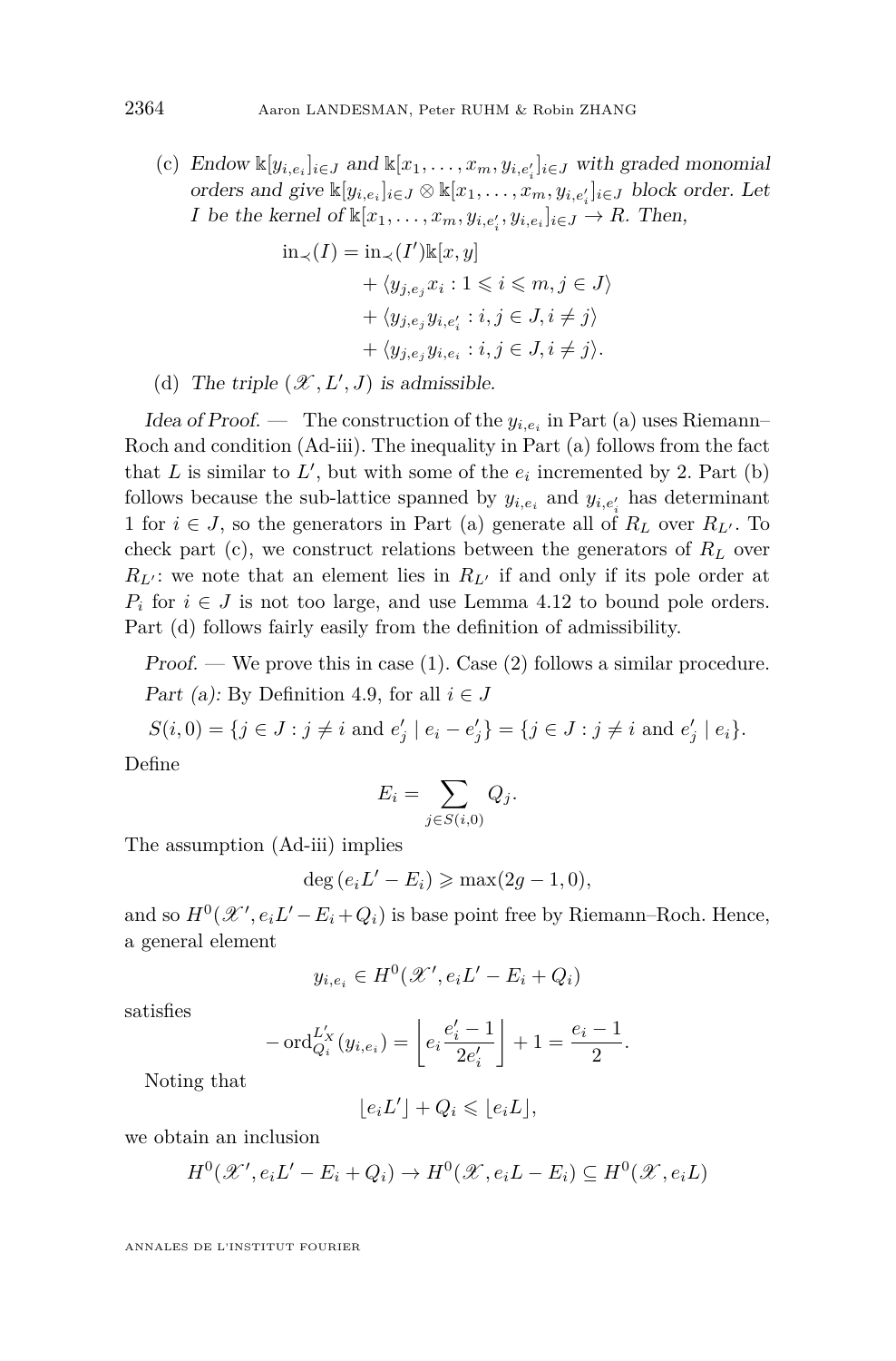meaning that  $y_{i,e_i} \in H^0(\mathcal{X}, e_i L)$  satisfies the first part of claim (a).

We next show  $y_{i,e_i}$  also satisfies the second part of the claim of  $(a)$ , by considering separately the cases in which  $j \in S(i,0)$ , and  $j \notin S(i,0)$ .

If  $j \in S(i, 0)$ , then  $E_i \geqslant Q_j$  gives  $y_{i, e_i} \in H^0(\mathcal{X}', e_i L' - E_i + Q_i)$  an extra vanishing condition at  $Q_i$ , so

$$
-\operatorname{ord}_{Q_j}^{L_X'}(y_{i,e_i}) \leqslant e_i \frac{e_j'-1}{2e_j'}-1 \leqslant e_i \frac{e_j'-1}{2e_j'}-\frac{1}{e_j'}.
$$

If instead  $j \neq i$  and  $j \notin S(i, 0)$ , then since  $e'_{j} \nmid e_{i}$ , we know  $e_{i} \frac{e'_{j} - 1}{2e'_{j}} \notin \mathbb{Z}$ , so

$$
-\text{ord}_{Q_j}^{L'_X}(y_{i,e_i}) \leqslant \left\lfloor e_i \frac{e'_j - 1}{2e'_j} \right\rfloor \leqslant e_i \frac{e'_j - 1}{2e'_j} - \frac{1}{e'_j},
$$

completing the proof of (a).

Part (b): Define  $R_0 = R'$  and for  $i \in \{1, \ldots, r\}$ , inductively define

$$
R_i = \begin{cases} R_{i-1} & \text{if } i \notin J \\ R_{i-1}[y_{i,e_i}] & \text{if } i \in J. \end{cases}
$$

To prove (b), it suffices to show that elements of the form  $y_{i,e'_i}^a y_{i,e_i}^b$  with  $a \geq 0, b > 0$  form a k-basis for  $R_i$  over  $R_{i-1}$ . These elements do not lie in  $R_{i-1}$  because the pole order of  $y_{i,e_i}^a y_{i,e_i}^b$  at  $Q_i$  is larger than that of any element in the  $k^{th}$  component of  $R_{i-1}$ . Additionally, these elements are linearly independent amongst themselves because of injectivity of the linear map

$$
(a,b)\mapsto \left(\deg\left(y^a_{i,e'_i}y^b_{i,e_i}\right),-\mathrm{ord}_{Q_i}^{L_X'}\left(y^a_{i,e'_i}y^b_{i,e_i}\right)\right)=(a,b)\begin{pmatrix}e_i-2&\frac{e_i-3}{2}\\e_i&\frac{e_i-1}{2}\end{pmatrix}.
$$

Furthermore,  $\{y_{i,e'_i}^a y_{i,e_i}^b : a \geq 0, b > 0\}$  span  $R_i$  over  $R_{i-1}$ , because the set of integer lattice points in the cone generated by the vectors  $(e_i - 2, \frac{e_i - 3}{2})$ and  $(e_i, \frac{e_i-1}{2})$  is saturated, because the corresponding determinant is

$$
(e_i - 2)\frac{e_i - 1}{2} - e_i \frac{e_i - 3}{2} = 1.
$$

This completes part (b).

Part (c): To show (c), we wish to show that  $y_{i,e_i}z \in R'$  for all generators *z* of *R*<sup> $\prime$ </sup> with  $z \neq y_{i,e_i}$  and  $z \neq y_{i,e'_i}$ . By definition of  $H^0(\mathcal{X}, L')$ , note that  $f \in R$  further satisfies  $f \in R'$  if and only if for all  $j \in J$  we have

<span id="page-27-0"></span>(4.4) 
$$
-\operatorname{ord}_{Q_j}^{L_X'}(f) \leqslant \deg(f) \left( \frac{e_j'-1}{2e_j'} \right).
$$

TOME 66 (2016), FASCICULE 6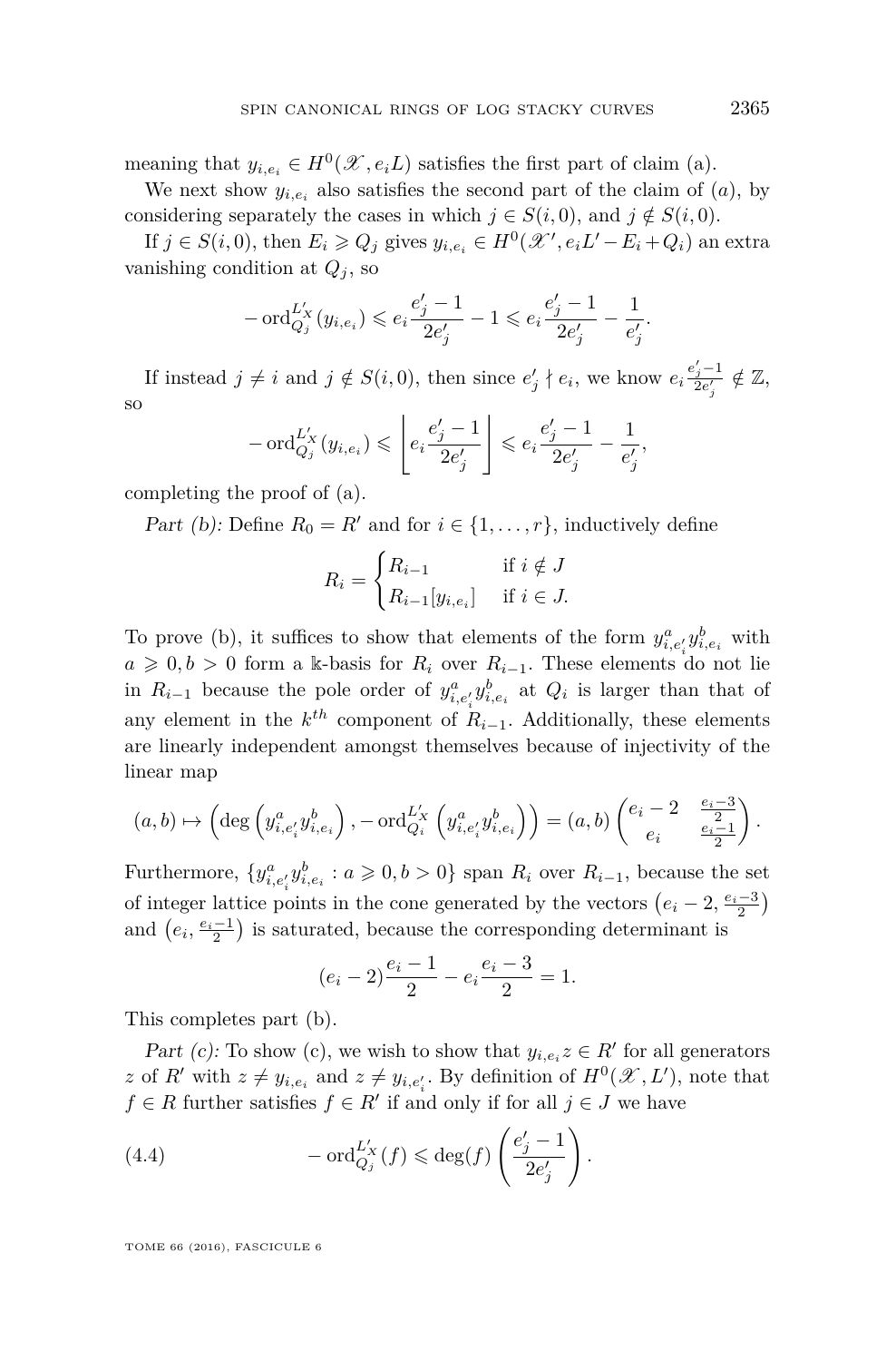Now fix  $i \in J$ . We check that Inequality [\(4.4\)](#page-27-0) holds with  $f = y_{i,e_i}z$ , implying  $y_{i,e_i}z \in R'$  in the three following cases:

Case 1: 
$$
j \notin \{i\} \cup S(i, 0)
$$
. — Here,  $L|_{Q_j} = L'|_{Q_j}$ , so  
  $-\text{ord}_{Q_j}^{L'_X}(y_{i, e_i}) - \text{ord}_{Q_j}^{L'_X}(z) \le e_i \frac{e'_j - 1}{2e'_j} + \text{deg}(z) \frac{e'_j - 1}{2e'_j} = \text{deg}(y_{i, e_i} z) \frac{e'_j - 1}{2e'_j}.$ 

Case 2:  $j = i$ . — By part (a), condition [\(Ad-ii\),](#page-23-2) and Lemma [4.12](#page-24-2) we have

$$
-\operatorname{ord}_{Q_j}^{L'_X}(y_{i,e_i}) - \operatorname{ord}_{Q_j}^{L'_X}(z) \le \frac{e_j - 1}{2} + \deg(z) \left(\frac{e'_j - 1}{2e'_j}\right) - \frac{1}{e'_j}
$$
  

$$
= \frac{e_j - 1}{2} - \frac{1}{e'_j} + \deg(z) \left(\frac{e'_j - 1}{2e'_j}\right)
$$
  

$$
= \frac{e_j(e_j - 3)}{2(e_j - 2)} + \deg(z) \left(\frac{e'_j - 1}{2e'_j}\right)
$$
  

$$
= \deg(y_{i,e_i}z) \frac{e'_j - 1}{2e'_j}.
$$

Case 3:  $j \in S(i, 0)$ . — In this case, we may first assume  $z \neq y_{j,e_j}$ , as this is covered by case 2, with *i* and *j* reversed. Hence,

$$
-\operatorname{ord}_{Q_j}^{L_X'}(z) \leqslant \deg z \frac{e_j'-1}{2e_j'},
$$

implying

$$
-\operatorname{ord}_{Q_j}^{L_X'}(y_{i,e_i})-\operatorname{ord}_{Q_j}^{L_X'}(z)\leqslant e_i\frac{e_j'-1}{2e_j'}+\deg z\frac{e_j'-1}{2e_j'}=\deg (y_{i,e_i}z)\frac{e_j'-1}{2e_j'},
$$

completing part (c).

Part  $(d)$ : To check  $(d)$ , we show  $(Ad-i)$ ,  $(Ad-ii)$ , and  $(Ad-iii)$  are satisfied. We know [\(Ad-i\)](#page-23-1) holds by part (b), taking the  $y_{i,e_i}$  as the generators in degree *e<sup>i</sup>* . Next, [\(Ad-ii\)](#page-23-2) is strictly monotonic in the *e<sup>i</sup>* and hence also holds for  $(\mathscr{X}, J)$ . Finally, if [\(Ad-iii\)](#page-23-3) holds for *e* then it holds for  $e+2$  by definition. This is where we use that [\(Ad-iii\)](#page-23-3) holds for  $k > 0$  and not just for  $k = 0$ .  $\Box$ 

<span id="page-28-0"></span>COROLLARY 4.16. — Suppose  $(\mathcal{X}', L', J')$  is admissible with signature  $\sigma' = (e'_1, \ldots, e'_r)$  or  $\sigma$  satisfies one of the conditions of Remark [4.14.](#page-25-1) Let  $J' = \{t, t + 1, \ldots, r\}$  and  $e'_1 \leqslant e'_2 \leqslant \cdots \leqslant e'_t = e'_{t+1} = \cdots = e'_r$ , so that  $(\mathcal{X}', \Delta, L)$  satisfies the conditions of Lemma [4.15](#page-25-0) and Theorem [1.1.](#page-3-0) Then, for any spin curve  $(\mathscr{X}, \Delta, L)$  so that  $\mathscr{X}$  and  $\mathscr{X}'$  have the same coarse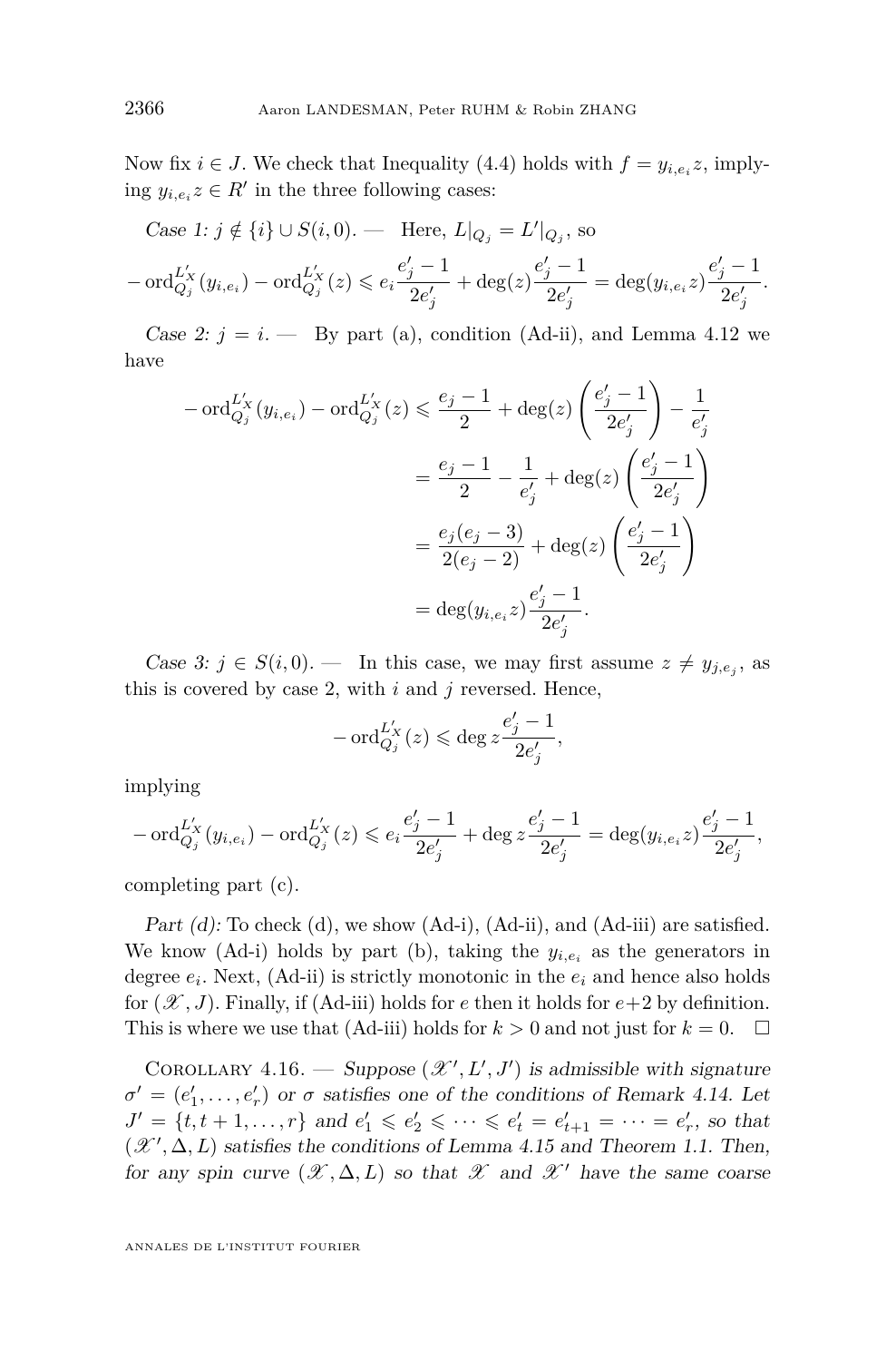space  $X = X'$  with the same set of stacky points, and  $\mathscr X$  has signature  $(g; e_1, \ldots, e_r; \delta)$  with  $e_1 \leqslant e_2 \leqslant \cdots e_r$  so that

$$
e_i = e'_i
$$
  
\n
$$
e_i \geq e'_i
$$
  
\nif  $i \notin J$   
\nif  $i \in J$ 

then Theorem [1.1](#page-3-0) holds for  $(\mathcal{X}, \Delta, L)$ .

Proof. — For  $t \leq i \leq r$ , let  $(\mathcal{X}_i, \Delta, L_i)$  be the log spin curve with coarse space  $X_i$  so that  $X_i = X'$ , with the same stacky points as  $(\mathcal{X}', \Delta, L)$ , and having signature  $(g, e_1, \ldots, e_{i-1}, e_i, e_i, \ldots, e_i; \delta)$ . Let  $J_i = \{i, \ldots, r\}$ . Note that  $(\mathscr{X}_0, L_0, J_0) = (\mathscr{X}', L', J')$  and  $(\mathscr{X}_r, L_r, J_r) = (\mathscr{X}, L, \{r\})$ .

Let  $(*_i)$  denote the condition that  $(\mathscr{X}_i, \Delta, L_i)$  satisfies the conditions of Lemma [4.15](#page-25-0) and Theorem [1.1,](#page-3-0) and  $(\mathcal{X}_i, L_i, J_i)$  is admissible. Since  $(*_0)$ holds by assumption, it suffices to show that if  $(*_i)$  holds then so does  $(*_{i+1})$ . Indeed,  $(\mathscr{X}_i, L_i, J_{i+1})$  is admissible by an application of Lemma [4.13](#page-25-2) and the fact that  $J_{i+1} \subseteq J_i$ . Then, applying Lemma [4.15](#page-25-0) with the fixed set  $J_{i+1}$  repeatedly  $\left(\frac{e_{i+1}-e_i}{2} \text{ many times}\right)$  yields  $(*_{i+1})$ .

#### **5. Genus At Least Two**

<span id="page-29-0"></span>We now consider the case when the genus is at least 2. In this case, we are able to bound the degrees of generators of *R<sup>L</sup>* and its ideal of relations. In this section, we do not obtain explicit presentations of *RL*. This contrasts with Sections [6](#page-33-1) and [7](#page-36-1) where we not only obtain bounds, but also obtain inductive presentations. The tradeoff is that in the genus zero and genus one cases, we have to deal with explicit base cases. In this section we apply general results.

<span id="page-29-1"></span>**5.1. Bounds on Generators and Relations in Genus At Least Two.** The main result of this subsection is that for a log spin curve with no stacky points  $(X, \Delta, L)$ , the spin canonical ring  $R_L$  is generated in degree at most 5, with relations in degree at most 10. The case that  $\Delta = 0$ was completed by Reid [\[13,](#page-45-8) Theorem 3.4]. For  $\Delta > 0$ , the generation bound is shown in Lemma [5.1](#page-30-0) and the relations bound is shown in Lemma [5.4.](#page-31-0) Throughout this subsection, we will implicitly use Remark [2.12,](#page-8-3) which implies deg  $2L \geq 2g$  so  $H^0(X, 2L)$  is basepoint-free by Riemann–Roch. We summarize the results of this subsection in Corollary [5.5.](#page-32-2)

The proofs of this subsection results are similar to those in Neves [\[10,](#page-45-3) Proposition III.4 and Proposition III.12]. However, the statements differ,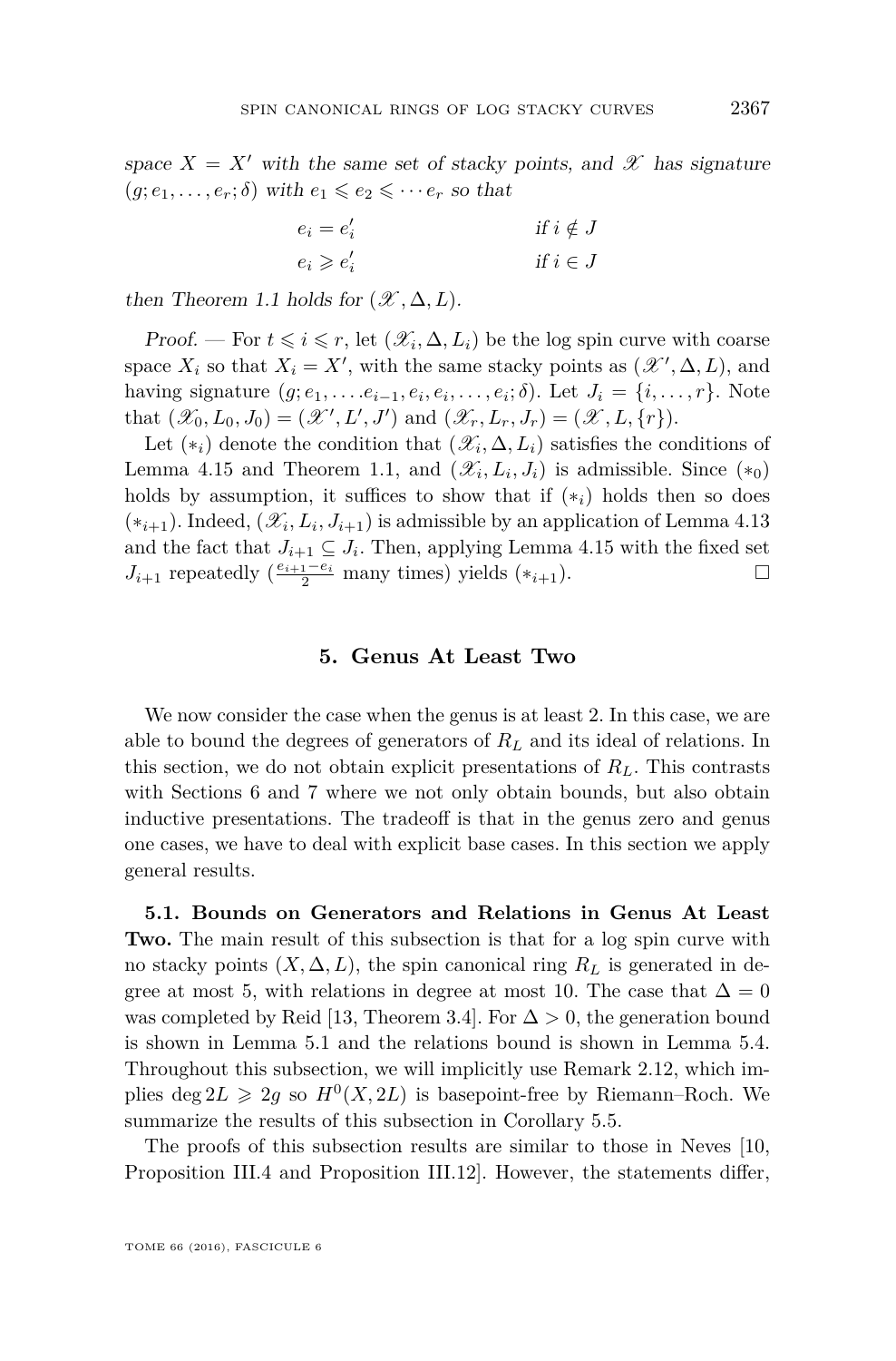as we assume  $\Delta > 0$  instead of  $\Delta = 0$  and do not assume there is a basepoint-free pencil contained in  $H^0(X, L)$ .

<span id="page-30-0"></span>LEMMA 5.1. — Let  $(X, \Delta, L)$  be a log spin curve of signature  $(g; -; \delta)$ , (where  $-$  means  $X$  is a bona fide scheme and has no stacky points,) with *g* ≥ 2 and  $\Delta$  > 0. Let  $s_1, s_2 \in H^0(X, 2L)$  be two independent sections such that the vector subspace  $V = \text{span}(s_1, s_2) \subseteq H^0(K)$  is basepoint-free. Then, the map

$$
V \otimes H^0(nL) \to H^0((n+2)L)
$$

is surjective if  $n \geq 4$ . In particular,  $R_L$  is generated in degree at most 5.

Proof. — To show there are no new generators in degree at least 6, it suffices to show that if  $n \geq 4$ , the map

$$
H^0(nL) \otimes H^0(2L) \to H^0((n+2)L)
$$

is surjective. Indeed, since  $V = \text{span}(s_1, s_2) \subseteq H^0(K)$  is basepoint-free, by the basepoint-free pencil trick (see [\[14,](#page-45-1) Lemma 2.6] for a proof), we obtain an exact sequence

$$
0 \longrightarrow H^0((n-2)L) \longrightarrow V \otimes H^0(nL) \stackrel{f}{\longrightarrow} H^0((n+2)L)
$$

We wish to show *f* is surjective. Note that  $\dim_{\mathbb{k}} \ker f = \dim_{\mathbb{k}} H^0((n 2(L) = (n-3)(g-1+\frac{\delta}{2})$  using Riemann–Roch and the assumption  $n \geq 4$ . Additionally, dim<sub>k</sub>  $V \otimes H^0(nL) = 2 \cdot (n-1)(g-1+\frac{\delta}{2})$ , again using Riemann– Roch. Therefore,

$$
\dim_{\mathbb{k}} \text{im } f = 2 \cdot (n-1)(g - 1 + \frac{\delta}{2}) - (n-3)(g - 1 + \frac{\delta}{2})
$$

$$
= (n+1)(g - 1 + \frac{\delta}{2}) = \dim_{\mathbb{k}} H^0((n+2)L).
$$

Ergo,  $f$  is surjective.

The next step is to bound the degrees of the relations of  $R_L$  when  $\Delta > 0$ . This is done in Proposition [5.4](#page-31-0) by using the basepoint-free pencil trick to show that if a relation lies in a sufficiently high degree, it lies in the ideal generated by the relations in lower degrees. In Definition [5.2,](#page-30-1) we fix notation for the ideal generated by lower degrees relations:

<span id="page-30-1"></span>DEFINITION 5.2. — Let  $(X, \Delta, L)$  be a log spin curve of signature  $(g; -; \delta)$  with  $g \geq 2$  and  $\Delta > 0$ . Choose generators  $x_1, \ldots, x_n$  of  $R_L$  so that we obtain a surjection  $\phi : \mathbb{k}[x_1, \ldots, x_n] \to R_L$  with kernel  $I_L$ . Let  $I_{L,k}$ be the  $k^{\text{th}}$  graded piece of  $I_L$  and define

$$
J_{L,k} = \sum_{j=1}^{k-1} \mathbb{k}[x_1, \dots, x_n]_j \cdot I_{L,k-j}.
$$

ANNALES DE L'INSTITUT FOURIER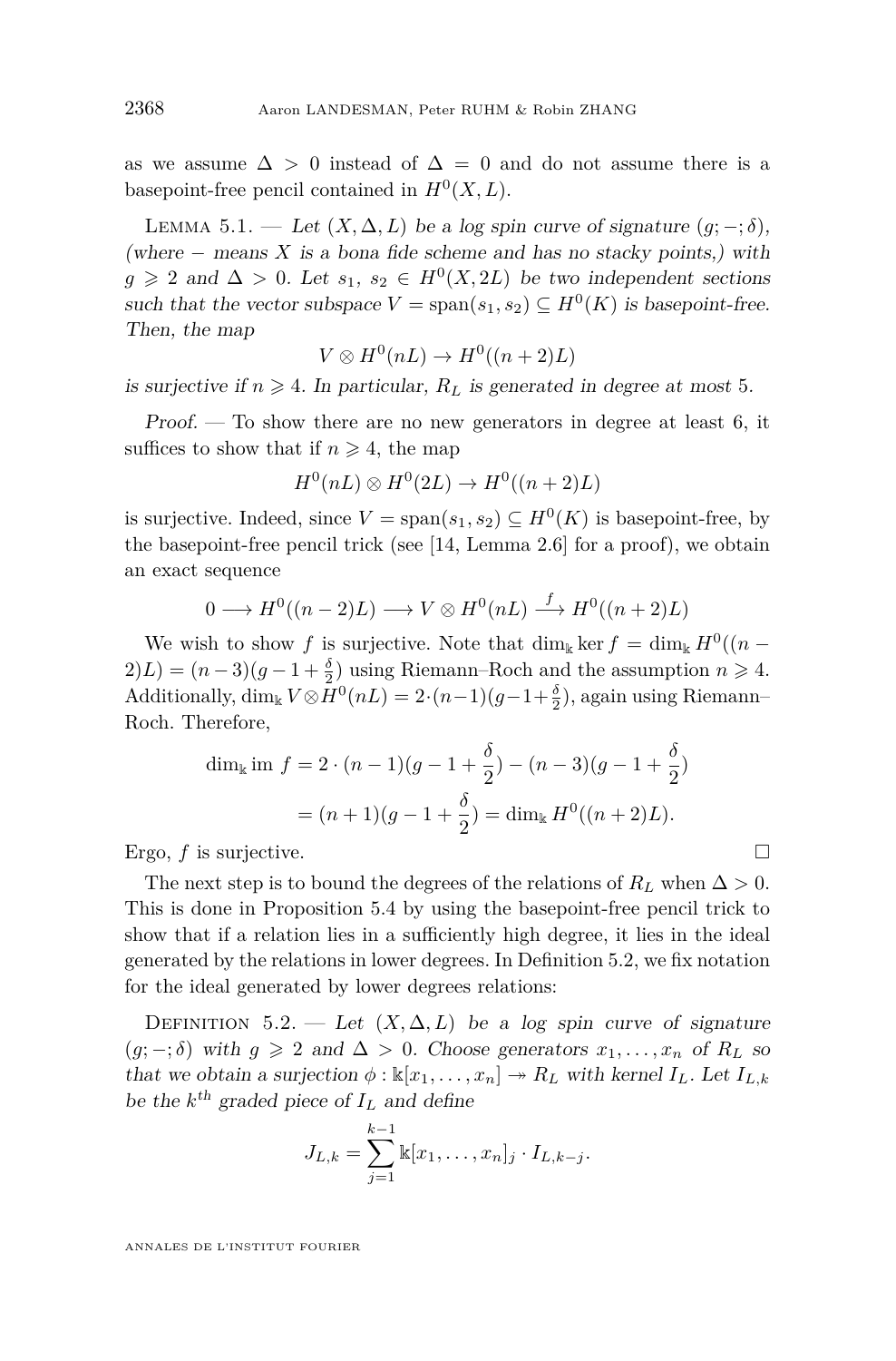<span id="page-31-1"></span>LEMMA 5.3. — Let  $(X, \Delta, L)$  be a log spin curve of genus  $g \ge 2$ , so that  $\Delta > 0$ . Choose generators  $x_1, \ldots, x_n$  of  $R_L$  so that we obtain a surjection  $\phi : \mathbb{k}[x_1,\ldots,x_n] \to R_L$  with kernel  $I_L$ . Let  $s_1, s_2 \in \mathbb{k}[x_1,\ldots,x_n]_2$ be two elements so that  $\text{span}(\phi(s_1), \phi(s_2)) = V \subseteq H^0(X, 2L)$  is basepointfree. For any  $f \in \mathbb{k}[x_1,\ldots,x_n]$  such that  $\deg f \geq 11$ , there exist  $g, h \in$  $\mathbb{K}[x_1, \ldots, x_n]_{k-2}$  so that  $s_1g + s_2h \equiv f \mod J_{L,k}$ .

Proof. — By Lemma [5.1,](#page-30-0) deg  $x_i \leqslant 5$  for  $1 \leqslant i \leqslant n$ . Therefore, we may write  $f = \sum_{i=1}^n a_i x_i$  with  $a_i \in \mathbb{K}[x_1, \ldots, x_n]_{k-\deg x_i}$ . We next show that for all  $1 \leq i \leq n$  there exist  $g_i, h_i \in \mathbb{K}[x_1, \ldots, x_n]_{k-\deg x_i-2}$  so that  $a_i =$  $s_1 g_i + s_2 h_i \mod I_{L, \deg a_i}$ .

By Lemma [5.1,](#page-30-0)

$$
V \otimes H^0((\deg f - \deg x_i - 2)L) \to H^0((\deg f - \deg x_i)L)
$$

is surjective because deg  $f \geq 11$  implies that

$$
\deg a_i = \deg f - \deg x_i - 2 \geqslant 4.
$$

In particular, there exist  $\alpha_i, \beta_i \in R_L$  so that

$$
\phi(a_i) = \phi(s_1) \cdot \alpha_i + \phi(s_2) \cdot \beta_i.
$$

Choosing  $g_i, h_i \in \mathbb{K}[x_1, \ldots, x_n]_{\deg(a_i)-2}$  for  $1 \leq i \leq n$  so that  $\phi(g_i) =$  $\alpha_i, \phi(h_i) = \beta_i$ , we have

$$
a_i \equiv s_1 g_i + s_2 h_i \bmod I_{L, \deg a_i},
$$

as claimed.

Finally, we may then take  $g = \sum_i g_i x_i$ ,  $h = \sum_i h_i x_i$ , so that

$$
f \equiv \sum_{i} a_i x_i \equiv \sum_{i} (s_1 g_i + s_2 h_i) x_i \equiv s_1 \left( \sum_{i} g_i x_i \right) + s_2 \left( \sum_{i} h_i x_i \right)
$$
  

$$
\equiv s_1 g + s_2 h \mod J_{L,k}.
$$

<span id="page-31-0"></span>PROPOSITION 5.4. — Let  $(X, \Delta, L)$  be a log spin curve of signature  $(g; -; \delta)$  with  $g \geq 2$  and  $\Delta > 0$ . Then  $I_L$  is generated in degree at most 10.

Proof. — Suppose  $f \in I_L$  with deg  $f \geq 11$ . To complete the proof, it suffices to show  $f \in J_{L,k}$ . By Lemma [5.3,](#page-31-1) this is the same as checking  $s_1g + s_2h \in J_{L,k}$  where  $\phi(s_1), \phi(s_2) \in H^0(X, 2L)$  are two sections so that  $span(\phi(s_1), \phi(s_2)) = V \subseteq H^0(K)$  is basepoint-free. Consider the map

$$
V \otimes H^0((\deg f - 2)L) \stackrel{f}{\longrightarrow} H^0((\deg f)L),
$$

we know that  $\phi(s_1)\phi(g) + \phi(s_2)\phi(h) \mapsto 0$ . So by the explicit isomorphism given in the proof of the basepoint-free pencil trick, as shown in

TOME 66 (2016), FASCICULE 6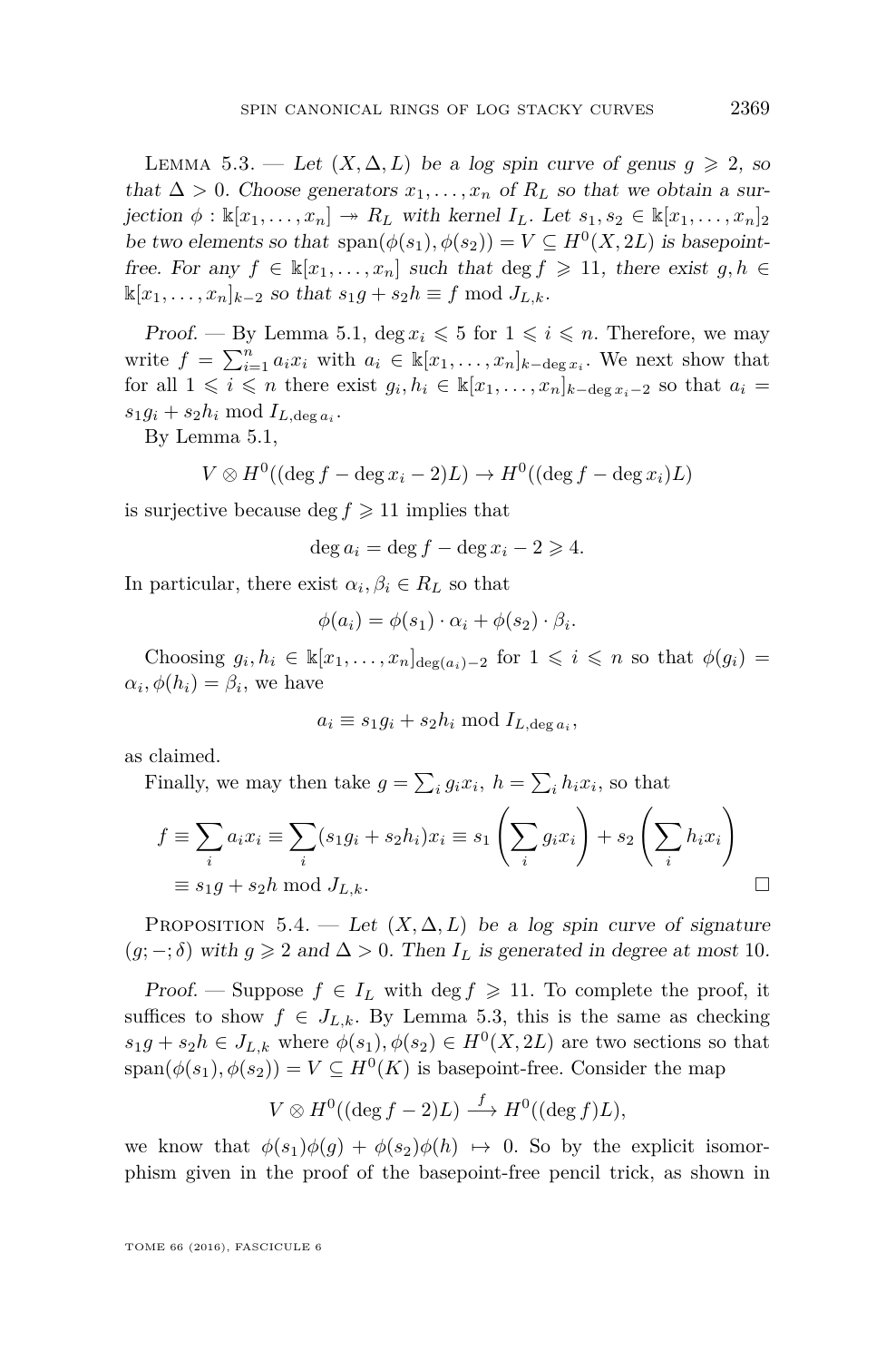the proof of [\[14,](#page-45-1) Lemma 2.6], there exists some  $\rho \in \mathbb{k}[x_1, \ldots, x_n]$  so that  $\phi(\rho) \in H^0((\deg f - 4)L)$  satisfies  $\phi(g) = \phi(s_2)\phi(\rho)$  and  $\phi(h) = -\phi(s_1)\phi(\rho)$ . Therefore,  $g \equiv s_2 \rho \mod I_{L,k-2}$  and  $h \equiv -s_1 \rho \mod I_{L,k-2}$ . Hence,

$$
s_1 g + s_2 h \equiv s_1(s_2 \rho) + s_2(-s_1 \rho) \equiv 0 \mod J_{L,k}.
$$

We now summarize what we have shown.

<span id="page-32-2"></span>COROLLARY 5.5. — Let  $(X, \Delta, L)$  be a log spin curve of signature  $(g; -; \delta)$  with  $g \geq 2$ . Then *X* has minimal generators in degree at most 5 and minimal relations in degree at most 10.

*Proof.* — If  $\delta = 0$ , the result is immediate from Reid [\[13,](#page-45-8) Theorem 3.4]. Otherwise, if  $\delta > 0$ , the bound on the degrees of minimal generators follows from Lemma [5.1,](#page-30-0) while the bound on the degrees of minimal relations follows from Proposition [5.4.](#page-31-0)

**5.2. Main Theorem for Genus At Least Two.** We are ready to prove our main theorem, Theorem [1.1](#page-3-0) in the case  $g \ge 2$ . The idea of the proof is to use Corollary [5.5](#page-32-2) to complete the base case when  $L = L_X$ and then apply Lemma [4.4,](#page-16-0) Lemma [4.7,](#page-20-0) and Lemma [4.15](#page-25-0) to complete the induction step.

<span id="page-32-0"></span>THEOREM 5.6. — Let  $g \ge 2$  and let  $(\mathcal{X}, \Delta, L)$  be a log spin curve with signature  $(g; e_1, \ldots, e_r; \delta)$ . Then the log spin canonical ring  $R(\mathscr{X}, \Delta, L)$  is generated as a k-algebra by elements in degree at most  $e = \max(5, e_1, \ldots, e_r)$ with minimal relations in degree at most 2*e*.

Proof. — As the base case, let  $L = L_X \in \text{Div } X$  satisfy  $2L \sim 2K_X + \Delta$ . By Corollary [5.5,](#page-32-2) the theorem holds for  $(\mathscr{X}, \Delta, L_X)$ .

Next, suppose the theorem holds for  $L' = L_X + \sum_{i=1}^{r-1} \frac{1}{3} P_i$ . Let *L* be a log spin canonical divisor of the form  $L = L_X + \sum_{i=1}^r \frac{1}{3} P_i$ , which means that  $L = L' + \frac{1}{3}P_r$ . If  $P_r$  is a basepoint of  $L'$ , then the theorem holds for L by Lemma [4.7.](#page-20-0) Otherwise,  $P_r$  is not a basepoint of  $L'$ , meaning that in particular  $R_{L}$  is saturated in 1. Therefore, since  $P_r$  is a not basepoint of  $L'$ , Equation  $(4.1)$  holds by Riemann–Roch. In this case, the theorem holds for *L* by Lemma [4.4.](#page-16-0)

We have thus shown the theorem for all  $(\mathscr{X}, \Delta, L)$  with  $g \geq 2$  and signature  $(g; 3, \ldots, 3; \delta)$ . Therefore, by Corollary [4.16,](#page-28-0) this theorem holds for all log spin curves  $(\mathcal{X}, \Delta, L)$ .

<span id="page-32-1"></span>Remark  $5.7.$  – For this remark, we retain the terminology from the proof of Theorem [5.6.](#page-32-0) Suppose  $e := \max(e_1, \ldots, e_r)$ . Then,  $R_L$  has a generator in degree *e* when  $e \ge 5$  and a relation in degree at least  $2e - 4$  when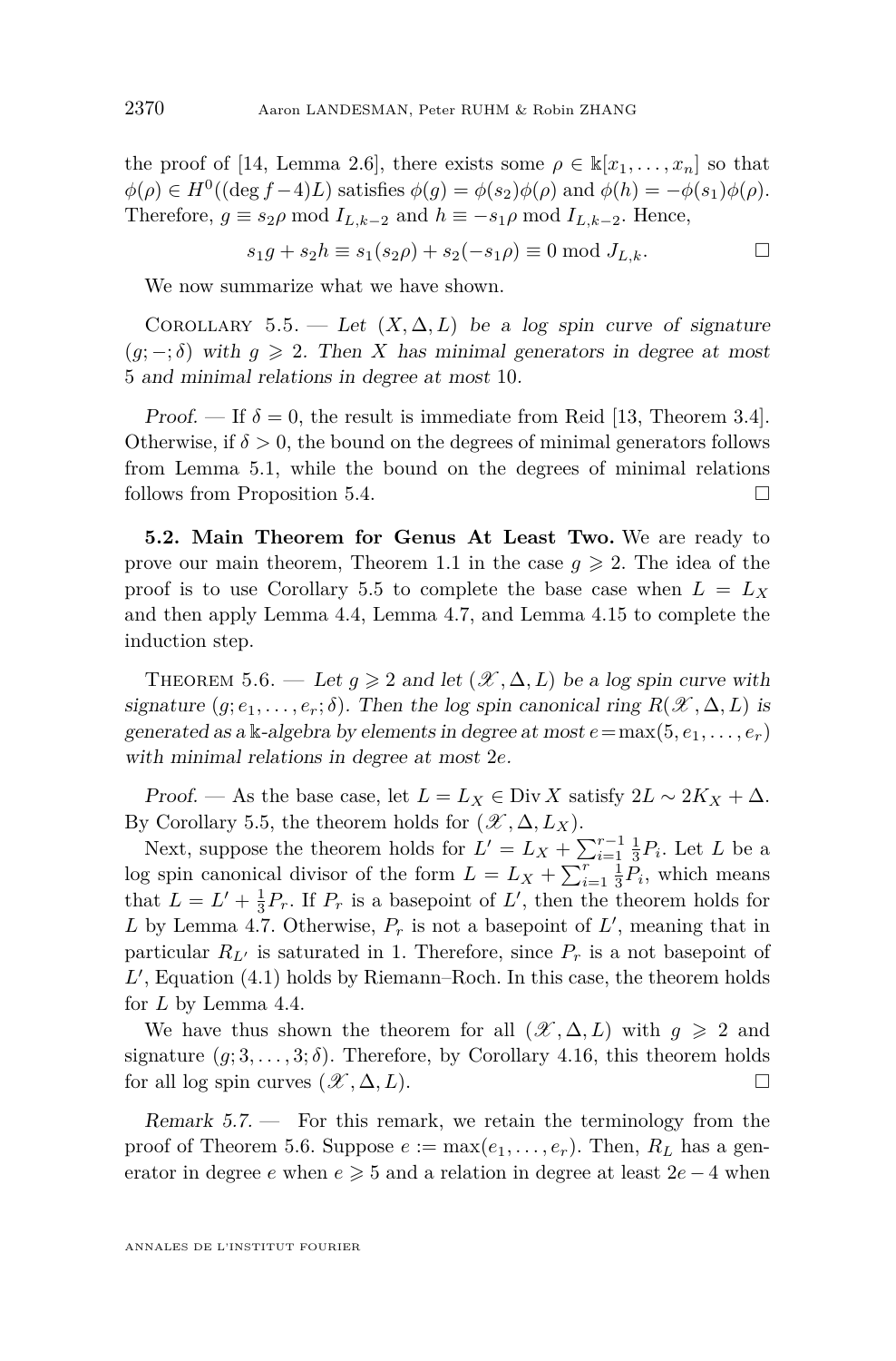$e \geqslant 7$ . Since the proof of Theorem [6.1](#page-34-1) is given by inductively applying Lem-mas [4.4](#page-16-0) and [4.7,](#page-20-0) we obtain that  $R_L$  is minimally generated over  $R_{L}$ <sup>0</sup> by an element in degree *e*, assuming  $e \ge 5$ . Furthermore, if  $e \ge 7$  and  $e_i = e$ , then there must be a relation with leading term  $y_{i,e_i} \cdot y_{i,e_i-4}$ . Hence, there is a relation in degree at least  $2e - 4$ . Further, by examining the state-ments of Lemma [4.4](#page-16-0) and [4.7](#page-20-0) in the case that there are  $1 \leq i \leq j \leq r$ with  $e_i = e_j = e$ , then, there is necessarily a relation with leading term  $y_{i,e_i} \cdot y_{j,e_j}$  in degree 2*e*. This analysis also applies to the cases that  $g = 0$ and  $q=1$ .

#### **6. Genus One**

<span id="page-33-1"></span>In this section, we prove Theorem [1.1](#page-3-0) in the case that  $q = 1$ . We follow a similar inductive strategy as in the genus  $q \geqslant 2$  case, except unlike in the  $g \geqslant 2$  case we obtain explicit generators and relations here.

In the case of a genus 1 curve, *X* with no stacky points, we know *K<sup>X</sup>* ∼ 0, and therefore the only possibilities for log spin canonical divisors are  $L' \sim 0$  or  $L' \sim P - Q$  where *P, Q* are distinct points, fixed under the hyperelliptic involution. We inductively construct presentations by adding points through Lemmas [4.4](#page-16-0) and [4.7](#page-20-0) and incrementing the values of the *e<sup>i</sup>* 's using Lemma [4.15.](#page-25-0)

<span id="page-33-2"></span>**6.1. Genus One Base Cases.** In this subsection we set up the base cases needed for our inductive approach, of proving Theorem [1.1](#page-3-0) in the case  $g = 1$ .

|                                     |               | Generator Degrees   Degrees of Minimal Relations $\vert e \vert$ |  |
|-------------------------------------|---------------|------------------------------------------------------------------|--|
|                                     |               |                                                                  |  |
| $rac{3}{2}P_1$                      | $\{1, 5, 7\}$ | ${15}$                                                           |  |
| $\frac{1}{3}P_1+\frac{1}{3}P_2$     | $\{1,3,3\}$   | :61                                                              |  |
| $P-Q+\frac{2}{5}P_1$                | $\{2,3,5\}$   | {12}                                                             |  |
| $P-Q+\frac{1}{3}P_1+\frac{1}{3}P_2$ | $\{2,3,3,4\}$ | $\{6, 8\}$                                                       |  |

<span id="page-33-0"></span>Table 6.1. Genus 1 Base Cases

Generators and relations for  $R_{L'}$  with  $L' = 0$ ,  $L' = P - Q + \frac{1}{3}P_1 +$  $\frac{1}{3}P_2$ , and  $L' = P - Q + \frac{2}{5}P_1$  were checked in Examples [3.1,](#page-10-1) [3.5,](#page-13-0) and [3.6](#page-13-1) respectively. Note that admissibility for  $(\mathcal{X}', 0, P - Q + \frac{1}{3}P_1 + \frac{1}{3}P_2)$  is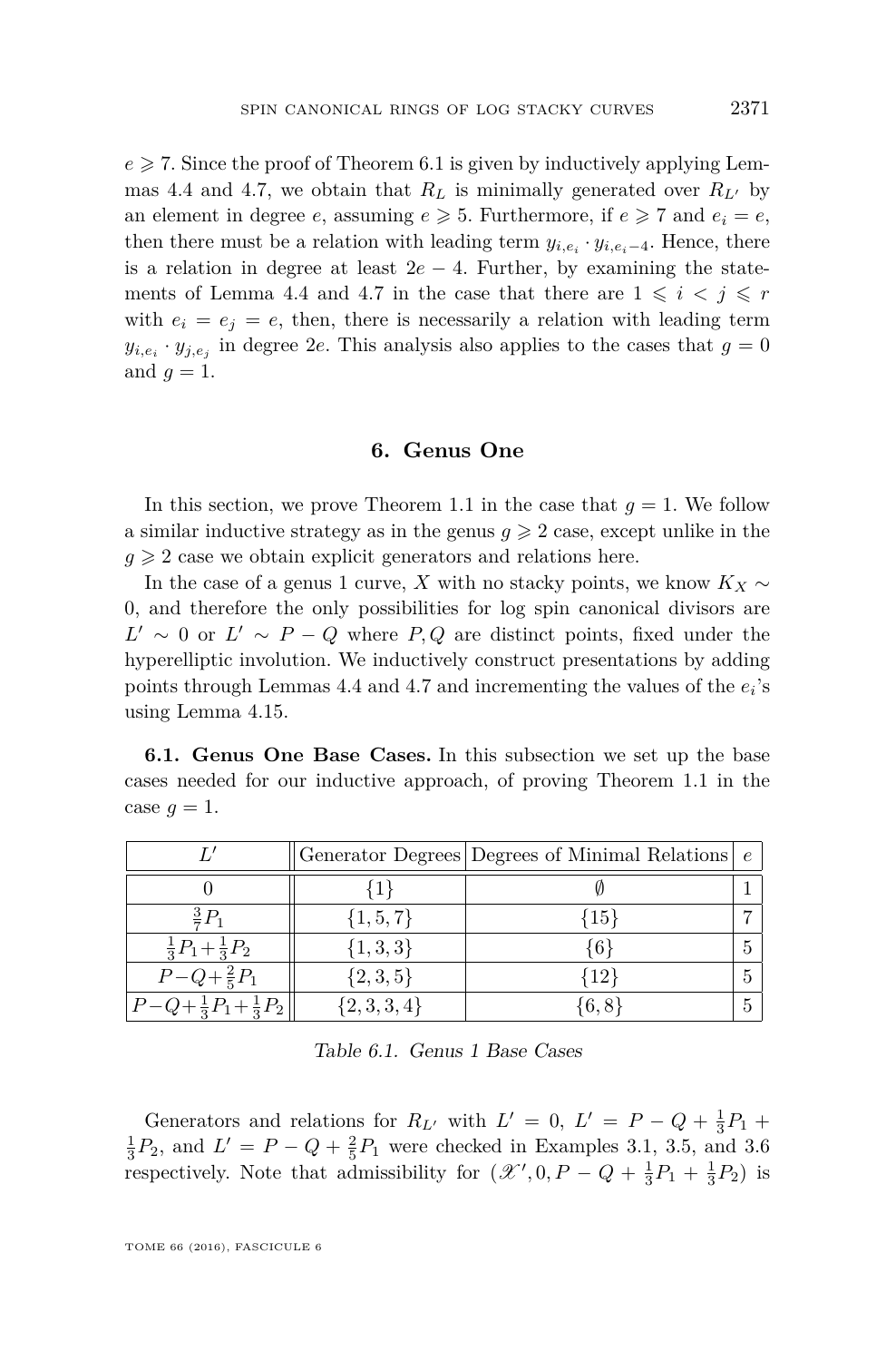verified in Example [4.11.](#page-24-0) The verification of admissibility for the other cases is similar.

The base cases of  $L' = \frac{3}{7}P_1$  and  $L' = \frac{1}{3}P_1 + \frac{1}{3}P_2$  can be similarly computed. Although  $L' = P - Q + \frac{2}{5}P_1$ , and  $L' = \frac{3}{7}P_1$  are used as base cases for the induction, they are also exceptional cases; see Table [6.2.](#page-34-0)

**6.2. Genus One Exceptional Cases.** Let  $\mathscr X$  be a stacky curve, with *P, Q* distinct hyperelliptic fixed points on *X*. The following table provides a list of all cases which are not generated in degrees  $e := \max(5, e_1, \ldots, e_r)$ with relations in degrees 2*e*, as described in Theorem [6.1.](#page-34-1)

|                          | Generator Degrees | Degrees of Minimal Relations | $\epsilon$ |
|--------------------------|-------------------|------------------------------|------------|
| $P-Q$                    | $\{2\}$           |                              |            |
| $P - Q + \frac{1}{3}P_1$ | $\{2,3,7\}$       | $\{14\}$                     |            |
| $P-Q+\frac{2}{5}P_1$     | $\{2,3,5\}$       | ${12}$                       | 5          |
| $\frac{1}{3}P_1$         | $\{1,6,9\}$       | ${18}$                       |            |
| $\frac{2}{5}P_1$         | $\{1, 5, 8\}$     | ${16}$                       |            |
| $\frac{3}{7}P_1$         | $\{1, 5, 7\}$     | $+15$                        |            |

<span id="page-34-0"></span>Table 6.2. Genus 1 Exceptional Cases

We have already checked the case of  $L' = P - Q + \frac{1}{5}P_1$  above in Example [3.6.](#page-13-1) The other cases are similar.

**6.3. Main Theorem for Genus One.** We now have all the tools nec-essary to prove our main theorem, [1.1](#page-3-0) in the case  $g = 1$ .

<span id="page-34-1"></span>THEOREM 6.1. — Let  $(\mathcal{X}, \Delta, L)$  log spin curve with signature  $\sigma :=$  $(1; e_1, \ldots, e_r; \delta)$ . If  $q = 1$ , then the log spin canonical ring  $R(\mathscr{X}, \Delta, L)$  is generated as a k-algebra by elements of degree at most  $\max(5, e_1, \ldots, e_r)$ and has relations in degree at most  $2e$ , so long as  $\sigma$  does not lie in a finite list of exceptional cases, as listed in Table [6.2.](#page-34-0)

Idea of Proof. — We check the theorem in two cases, depending on if  $\delta > 0$ . If  $\delta > 0$ , we first check that the theorem holds for  $L_X$  by inductively adding in log points to the base case of  $L'_X = 0$ . Then we check that the theorem holds for *L* by adding stacky points and then inductively raising the stabilizer orders of stacky points in the following sequence of steps. When raising the stacky orders, it is important that we increment the stabilizer orders of as many stacky points as possible to maintain admissibility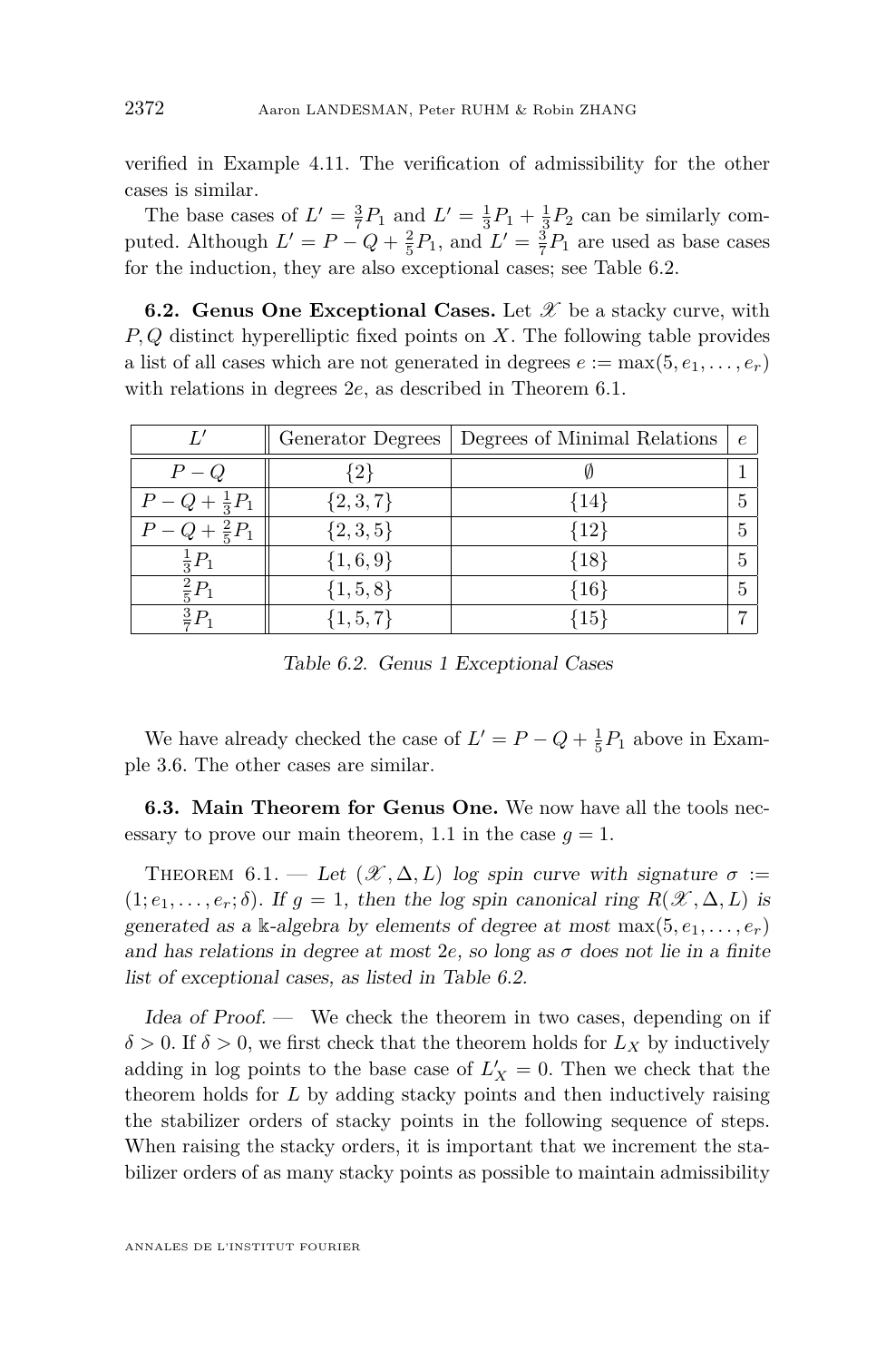for the maximal possible sets of stacky points. Then, we may also use the fact that raising the stabilizer orders of any subset of these maximal sets of stacky points will still preserve admissibility.

The check for  $\delta = 0$  is similar, although in this case we do not need to add in log points, only stacky points, and we will need to utilize the base cases from Subsection [6.1.](#page-33-2)

#### Proof.

Case 1:  $\delta > 0$ . — If  $\delta > 0$ , we must have  $\delta \ge 2$ , by Remark [2.12.](#page-8-3) In this case, let  $L_X \in \text{Div } X$  satisfy  $2L_X \sim K_X + \Delta$ . We have deg  $L_X \geq 1$ , so, by Riemann–Roch,  $h^0(\mathcal{X}, L) \geq 1$ . Therefore, *L* is linearly equivalent to an effective divisor. Thus, without loss of generality, we may assume *L* is an effective divisor.

We first now show the theorem holds for  $L_X$  by induction. Since  $L_X$  is effective, we may induct on the degree of the log spin canonical divisor. The base case is easy: the theorem holds for  $L'_X = 0$  by Example [3.1.](#page-10-1) Assume it holds for  $L'_X \in \text{Div } X$ , with  $L'_X$  effective. We will show it holds for  $L'_X + P$ , verifying the inductive step. There are two cases, depending on whether *P* is a basepoint of  $L'_X$ .

First, if  $P$  is not a basepoint of  $L'$ , then the hypotheses of Lemma [4.4](#page-16-0) are satisfied. Therefore, by Lemma [4.4,](#page-16-0) the theorem holds for  $L = L' + P$ .

Otherwise,  $P$  is a basepoint of  $L_X'$ , so the hypotheses of Lemma [4.7](#page-20-0) are satisfied since  $\deg 3(L_X') \geq 2$  as  $\deg L_X' \geq 1$ . Therefore, by Lemma [4.7,](#page-20-0) the theorem holds for  $L_X = L'_X + P$ . By induction, the theorem holds for  $L_X$ .

To complete the case that  $\delta > 0$ , we now need show the theorem holds for a stacky log spin canonical divisor *L*. It suffices to show that if the theorem holds for a log spin canonical divisor  $L'$  with  $\deg\lfloor L'\rfloor > 0$ , then it holds for  $L' + \frac{e_i-1}{2e_i}P_i$  with  $e_i$  odd. As above, if *P* is not a basepoint of L' then the theorem holds for  $L' + \frac{e_i - 1}{2e_i} P_i$  by Lemma [4.4.](#page-16-0) On the other hand, if *P* is a basepoint of *L'* then the theorem holds for  $L' + \frac{e_i - 1}{2e_i}P_i$  by Lemma [4.7.](#page-20-0)

Case 2:  $\delta = 0$ . — Since  $\delta = 0$ , we may write  $L = L_X + \sum_{i=1}^r \frac{e_i - 1}{2e_i} P_i$ . There are now two further subcases, depending on whether  $L_X = 0$  or  $L_X = P - Q$  for *P* and *Q* two distinct hyperelliptic fixed points.

*Case 2a:*  $L_X = P - Q, P \neq Q$ . — Note that we are assuming L is not one of the exceptional cases listed in Table [6.2,](#page-34-0) so we may either assume  $\mathscr{X}$  has 1 stacky point with  $e_1 > 5$  or at least 2 stacky points.

First, we deal with the case  $\mathscr X$  has at least 1 stacky point. By Exam-ple [3.6,](#page-13-1) if  $L' = P - Q + \frac{2}{5}P_1$ , then  $R_{L'}$  is generated in degrees 2, 3, and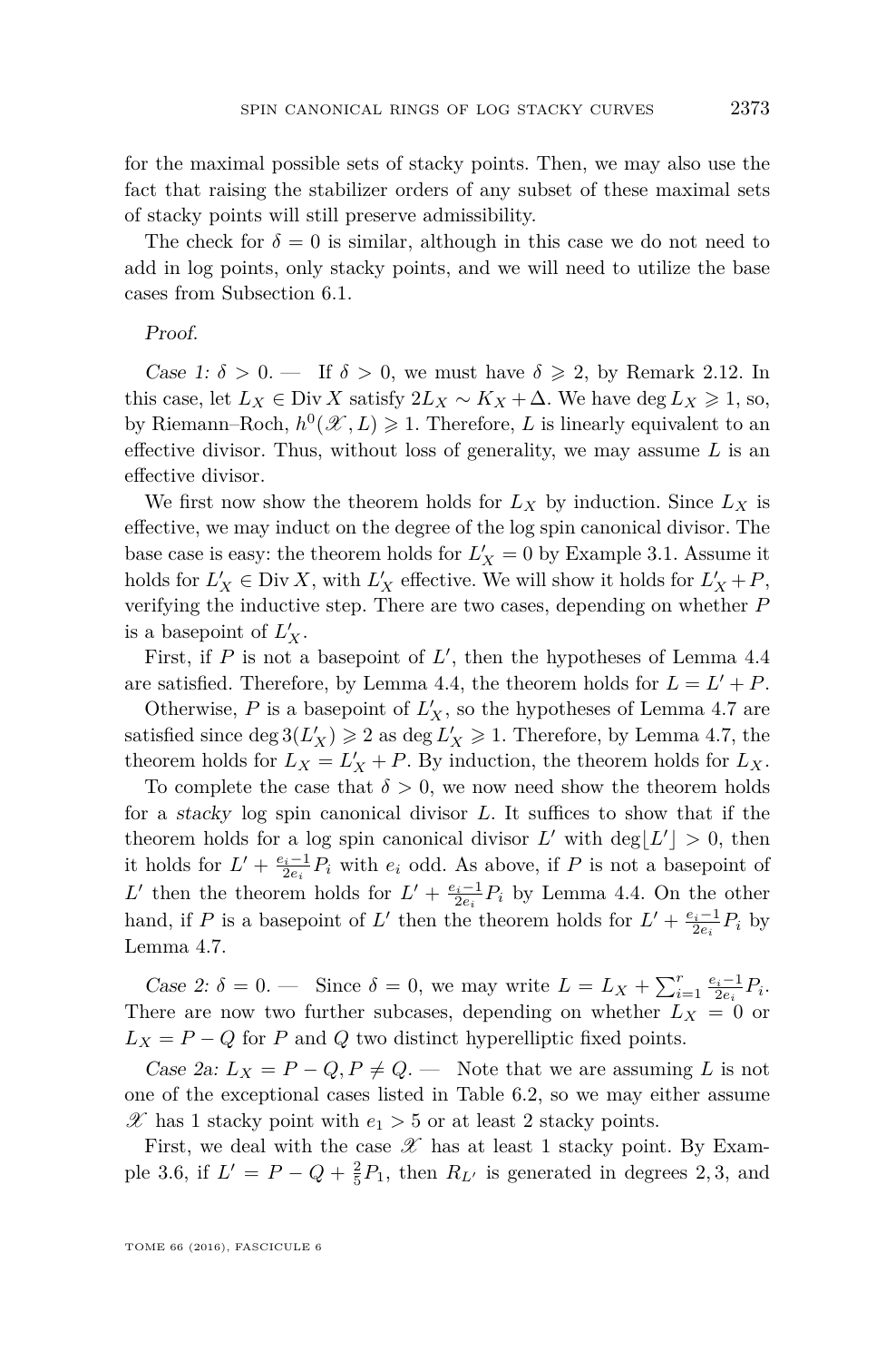5 with a single relation in degree 12. Furthermore,  $(\mathscr{X}, L', \{1\})$  is admissible, and satisfies the hypotheses of Lemma  $4.15$ . Observe that  $L'$  itself is an exceptional case, as it has a generator in degree  $12 > 2 \cdot 5$ . How-ever, after applying Lemma [4.15,](#page-25-0) we see that  $P - Q + \frac{3}{7}P_2$  does satisfy the constraints of this theorem, because only relations in degree  $\leq 14 = 2 \cdot 7$ are added, and the relation in degree 12 coming from  $R_{L}$ , lies in a degree less than  $2 \cdot 7 = 14$ . Therefore, the Theorem holds for  $L' = P - Q + \frac{3}{7}P_2$ . Then, applying Lemma  $4.15 \frac{e-7}{2}$  $4.15 \frac{e-7}{2}$  times shows that the Theorem holds for  $L = P - Q + \frac{e-1}{2e}P_1.$ 

Second, we deal with the case that  $\mathscr X$  has at least two stacky points. If  $(\mathcal{X}', \Delta, L')$  is a spin canonical curve so that  $L' = P - Q + \frac{1}{3}P_1 + \frac{1}{3}P_2$ , then as found in Example [3.5,](#page-13-0) the triple  $(\mathcal{X}', 0, P - Q + \frac{1}{3}P_1 + \frac{1}{3}P_2)$  satisfies the hypotheses of Lemma [4.15.](#page-25-0) Therefore, applying Lemma [4.7](#page-20-0) *r* −2 times, we see that the theorem holds for  $(\mathscr{X}', \Delta', L')$  with  $L' = P - Q + \sum_{i=1}^r \frac{1}{3}P_i$ . Finally, by Corollary [4.16,](#page-28-0) this theorem holds for  $L' = P - Q + \sum_{i=1}^{r} \frac{e_i - 1}{2e_i} P_i$ , as desired.

Case 2b:  $L_X = 0$ . — This case is analogous to 2a: If there is only one stacky point, we start at  $L = \frac{3}{7}P_1$ , and inductively increment the stabilizer order. Note that by Table [6.1,](#page-33-0)  $L = \frac{3}{7}P_1$ , will have a relation in degree 15. However, once  $e_1 \geq 9$ , we have  $2 \cdot e_1 > 15$ , so the theorem holds for such stacky curves. Once the log spin canonical divisor has at least two stacky points, the argument proceeds as in Case 2a.  $\Box$ 

<span id="page-36-0"></span>Remark  $6.2.$  — In addition to the bound on the degree of the generators and relations, as detailed in Theorem [6.1,](#page-34-1) the proof of Theorem [6.1](#page-34-1) yields an explicit procedure for computing those minimal generators and relations. One can start with the generators and relations found in the base cases and inductively add generators and relations as one adds stacky points and increments stabilizer orders. As described in Remark [5.7,](#page-32-1) when  $e :=$  $\max(e_1, \ldots, e_r) \geq 7$ , there is necessarily a generator in degree *e* and a relation in degree 2*e*.

#### **7. Genus Zero**

<span id="page-36-1"></span>We will prove that if  $(\mathscr{X}, \Delta, L)$  is a log spin curve and  $\mathscr{X}$  has signature  $\sigma := (0; e_1, \ldots, e_r; \delta)$ , then  $R(\mathscr{X}, \Delta, L)$  is generated in degree at most  $e :=$  $max(5, e_1, \ldots, e_r)$  with relations generated in degree at most 2*e*, so long as  $\sigma$  does not lie in the finite list given in Table [7.5.](#page-40-0)

As noted in Remark [2.12,](#page-8-3)  $\delta$  is even. Thus, we can reduce the problem into two cases:  $\delta \geq 2$  and  $\delta = 0$ . In the former case, *L* is linearly equivalent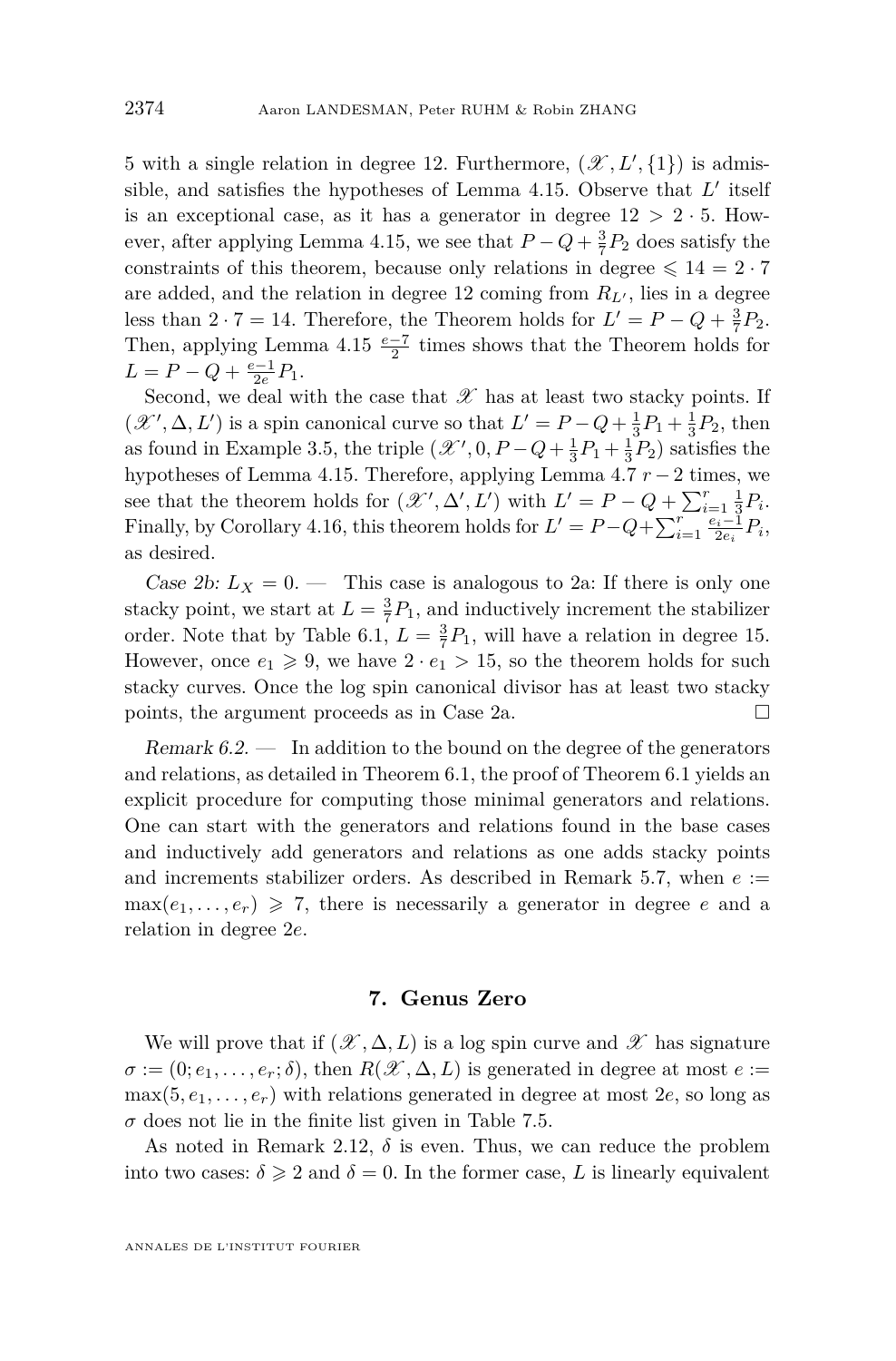to an effective divisor, so the result of Theorem [1.1](#page-3-0) follows immediately by repeatedly applying Lemma [4.4](#page-16-0) to add the necessary stacky points. On the other hand, the proof when  $\delta = 0$  is more involved. We dedicate the remainder of this section to that case in the following steps: characterizing saturations (Subsection [7.1\)](#page-37-0), describing base cases (Subsection [7.2\)](#page-38-1), and presenting exceptional cases (Subsection  $(7.3)^{(1)}$  $(7.3)^{(1)}$  $(7.3)^{(1)}$  Finally, we apply inductive processes using Lemma [4.8](#page-21-0) and Lemma [4.15](#page-25-0) to prove the main theorem in the full genus zero case (Subsection [7.4\)](#page-40-2).

<span id="page-37-0"></span>Remark 7.1. — Since all points are linearly equivalent on  $\mathbb{P}^1_k$ ,  $L_X \sim n\infty$ for some  $n \in \mathbb{N}$  and  $K_X \sim -2\infty$ . We will use this convention throughout this section.

| Signature $\sigma$         | Condition        | Saturation |
|----------------------------|------------------|------------|
| (0; 3, 3, 3; 0)            |                  | $\infty$   |
| (0; 3, 3, 5; 0)            |                  | 18         |
| (0; 3, 3, 7; 0)            |                  | 12         |
| (0; 3, 3, 9; 0)            |                  | 12         |
| (0; 3, 5, 5; 0)            |                  | 8          |
| (0; 5, 5, 5; 0)            |                  | 8          |
| (0; 3, 3, 3, 3; 0)         |                  | 6          |
| $(0; 3, 3, \ell; 0)$       | $\ell > 9$       | 9          |
| (0; a, b, c; 0)            | not listed above | 5          |
| $(0; e_1, \ldots, e_r; 0)$ | not listed above | 3          |

<span id="page-37-1"></span>Table 7.1. Genus 0 Saturation

**7.1. Saturation.** First, we present the saturations of the log spin canon-ical divisor (recall Definition [2.14\)](#page-8-1) for all cases where  $g = 0$  and  $\delta = 0$  in Table [7.1.](#page-37-1) The saturations can be computed using Riemann–Roch. By classifying the saturations of all signatures, we can determine the base cases on which we can apply inductive lemmas from Section [4.](#page-14-0) Note that the saturations of log spin canonical divisors only depend on the signature here. In Table [7.1,](#page-37-1) exceptional cases are listed first and generic cases follow.

 $(1)$  Several computations used to generate the tables in Subsection [7.2](#page-38-1) and Subsection [7.3](#page-39-0) were done using a modified version of the MAGMA code given in the work of O'Dorney [\[11\]](#page-45-2).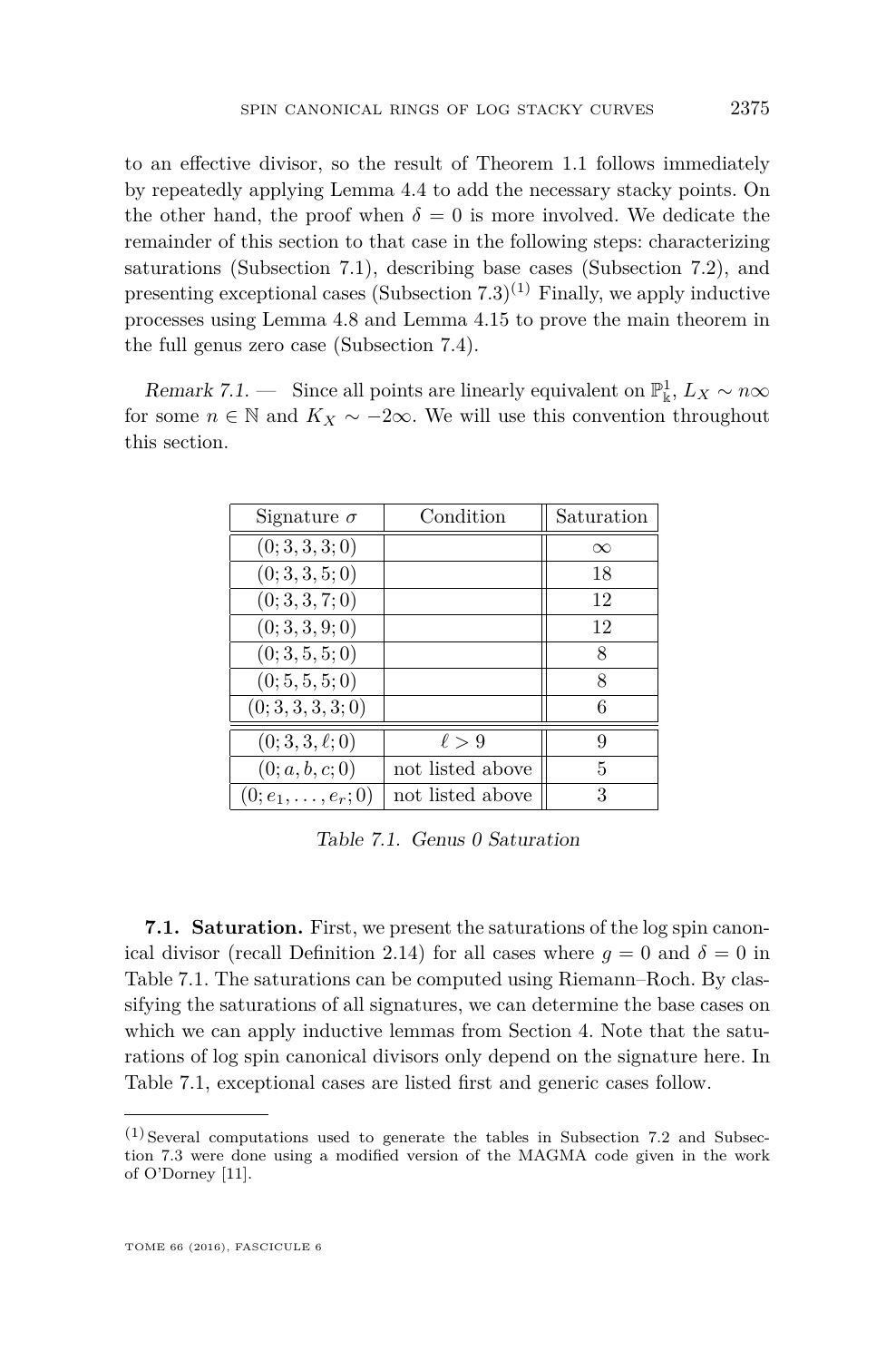<span id="page-38-1"></span>**7.2. Base Cases.** In order to apply Lemma [4.8](#page-21-0) and Lemma [4.15](#page-25-0) when  $\delta = 0$ , we need to determine appropriate base cases that will cover all but finitely many signatures by induction. Here we provide such base cases and demonstrate that they satisfy all of the necessary conditions of Lemma [4.8](#page-21-0) and Lemma [4.15](#page-25-0) (e.g. admissibility as defined in Definition [4.9\)](#page-22-1). We also show that that the associated log spin canonical rings are generated in degree at most  $e := \max(5, e_1, \ldots, e_r)$  with relations generated in degree at most 2*e*.

<span id="page-38-2"></span>LEMMA 7.2. — Let  $(\mathscr{X}', \Delta, L')$  be a log spin curve with signature  $\sigma :=$  $(0; e_1, \ldots, e_r; 0)$ . Then,  $R' := R_{L'}$  is generated by elements of degree at most  $e = \max(5, e_1, \ldots, e_r)$  with relations in degree at most 2*e*. Furthermore, each of the cases in Table [7.2](#page-38-0) satisfy the conditions of Lemma [4.15](#page-25-0) (i.e. either  $(\mathcal{X}', L', J) = (\mathcal{X}', -\infty + \sum_{i=1}^r \frac{e_i - 1}{2e_i} P_i, J)$  is admissible or the stabilizer orders are all 3 as per Case (1) of Remark [4.14\)](#page-25-1):

| Case                       | Signature $\sigma$    | $J_{\parallel}$  | е  |
|----------------------------|-----------------------|------------------|----|
| (a)                        | (0; 3, 3, 11; 0)      | $\{3\}$          | 11 |
| (b)                        | (0; 3, 5, 9; 0)       | $\{3\}$          | 9  |
| (c)                        | (0; 3, 7, 7; 0)       | $\{2,3\}$        | 7  |
| (d)                        | (0; 5, 5, 7; 0)       | $\{3\}$          | 7  |
| (e)                        | (0; 5, 7, 7; 0)       | $\{2,3\}$        | 7  |
| (f)                        | (0; 7, 7, 7; 0)       | $\{1, 2, 3\}$    | 7  |
| (g)                        | (0; 3, 3, 3, 5; 0)    | $\{4\}$          | 5  |
| (h)                        | (0; 3, 3, 5, 5; 0)    | $\{3,4\}$        | 5  |
| (i)                        | (0; 3, 5, 5, 5; 0)    | $\{2,3,4\}$      | 5. |
| (j)                        | (0; 5, 5, 5, 5; 0)    | $\{1, 2, 3, 4\}$ | 5  |
| $\left( \mathrm{k}\right)$ | (0; 3, 3, 3, 3, 3, 0) | $\{1,2,3,4,5\}$  | 5  |

<span id="page-38-0"></span>Table 7.2. Genus 0 Base Cases

Proof. — Recall that the generator and relation degree bounds for case (b) are proven in Example [3.4](#page-11-1) and the admissibility condition is checked in Example [4.10.](#page-23-0) For the remaining cases, we follow a similar method to find a presentation satisfying the desired conditions. The log spin canonical ring  $R(\mathcal{X}', 0, L')$  is generated as a k-algebra by elements of degree at most *e* with relations in degree at most 2*e* for each case as described in the Table [7.3.](#page-39-1)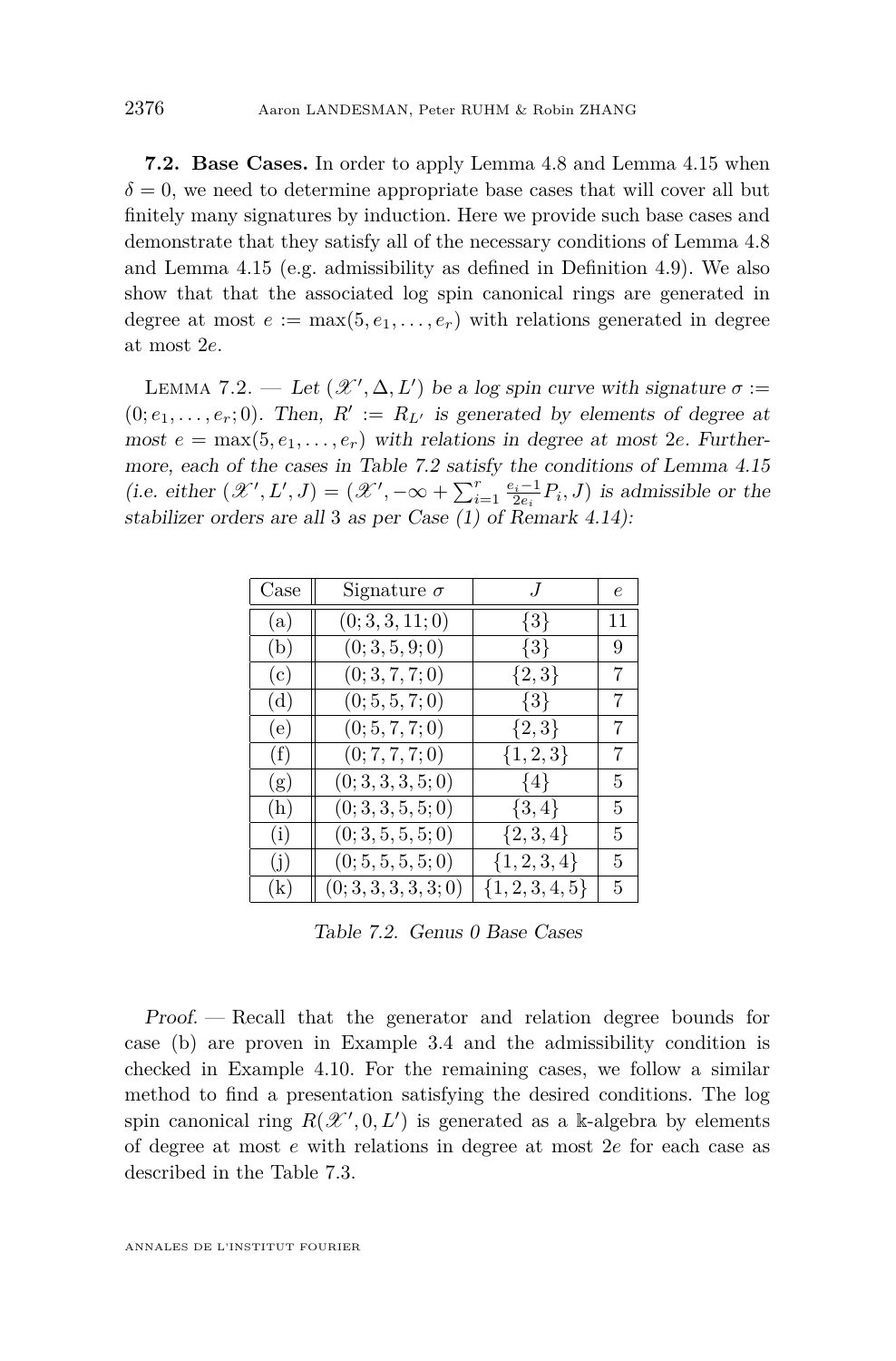| Case         | Generator Degrees      | Degrees of Relations                                 | $\epsilon$ |
|--------------|------------------------|------------------------------------------------------|------------|
| $\mathbf{a}$ | $\{3, 7, 9, 11\}$      | ${14, 18}$                                           | 11         |
| (b)          | $\{3, 5, 7, 9\}$       | ${12, 14}$                                           | 9          |
| (c)          | $\{3, 5, 7, 7\}$       | $\{10, 14\}$                                         | 7          |
| (d)          | $\{3, 5, 5, 7\}$       | ${10, 12}$                                           | 7          |
| (e)          | $\{3, 5, 5, 7, 7\}$    | $\{10, 10, 12, 12, 14\}$                             | 7          |
| (f)          | $\{3, 5, 5, 7, 7, 7\}$ | $\{10, 10, 10, 12, 12, 12, 14, 14, 14\}$             | 7          |
| (g)          | $\{3,3,4,5\}$          | $\{8, 9\}$                                           | 5          |
| (h)          | $\{3,3,4,5,5\}$        | $\{8, 8, 9, 9, 10\}$                                 | 5          |
| (i)          | $\{3,3,4,5,5,5\}$      | $\{8, 8, 8, 9, 9, 9, 10, 10, 10\}$                   | 5          |
| (j)          | $\{3,3,4,5,5,5,5\}$    | $\{8, 8, 8, 8, 9, 9, 9, 9, 10, 10, 10, 10, 10, 10\}$ | 5          |
| $\rm(k)$     | $\{3,3,3,4,4,5\}$      | $\{6, 7, 7, 8, 8, 8, 9, 9, 10\}$                     | 5          |

<span id="page-39-1"></span>Table 7.3. Generators and Relations for Genus 0 Base Cases

We can also always find a presentation for these cases such that they satisfy [\(Ad-i\)](#page-23-1) and [\(Ad-ii\)](#page-23-2) and that  $in_{\prec}(I')$  is generated by products of two monomials. Again, the procedure to verify these is similar to that in Example [3.4](#page-11-1) and Example [4.10.](#page-23-0)

Furthermore, each case always satisfies [\(Ad-iii\)](#page-23-3) as demonstrated in Ta-ble [7.4.](#page-40-3) Notice that the  $e_i$  and  $\{e'_j : j \neq i\}$  are equivalent for any choice of *i* ∈ *J* for these cases, so deg[ $e_i L$ ] and max $_k$ <sub>≥0</sub>  $#S$ ( $\sigma$ ,*J*)(*i*) are independent of the choice of *i*.

Thus, all of the cases are admissible and satisfy the additional desired conditions.  $\Box$ 

<span id="page-39-0"></span>**7.3. Exceptional Cases.** In this subsection, we describe the cases that are not covered by induction, which are also the only exceptions to Theo-rem [1.1](#page-3-0) in the case  $q = 0$ . In Table [7.5](#page-40-0) We present the explicit generators and relations for the remaining cases given by signatures in the finite set

$$
S := \{(0; 3, 3, \ell; 0) : 3 \leq \ell \leq 9 \text{ odd}\}\
$$
  

$$
\cup \{(0; 3, 5, 5; 0), (0; 3, 5, 7; 0), (0; 5, 5, 5; 0), (0; 3, 3, 3, 3; 0)\}\
$$

Remark 7.3. — These cases give all of the exceptions to the *e* and 2*e* bounds on the generator and relation degree. Notice that each of these exceptional cases, apart from (0; 3*,* 5*,* 7; 0), also has exceptional saturation as seen in Table [7.1.](#page-37-1) Intuitively, these exceptional saturations can be viewed as "forcing" generators and relations in higher degrees than expected.

TOME 66 (2016), FASCICULE 6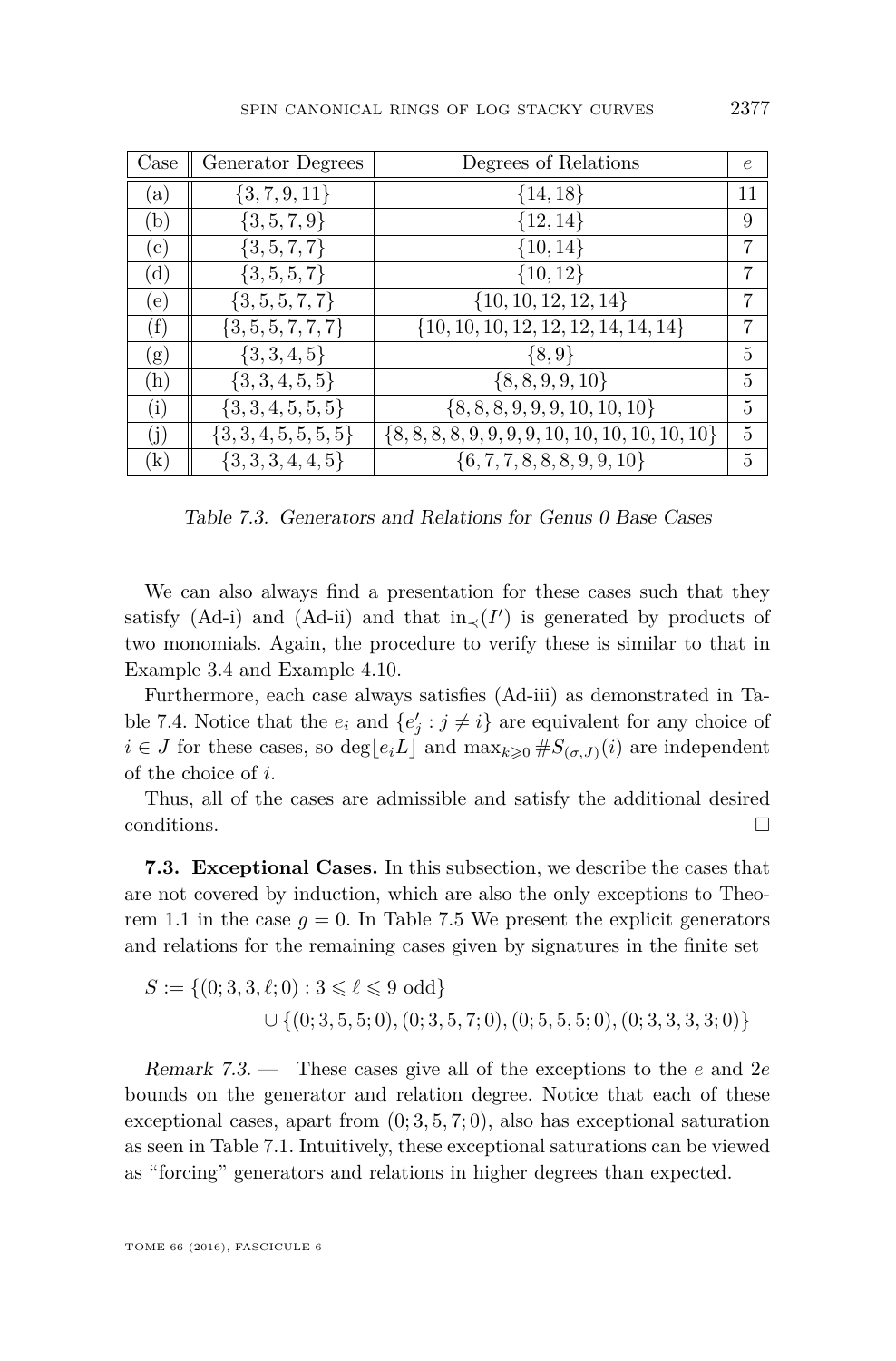| $\rm Case$     | Signature $\sigma$    | J                   | $\deg  e_i L $ | $\max_{k\geqslant 0} \#S_{(\sigma, J)}(i)$ |
|----------------|-----------------------|---------------------|----------------|--------------------------------------------|
| (a)            | (0; 3, 3, 11; 0)      | $\{3\}$             |                |                                            |
| (b)            | (0; 3, 5, 9; 0)       | $\{3\}$             |                | $\left( \right)$                           |
| $^{\rm (c)}$   | (0; 3, 7, 7; 0)       | $\{2,3\}$           | $\overline{2}$ | $\theta$                                   |
| $(\mathrm{d})$ | (0; 5, 5, 7; 0)       | $\{3\}$             |                | $\theta$                                   |
| (e)            | (0; 5, 7, 7; 0)       | $\{2,3\}$           | $\overline{2}$ | $\Omega$                                   |
| (f)            | (0; 7, 7, 7; 0)       | $\{1, 2, 3\}$       | 3              | $\theta$                                   |
| (g)            | (0; 3, 3, 3, 5; 0)    | {4}                 | $\overline{2}$ | $\theta$                                   |
| (h)            | (0; 3, 3, 5, 5; 0)    | $\{3,4\}$           | 3              | $\theta$                                   |
| (i)            | (0; 3, 5, 5, 5; 0)    | $\{2,3,4\}$         | 4              | $\Omega$                                   |
| (j)            | (0; 5, 5, 5, 5; 0)    | $\{1, 2, 3, 4\}$    | 5              | $\Omega$                                   |
| $\rm(k)$       | (0; 3, 3, 3, 3, 3, 3) | $\{1, 2, 3, 4, 5\}$ | 5              | $\left( \right)$                           |

<span id="page-40-3"></span>Table 7.4. Checking [\(Ad-iii\)](#page-23-3) for Genus 0 Base Cases

| Signature $\sigma$ | Generator Degrees | Degrees of Relations | $\epsilon$ |
|--------------------|-------------------|----------------------|------------|
| (0; 3, 3, 3; 0)    | $\{3\}$           |                      | 5          |
| (0; 3, 3, 5; 0)    | $\{3, 10, 15\}$   | ${30}$               | 5          |
| (0; 3, 3, 7; 0)    | $\{3, 7, 12\}$    | ${24}$               |            |
| (0; 3, 3, 9; 0)    | $\{3, 7, 9\}$     | ${21}$               | 9          |
| (0; 3, 5, 5; 0)    | $\{3, 5, 10\}$    | ${20}$               | 5          |
| (0; 3, 5, 7; 0)    | $\{3, 5, 7\}$     | ${17}$               | 7          |
| (0; 5, 5, 5; 0)    | $\{3, 5, 5\}$     | ${15}$               | 5          |
| (0; 3, 3, 3, 3; 0) | $\{3,3,4\}$       | $\{12\}$             | 5          |

<span id="page-40-0"></span>Table 7.5. Genus 0 Exceptional Cases

<span id="page-40-2"></span>**7.4. Main Theorem for Genus Zero.** Now we can combine the base cases from Subsection [7.2](#page-38-1) with the inductive lemmas of Section [4.](#page-14-0)

<span id="page-40-1"></span>THEOREM 7.4. — Let  $(\mathscr{X}, \Delta, L)$  log spin curve with signature  $\sigma :=$  $(0; e_1, \ldots, e_r; \delta)$ . Then, the log spin canonical ring  $R(\mathscr{X}, \Delta, L)$  is generated as a k-algebra by elements of degree at most  $e = \max(5, e_1, \ldots, e_r)$  and has relations in degree at most  $2e$ , so long as  $\sigma$  does not lie in the finite list of exceptional cases in Table [7.5.](#page-40-0)

Idea of Proof. — The method of this proof is almost identical to that of Theorem [6.1.](#page-34-1) When  $\delta > 0$ , we first add in log points, and then increment the stabilizer orders of stacky points, checking that the theorem holds at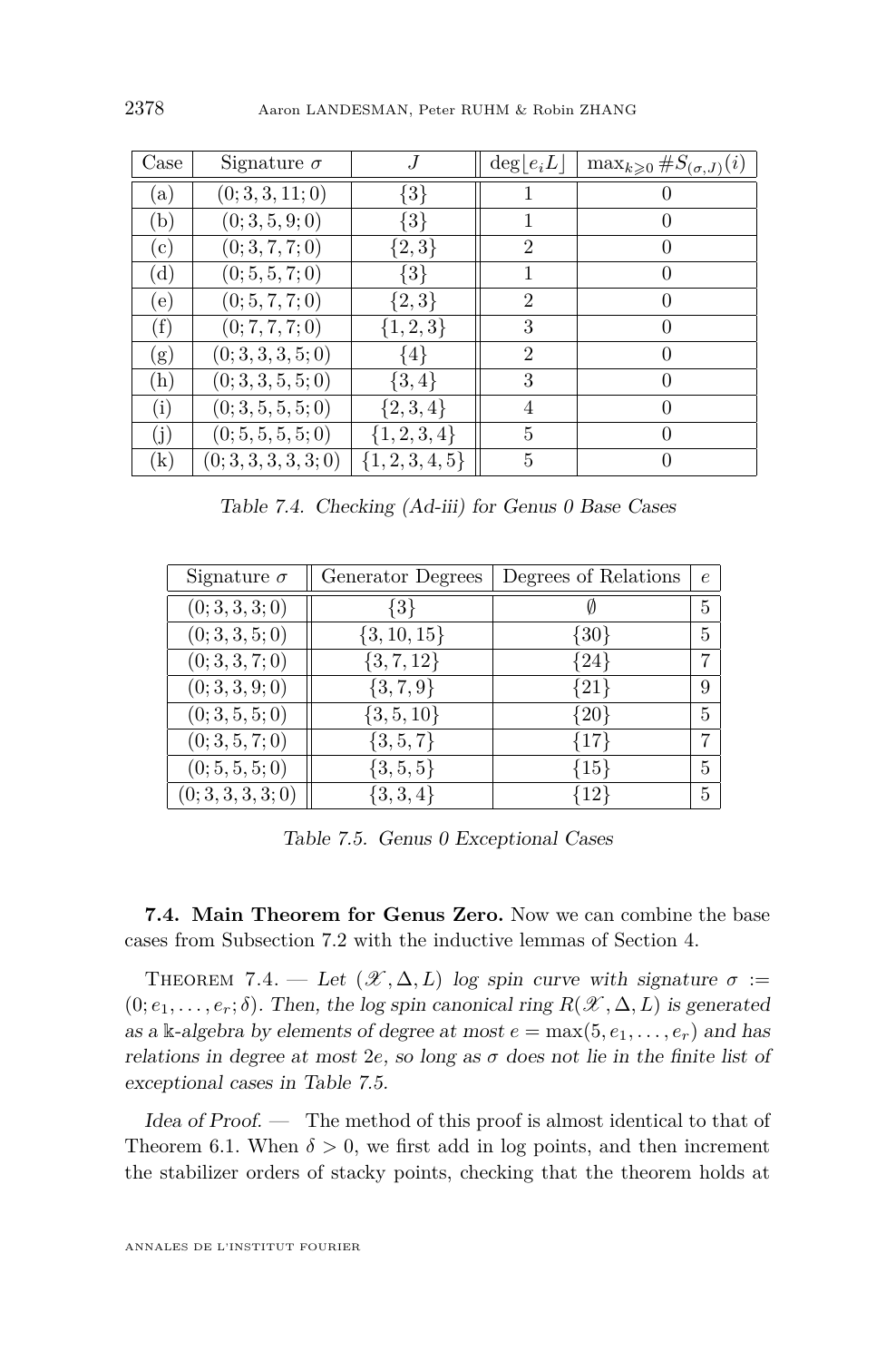each step. The more technical case occurs when  $\delta = 0$ . In this case, we increment the stabilizer orders of stacky points starting from one of the base cases, and check that every stacky curve can be reached by a sequence of admissible incrementations from a base case.

Proof. — If X has no stacky points, then we can assume that  $L \sim n \cdot \infty$ with  $n \in \mathbb{Z}_{\geq -1}$ . This is a classical case done by Voight and Zureick-Brown [\[15,](#page-45-0) Section 4.2]. When  $n = -1$ , then  $R_L = \mathbb{k}$ . When  $n = 0$ , then  $R_L = \mathbb{K}[x]$ . When  $n > 0$ , inductively applying Lemma [4.4](#page-16-0) tells us that  $R_L$ is generated in degree 1 with relations generated in degree 2.

First, let us consider the case when  $\delta \geq 2$ . In any such case,  $|L|$  is an effective divisor and the conditions of Lemma [4.4](#page-16-0) are satisfied. Thus, we can apply the Lemma [4.4](#page-16-0) inductively from the classical case with no stacky points to get that  $R(\mathcal{X}, \Delta, L)$  is generated up to degree *e*.

By Remark [2.12,](#page-8-3) it only remains to deal with the case  $\delta = 0$ , so *L* is not necessarily effective. Let the signature  $\sigma$  be such that it is not one of the exceptional cases contained in Table [7.5.](#page-40-0) We get the following three cases, depending on the value of *r*:

Case 1:  $r < 3$ . — If  $r < 3$ , then deg|kL|  $< 0$  for all  $k \geq 0$  so we have the trivial case where  $R(\mathcal{X}, \Delta, L) = \mathbb{k}$ .

Case 2:  $3 \le r \le 5$ . — If  $3 \le r \le 5$  and  $\sigma$  is not one of the exceptional cases, then we may apply Lemma [7.2](#page-38-2) and Corollary [4.16](#page-28-0) to an appropriate base case from Table [7.2](#page-38-0) and deduce that  $R(\mathscr{X}, \delta, L)$  is generated up to degree  $e := max(5, e_1, \ldots, e_r)$  with relations generated up to degree  $2e$ .

Case 3:  $r > 5$ . — If  $r > 5$ , then we can use Lemma [4.8](#page-21-0) to add stacky points with stabilizer order 3 to case (k) of Table [7.2,](#page-38-0) which corresponds to  $(\sigma = (0, 3, 3, 3, 3, 3, 0), J = \{1, 2, 3, 4, 5\})$ . This case satisfies the conditions of Lemma [4.8](#page-21-0) (recall from Table [7.1](#page-37-1) that  $sat(Eff(\sigma)) = 3$ ), and the immedi-ate consequence of parts (a) and (c) of Lemma [4.8](#page-21-0) is that any  $R(\mathcal{X}', \Delta, L')$ corresponding to signatures  $\sigma'$  with ramification orders all equal to 3 for any  $r > 5$  is generated up to degree  $e' := \max(5, e'_1, \ldots, e'_r)$  with relations generated up to degree  $2e'$ . Furthermore, these cases satisfy all of the conditions of Lemma [4.15.](#page-25-0) Now we can apply Corollary [4.16](#page-28-0) to deduce that  $R(\mathscr{X}, \delta, L)$  is generated up to degree  $e := \max(5, e_1, \ldots, e_r)$  with relations generated up to degree 2*e*.

<span id="page-41-0"></span>Remark 7.5. — The proof of Theorem [7.4](#page-40-1) in genus zero gives an explicit construction of the generators and relations for the log spin canonical ring *RL*. This is similar to the case of genus 1 in Remark [6.2.](#page-36-0) Furthermore,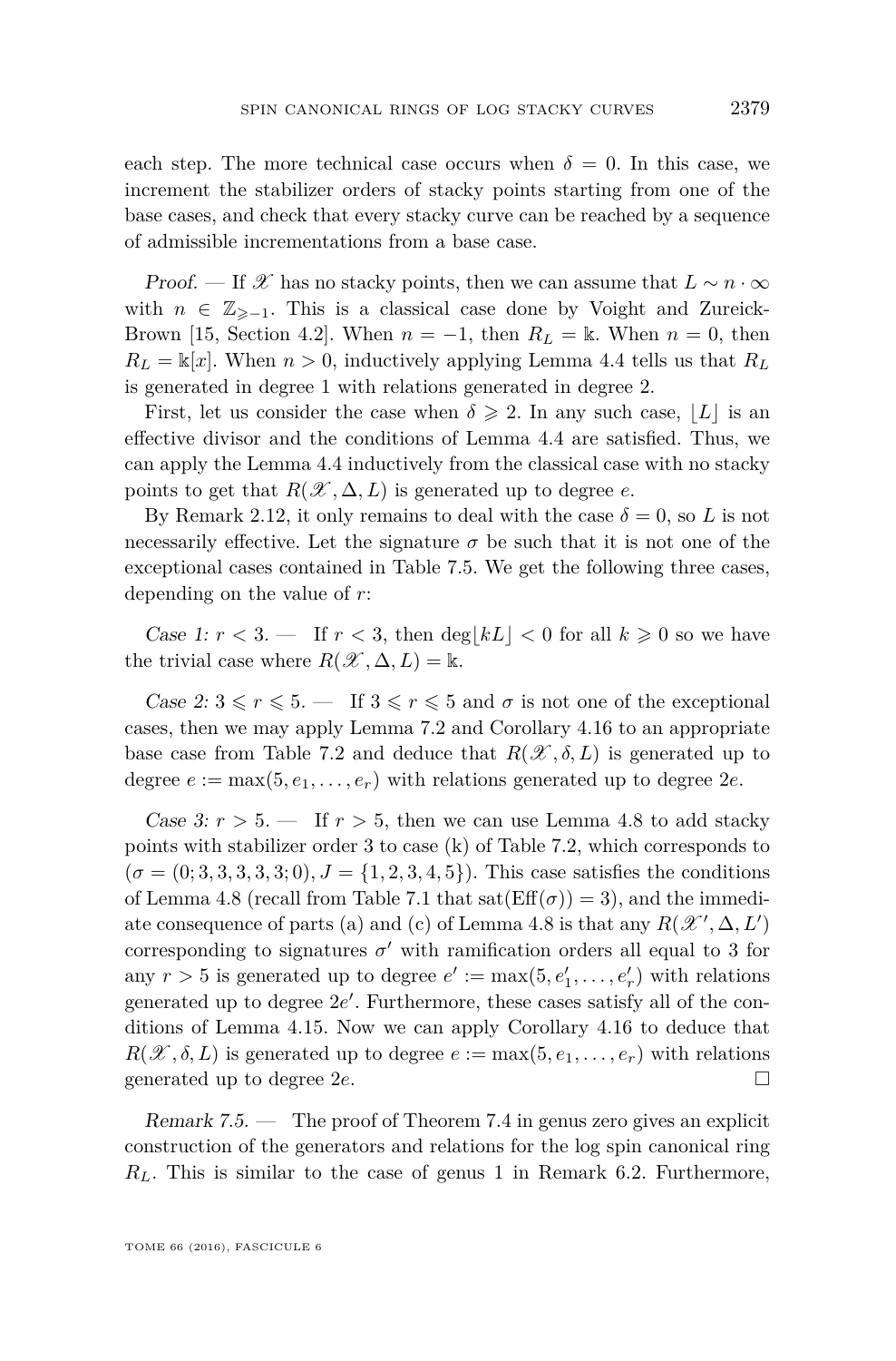there is a generator in degree *e* and a relation in degree at least 2*e* − 4 when  $e := \max(e_1, \ldots, e_r)$  is at least 7 (see Remark [5.7\)](#page-32-1). This can be seen from the inductive application of Lemmas [4.4,](#page-16-0) [4.7,](#page-20-0) and [4.8.](#page-21-0)

<span id="page-42-0"></span>Remark  $7.6.$  — Here, we describe how to obtain a slightly better bound for our application to modular forms from Example [1.7](#page-5-1) in the cases  $q = 0$ and  $g = 1$ . When  $g = 0$ , a careful scrutiny of Theorem [7.4](#page-40-1) reveals that, if  $\Delta > 0$  and X has signature  $(0; 3, \ldots, 3; \delta)$ , then  $R_L$  is generated in weight at most 4. Since  $\delta > 0$ ,  $L_X$  is effective. Additionally,  $R_{L_X}$  is generated in weight 1, and inductive applications of Lemma [4.4](#page-16-0) only add generators in weights 3 and 4 and relations in weight at most 8. Therefore,  $R_L$  is generated in weight at most 4 with relations in weight at most 8. Note that a similar analysis of the proof of Theorem [6.1](#page-34-1) yields that when  $g = 1$ , congruence subgroups are generated in weight at most 4 with relations in weight at most 8.

#### **8. Further Research**

<span id="page-42-1"></span>In this section, we present several directions for further research.

(1) As noted in Remark [1.3,](#page-3-1) the proof of Theorem [1.1](#page-3-0) gives an explicit procedure for computing the generators and relations of  $R_L$  when the genus of  $\mathscr X$  is 0 or 1. When  $\mathscr X$  has genus at least 2, Lemmas [4.4](#page-16-0) and [4](#page-20-0)*.*7 allow us to explicitly construct a presentation of *R<sup>L</sup>* from a presentation of  $R_{L_X}$  where  $X$  is the coarse space  $X$ . However, obtaining a presentation for *X* requires nontrivial computation. This suggests the following Petri-like question:

QUESTION  $8.1.$  — Is there a general structure theorem describing a set of minimal generators and relations of  $R_L$  where  $(X, \Delta, L)$ is a log spin curve with no stacky points?

(2) One direction for further research is to extend the results of this paper to divisors  $D \in \text{Div } \mathscr{X}$  on a stacky curve  $\mathscr{X}$ , where  $nD \sim$ *K* for some integer *n* greater than 2. The canonical ringsof such divisors often arise as rings of fractional weight  $\frac{2}{n}$  modular forms. For more details on fractional weight modular forms, see Adler and Ramanan [\[2,](#page-44-6) p. 96] and Milnor [\[9,](#page-45-9) §6].

<span id="page-42-2"></span>QUESTION 8.2. — If X is a stacky curve and  $D \in \text{Div } \mathscr{X}$  with  $nD \sim K$ , where *K* is the canonical divisor of  $\mathscr{X}$ , can one bound the degrees of generators and relations of *RD*?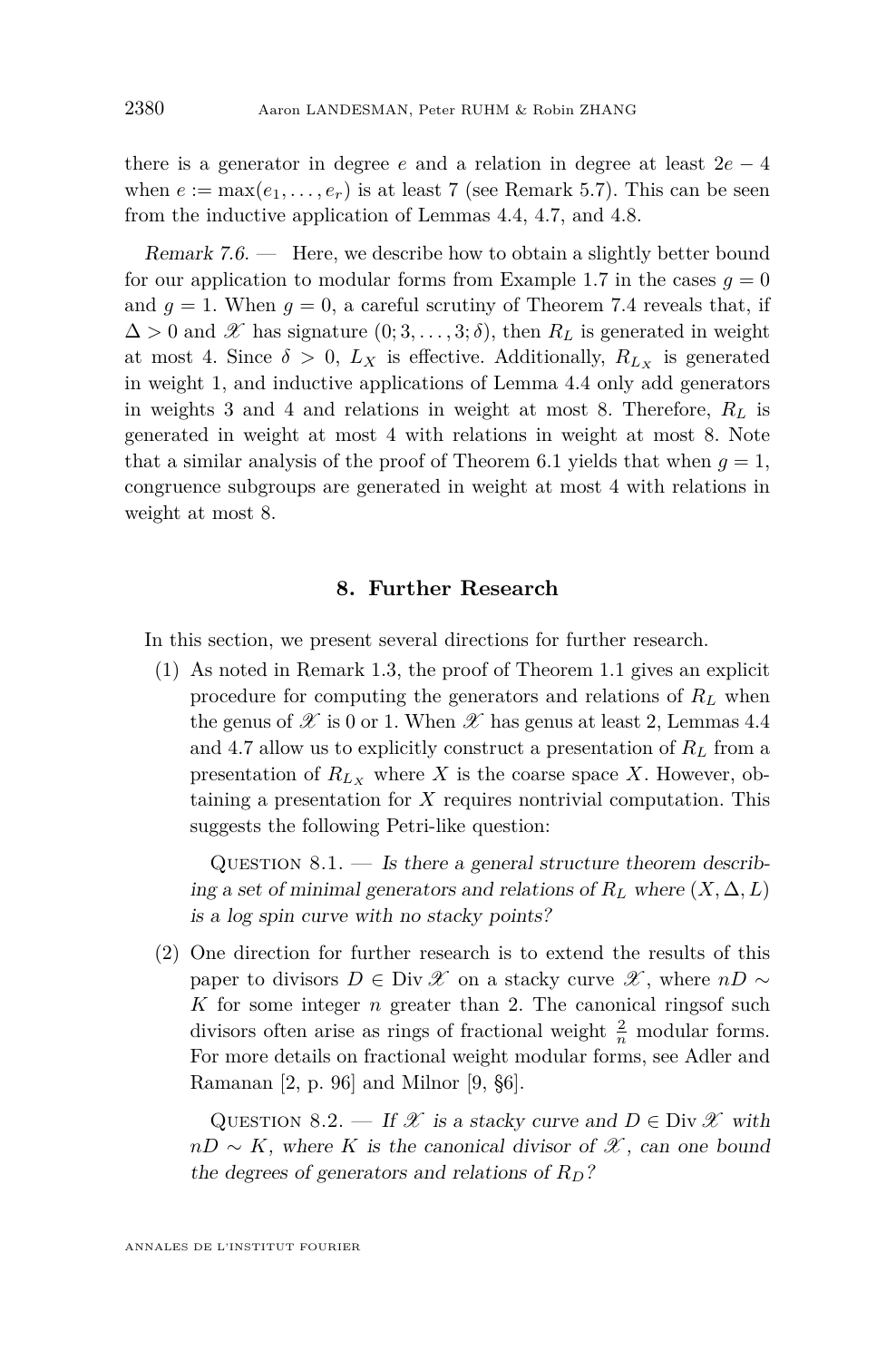When  $q = 0$  and D is effective, inductively applying Lemma [4.4](#page-16-0) gives an affirmative answer to this question: If  $\mathscr X$  has signature  $(g; e_1, \ldots, e_r; \delta)$  then  $R_D$  is generated in degree at most  $e =$  $\max(e_1, \ldots, e_r)$  with relations in degree at most 2*e*. It may be possible to modify the proof of Lemma [4.15](#page-25-0) to extend to the setting of fractional weight modular forms. Suitable generalizations of the lemmas of Section [4](#page-14-0) might allow one to follow similar questions to this paper and provide a general answer to Question [8.2.](#page-42-2)

(3) The generic initial ideal encapsulates the idea of whether the relations for *R<sup>L</sup>* are generically chosen. See Voight and Zureick-Brown [\[15,](#page-45-0) Definition 2.2.7] for a precise definition of the generic initial ideal. The proof of Theorem [1.1](#page-3-0) is decidedly non-generic. In particular, Lemma [4.15](#page-25-0) constructs generators with non-maximal pole orders at certain points, making the relations non-generic.

QUESTION 8.3. — If  $(\mathcal{X}, \Delta, L)$  is a log spin curve, can one write down the generic initial ideal explicitly?

(4) In Subsection [5.1,](#page-29-1) we reference the work of Reid [\[13,](#page-45-8) Theorem 3.4]. We use his proof that the spin canonical ring is generated in degree at most 5 with relations in degree at most 10 in the non-log, nonstacky case when genus is at least 2. We extend this bound of 5 and 10 to the log case, and then apply our inductive lemmas to add stacky points and obtain bounds of  $e = \max(5, e_1, \ldots, e_r)$  and  $2e$ . However, Reid in fact proves something slightly stronger [\[13,](#page-45-8) Theorem 3.4]: that in most cases his bound is actually 3 and 6 with wellcharacterized exceptions. Generalizing this slightly stronger bound to the (non-stacky) log case case would allow us to inductively apply the lemmas from Section [4](#page-14-0) and improve Theorem [1.1](#page-3-0) as follows:

QUESTION 8.4. — When  $g \ge 2$ , can the bounds in Theorem [1.1](#page-3-0) on the degrees of generation and relations be reduced from  $e := \max(5, e_1, \ldots, e_r)$  and  $\max(10, 2e_1, \ldots, 2e_r)$  to  $e' := \max(4, e_1, \ldots, e_r)$  $\dots, e_r$ ) and 2*e'*, apart from well a characterized list of families?

Remark 8.5. — Note that when L is not effective and  $\mathscr X$  has a stacky point,  $R_L$  must have a generator in degree 4 with maximal pole order at one of the stacky points. Therefore, these bounds cannot in general be reduced further to  $e'':=\max(3, e_1, \ldots, e_r)$ and  $2e''$ .

(5) While Theorem [1.1](#page-3-0) gives a set of generators and relations for the log spin canonical ring *RL*, these sets are not necessarily minimal.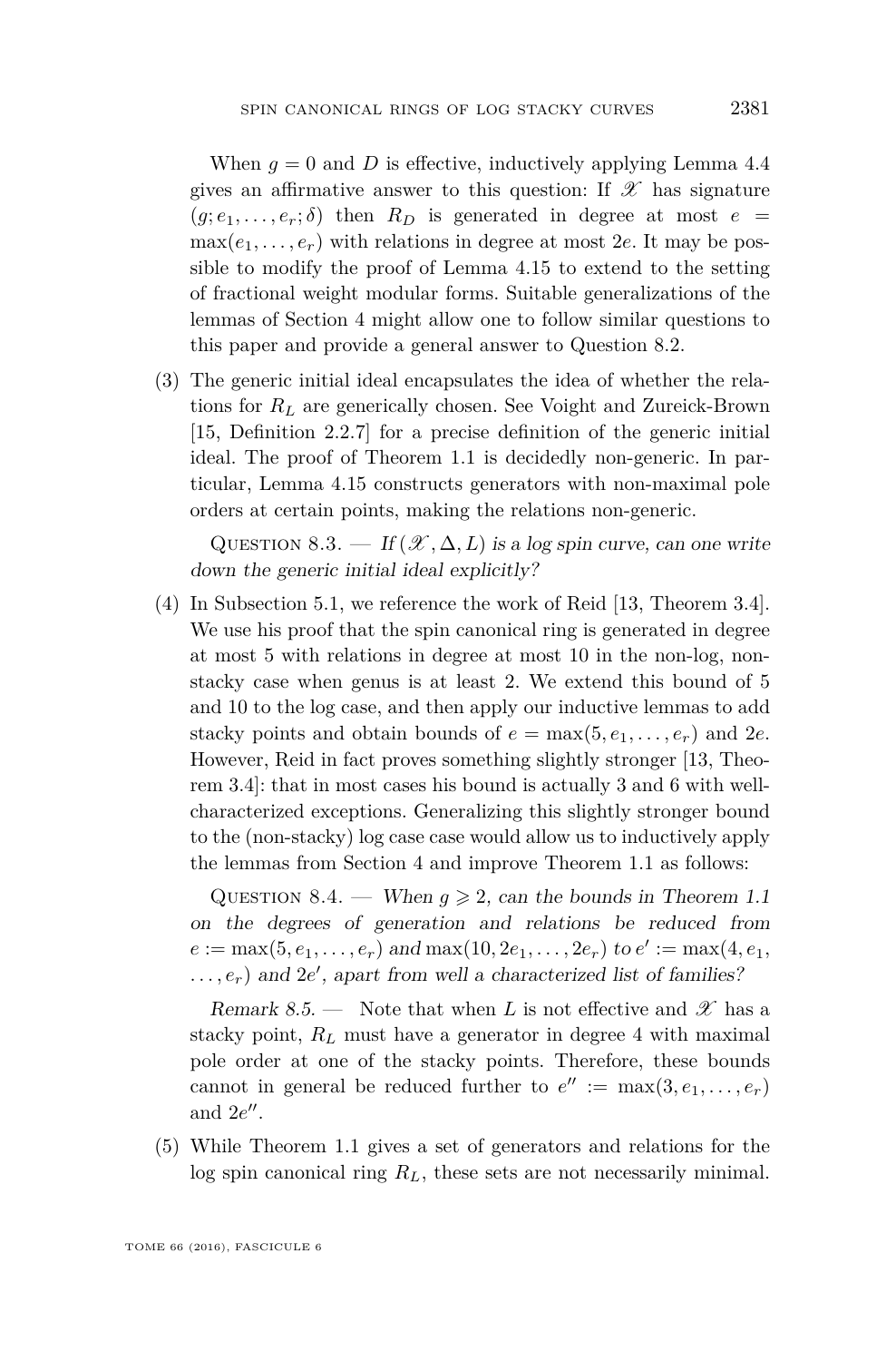In many of the  $q = 0$  and  $q = 1$  cases, it is not too difficult to see that our inductive procedure yields a minimal set of relations for *RL*. One might investigate whether the generators and relations given by the inductive proof of Theorem [1.1](#page-3-0) are always minimal.

#### **9. Acknowledgments**

We are grateful to David Zureick-Brown for introducing us to the study of stacky canonical rings, for providing invaluable guidance, and for his mentorship. We also thank Ken Ono and the Emory University Number Theory REU for arranging our project and providing a great environment for mathematical learning and collaboration. We thank Brian Conrad, John Voight, and Shou-Wu Zhang for helpful comments on this paper and thank Jorge Neves for pointing out the bounds given by Miles Reid's work on the maximal degrees of minimal generators and relations of spin canonical rings in high genera. We thank Miles Reid for clarifying how to find the Hilbert series of stacky curves. The first author would also like to mention Joseph Harris and Evan O'Dorney for several enlightening conversations related to Petri's Theorem. Finally, we gratefully acknowledge the support of the National Science Foundation (grant number DMS-1250467). We deeply appreciate all of the support that has made our work possible.

#### BIBLIOGRAPHY

- <span id="page-44-1"></span>[1] D. ABRAMOVICH & A. VISTOLI, "Compactifying the space of stable maps", J. Amer. Math. Soc. **15** (2002), no. 1, p. 27-75.
- <span id="page-44-6"></span>[2] A. Adler & S. Ramanan, Moduli of abelian varieties, Lecture Notes in Mathematics, vol. 1644, Springer-Verlag, Berlin, 1996, vi+196 pages.
- <span id="page-44-0"></span>[3] E. ARBARELLO, M. CORNALBA, P. A. GRIFFITHS & J. HARRIS, Geometry of algebraic curves. Volume I, Grundlehren der Mathematischen Wissenschaften [Fundamental Principles of Mathematical Sciences], vol. 267, Springer, Heidelberg, 1985, xvi+386 pages.
- <span id="page-44-2"></span>[4] K. Behrend & B. Noohi, "Uniformization of Deligne-Mumford curves", J. Reine Angew. Math. **599** (2006), p. 111-153.
- <span id="page-44-5"></span>[5] A. BUCKLEY, M. REID & S. ZHOU, "Ice cream and orbifold Riemann-Roch", Izv. Ross. Akad. Nauk Ser. Mat. **77** (2013), no. 3, p. 29-54.
- <span id="page-44-4"></span>[6] D. Cox, J. Little & D. O'Shea, Ideals, varieties, and algorithms: An introduction to computational algebraic geometry and commutative algebra, third edition ed., Undergraduate Texts in Mathematics, Springer, New York, 2007, xvi+551 pages.
- <span id="page-44-3"></span>[7] D. EISENBUD, Commutative algebra with a view toward algebraic geometry, Graduate Texts in Mathematics, vol. 150, Springer-Verlag, New York, 1995, xvi+785 pages.